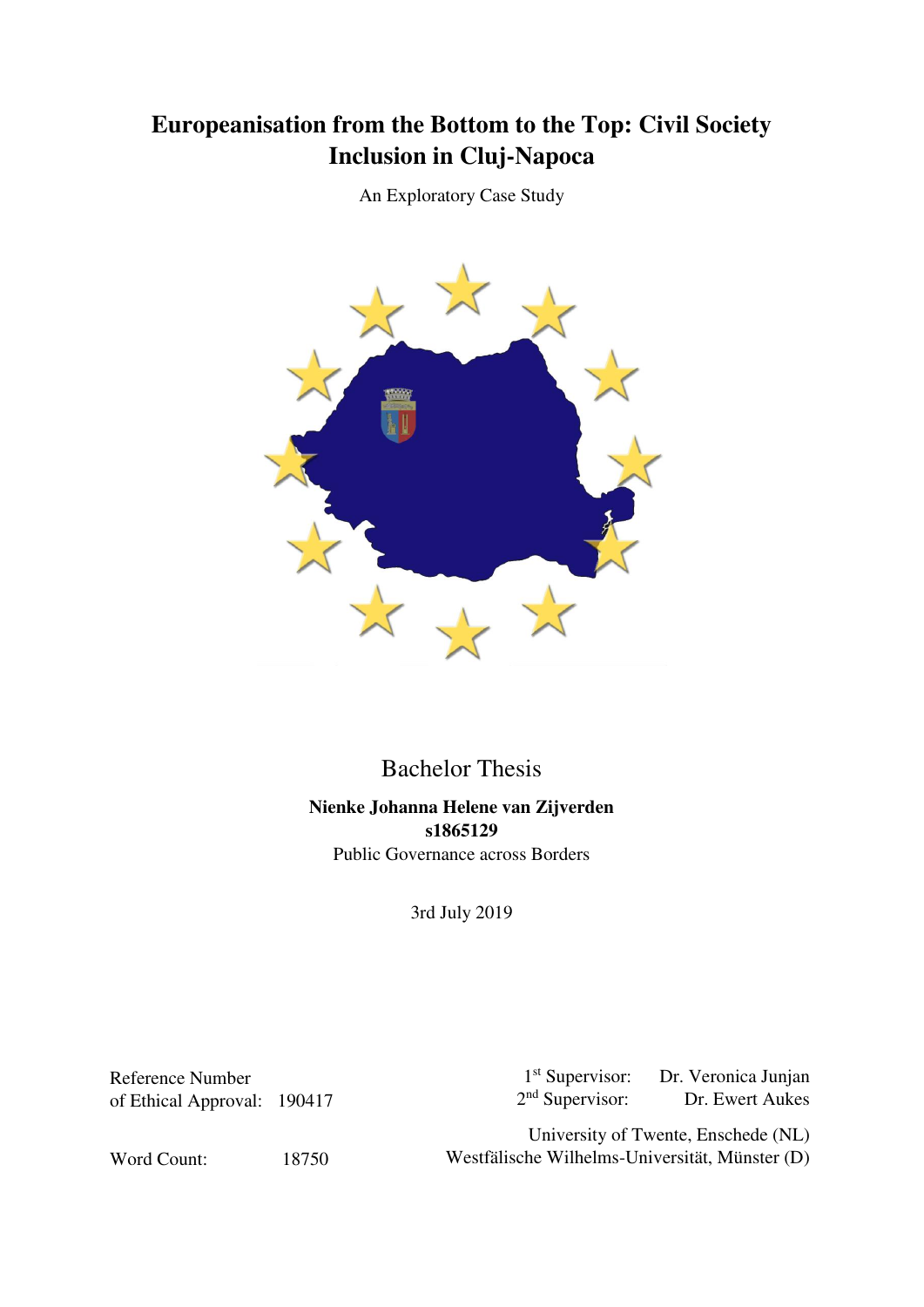*"Everyone benefits when civil society is strong, proactive and independent. Democratic governments know they are stronger when they listen to you."*

Johannes Hahn, European Commissioner for Neighbourhood Policy at the Eastern Partnership Civil Society Forum 2015, Kyiv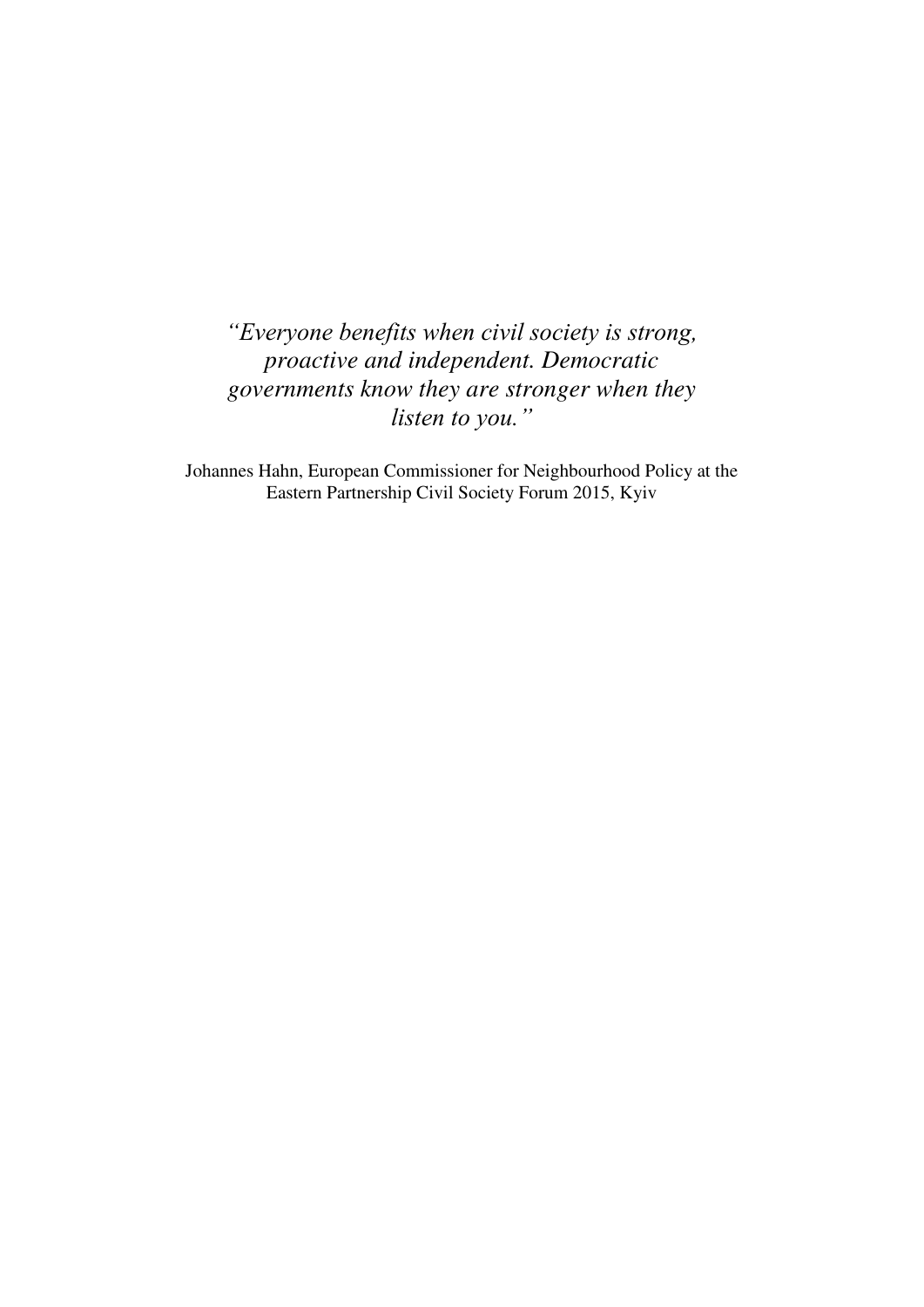#### **Abstract**

Romania has not yet completed the Europeanisation process and is still being monitored under the EU's Cooperation and Verification Mechanism. As the literature suggests, the country's slow development processes do not seem to be an issue of legal adoption but rather a matter of practical implementation of administrative reforms. Trying to emphasise the need of an interplay of different system levels and various actors in Europeanisation processes, the aim of this thesis is to explore the influence of public participation on reform implementation to consequently foster local administrative capacity building. Therefore, the thesis approaches the role of NGOs in governance processes by means of an exploratory case study: the inclusion of civil society in designing and implementing the development strategy of Cluj-Napoca. The analysis is based on expert interviews and document analyses. The use of an extreme case study provides a fruitful basis for further research on public participation in Romania's local public administrations, in order to elaborate the potential key player position of NGOs in boosting Europeanisation from the bottom to the top.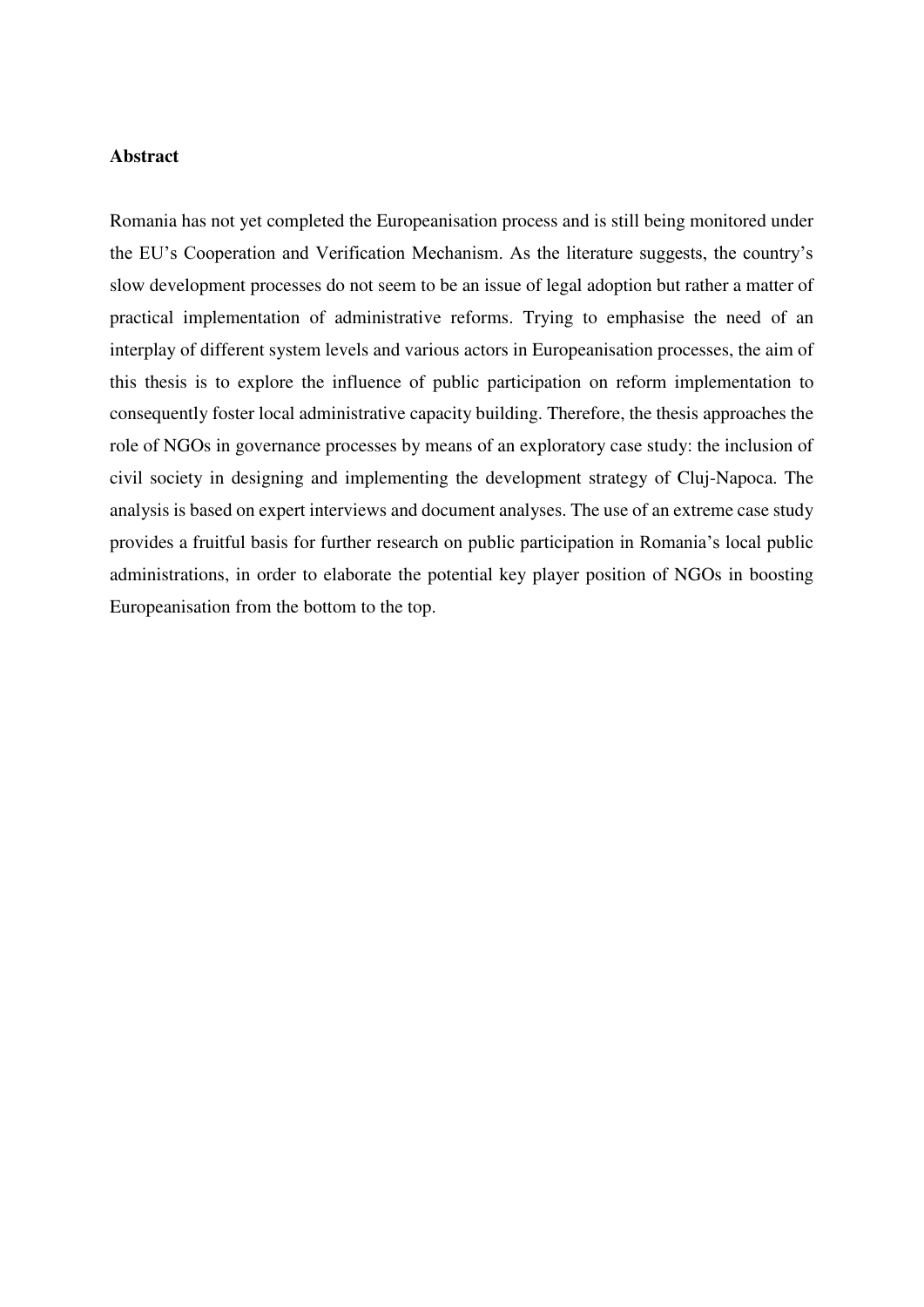# **INDEX**

| 5. 1 NGOs as governance actors boosting local administrative capacity building? 48 |  |
|------------------------------------------------------------------------------------|--|
|                                                                                    |  |
|                                                                                    |  |
|                                                                                    |  |
|                                                                                    |  |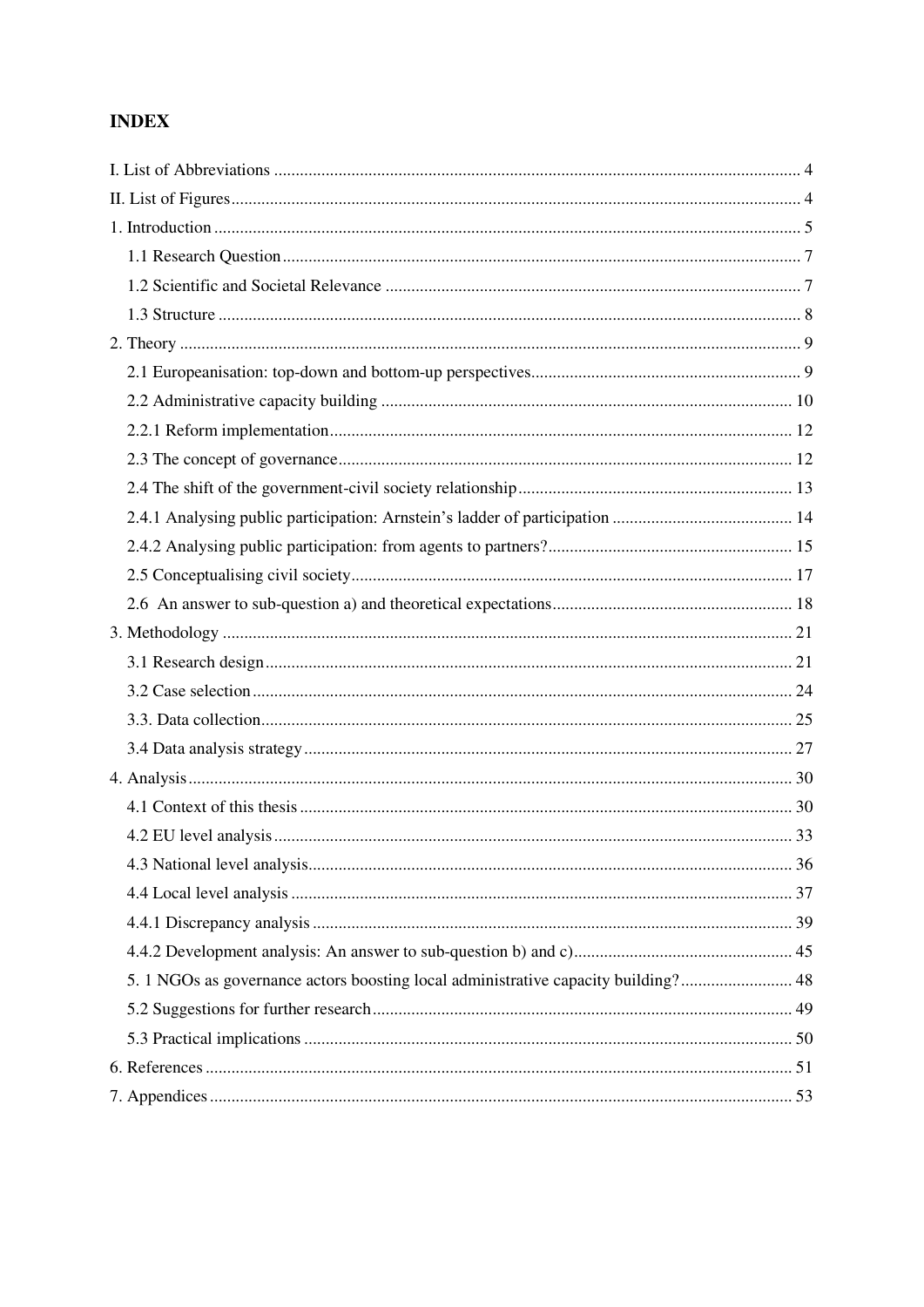## <span id="page-4-0"></span>**I. List of Abbreviations**

| <b>Administrative Capacity Building</b> | ACB        |
|-----------------------------------------|------------|
| Civil Society Organisation              | <b>CSO</b> |
| Cooperation and Verification Mechanism  | <b>CVM</b> |
| European Union                          | EU         |
| Neo-Weberian State                      | <b>NWS</b> |
| New Public Governance                   | <b>NPG</b> |
| New Public Management                   | <b>NPM</b> |
| Non-Governmental Organisation           | <b>NGO</b> |
| <b>Open Government Partnership</b>      | <b>OGP</b> |
| Public administration reform            | <b>PAR</b> |

# <span id="page-4-1"></span>**II. List of Figures**

|  | Figure 1: Arnstein's ladder of public participation |  |  |  |
|--|-----------------------------------------------------|--|--|--|
|  |                                                     |  |  |  |

Figure 2: Relationship between public authorities and civil society in government and governance structures

Figure 3: Theoretical graph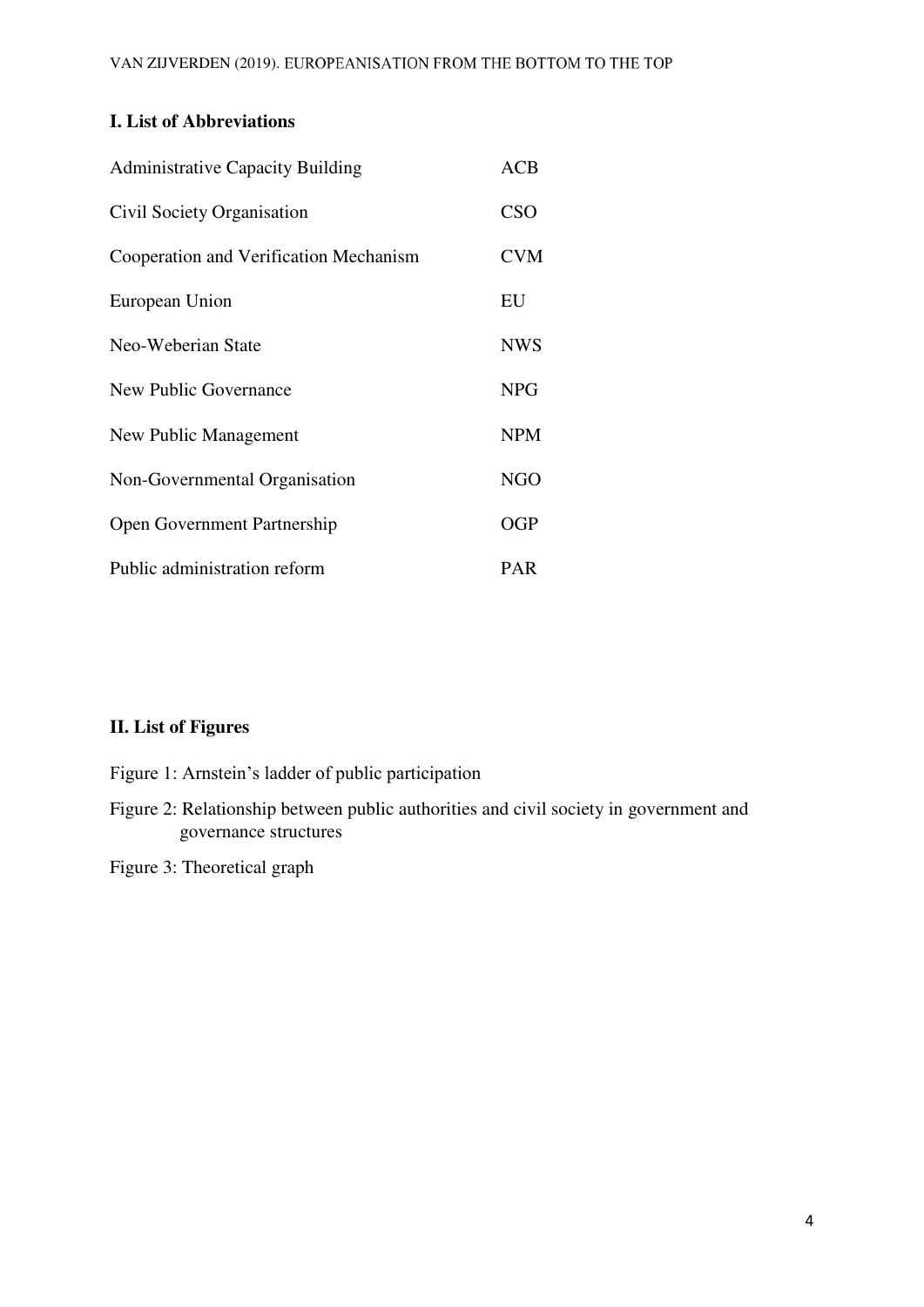#### <span id="page-5-0"></span>**1. Introduction**

The fall of the communist regimes in Central and Eastern Europe in 1989 provided the opportunity for a reunification of the divided European continent. With the enlargement in 2004 and 2007, the European Union (EU) integrated ten post-communist countries. Accession to the EU requires countries to have sufficient institutional and administrative capacity, next to a number of political and economic requirements (European Commission, 2016). Hence, the process of European integration demanded Eastern European countries to undergo extensive transformations. Even though the region has made huge progress in many fields, especially its administrative capacity remains relatively weak, compared to Western Europe. In order to strengthen good governance, many countries are therefore undergoing the complex processes of Public Administration Reform (Dzatkova, 2016) But why does administrative capacity matter so much? According to El-Taliawi and van der Wal (2019) administrative capacity can be understood as the ability of government to achieve its objectives. The importance of administrative capacity lays hence in its connectedness to the quality of government. Governments with a strong administrative capacity are able to implement designed policies successfully, since they rely on a stable and well-functioning public sector. In other words, weak administrative capacity leads to a low ability to implement policies effectively and results in weak policy outcomes. Assessing and enhancing administrative capacity is, however, exceedingly difficult, since administrative capacity is very contextual. Governments are structured and organised differently and operate in various ways. The investigation of administrative capacity requires thus a comprehensive knowledge of the contextual circumstances in which governments act (El-Taliawi & van der Wal, 2019). Membership in the EU demands eastern European countries to constantly enhance their administrative performance in order to be able to not only adopt European law but also to practically implement designed EU policies. In this thesis, emphasis is laid on Romania as currently one of the weakest member states in terms of public administration and its ongoing struggle to reach more administrative capacity. Since the collapse of the communist regime and the growing democratisation of the country, Romania has undergone important steps of development in its administrative system. The transformation of the public sector mirrored political and societal processes and was driven by modernisation and Europeanisation pressures. Reform processes in Romania especially include a decentralisation and the consolidation of local governments (Matei, 2013). Even though the country joined the EU already in 2007, reform processes are not yet terminated and Romania is still being monitored by the EU under the Cooperation and Verification Mechanism (CVM) with the aim to monitor the development of an effective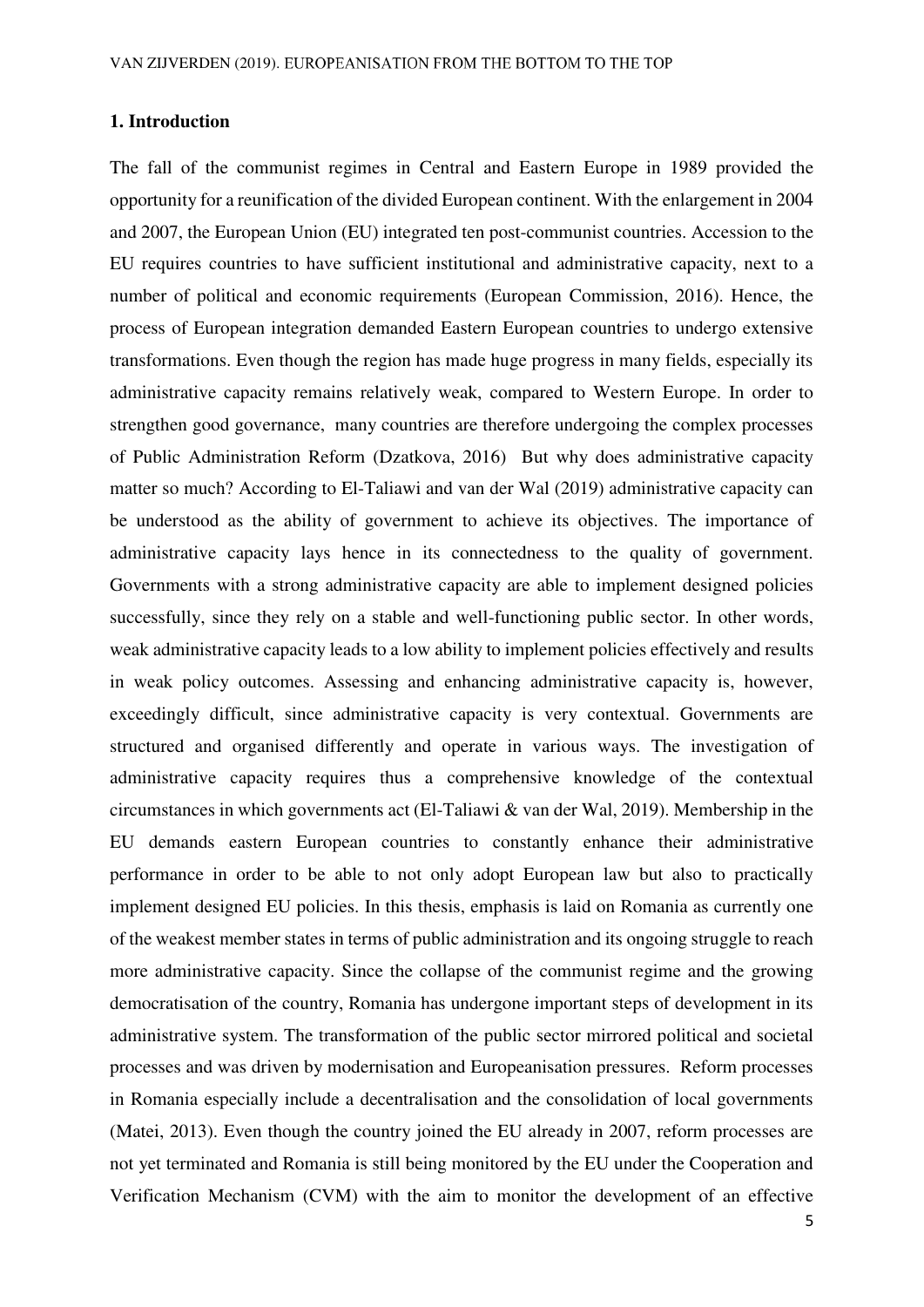administration in the country (European Commission, 2019). Hence, Romania has not yet completed the process of European integration and struggles to comply with EU requirements. Until today, there has been little consensus among researchers what caused the delay in reform processes in the country and how to expedite it. Existing literature, however, states that Romania generally lacks administrative tradition and stability and is challenged to create a stable enough political system at the same time as it has to implement principles of effective governance (Văduva, 2016). Furthermore, the literature in recent years suggests slow reform processes as not being an issue of legal adoption but a matter of practical implementation of policies (Thomann & Zhelyazkova, 2017). Therefore, discovering and strengthening factors which support the practical implementation of policies and hence foster Romania's administrative capacity is of extreme importance. Still, this is not an easy task, since public administration in a Romanian context is very different from the western European context of the 'old' EU member states and requires careful investigation of the respective circumstances. Like many other member states, Romania's transition process was marked by a shift from government to governance principles (Dzatkova, 2016). As governance accentuates the role of local governments and participation to effectively steer society, this process shed light on a new emerging factor with a potential relevance for Romania's administrative system: civil society. In the past two decades, many authors have stressed that civil society can emerge as a possible key player not only in democratisation processes but also in the implementation of public sector reforms (Butkevičienė et al., 2010; Veltmeyer, 2008). In post-communist countries, however, the non-existence of civil society was for a long time a typical characteristic (Dzatkova, 2016). Especially Romania lacks civil society tradition and trust in non-profit organisations, due to its historic development (Badescu et al., 2004). Nevertheless, also in Romania the third sector has been growing in the last two decades. This rise of civil society and the non-profit sector is inseparably tied to the shift from government to governance, which was driven by Europeanisation pressures (Dzatkova, 2016). Since then, the EU encourages the country to strengthen civil society as a key player in governance processes and accompanies the participatory transformation of public administration in Romania (Eastern Partnership Civil Society Forum, 2016). The aim of this thesis, therefore, is to approach the practical governance role of civil society in local reform processes in order to foster Romania's administrative capacity on a local level, by means of investigating a particular case: the inclusion of civil society organisations in the process of planning and implementing the development strategy of Cluj-Napoca.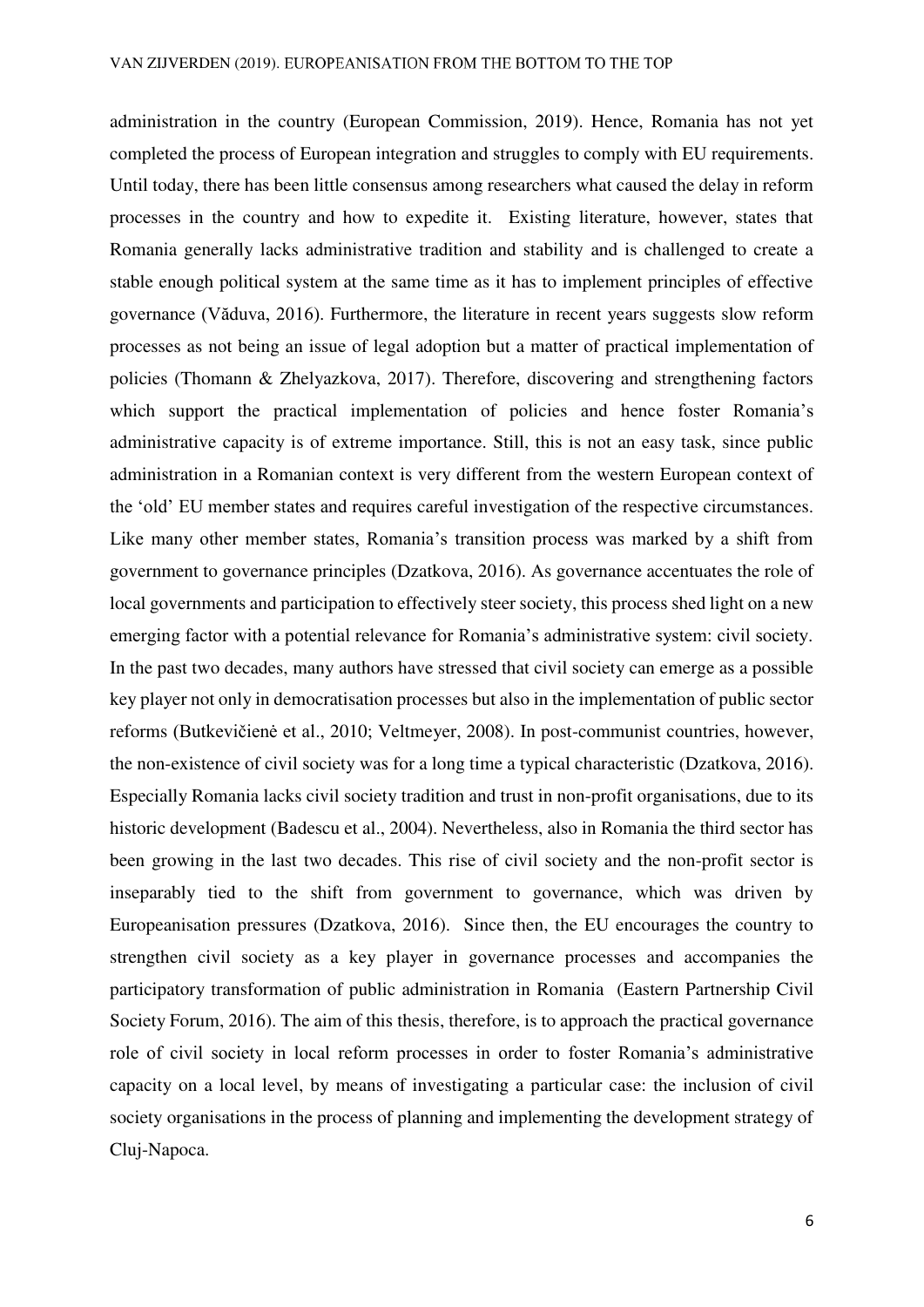#### **1.1 Research Question**

<span id="page-7-0"></span>The main research question guiding this thesis is: '*To what extent have NGOs emerged as governance actors boosting the practical implementation of administrative reforms in Romania's local governments to increase the local administrative capacity since the country's EU accession in 2007 until 2018?'* This research aims to explore the impact of public participation on local administrative capacity building. Therefore, it aims to highlight the functions Romanian civil society fulfils in local governance and the extent to which it can hence be seen as a driving actor supporting the implementation of administrative reforms on a local level.

In order to structure the thesis, the main research question is divided into three sub-questions: a) How has the shift towards governance principles (driven by EU conditionality) highlighted local Romanian non-governmental organisations (NGOs) as a possible supporting factor in local governance?

b) In what ways were NGOs involved in the process of designing Cluj-Napoca's development strategy?

c) To what extent do the tasks NGOs perform in Cluj-Napoca contribute to the actual implementation of the city's development strategy?

Sub-question a) is posed to structure the theoretical framework. Sub-questions b) and c) are used to form the analysis and explicitly relate to the case study.

#### **1.2 Scientific and Societal Relevance**

<span id="page-7-1"></span>The thesis focuses thus on the power of domestic actors (civil society) in Romania's European integration process: a Europeanisation from the bottom to the top, opposed to Europeanisation as a top-down process, as it is being discussed in much literature (Schimmelfennig  $\&$ Sedelmeier, 2005). In other words, Europeanisation theory often stops at the national level, at the so called 'adoption-stage' of EU policies. The problematic of this top-down point of view is that policy adoption might be experienced as a short success but does not lead to long-lasting administrative capacity. To reach long-lasting administrative capacity, successful policy implementation is crucial. What makes the thesis scientifically relevant is thus that it tries to introduce Europeanisation as a starting point but also as a favourable outcome, to be achieved from the bottom to the top: The thesis explores to what extent Romanian civil society has emerged as an actor capable of bridging the gap between policy adoption and its actual implementation to consequently enhance local administrative performance and strengthen Romania's position in the EU on the long-run. With this bottom-up approach, the thesis presents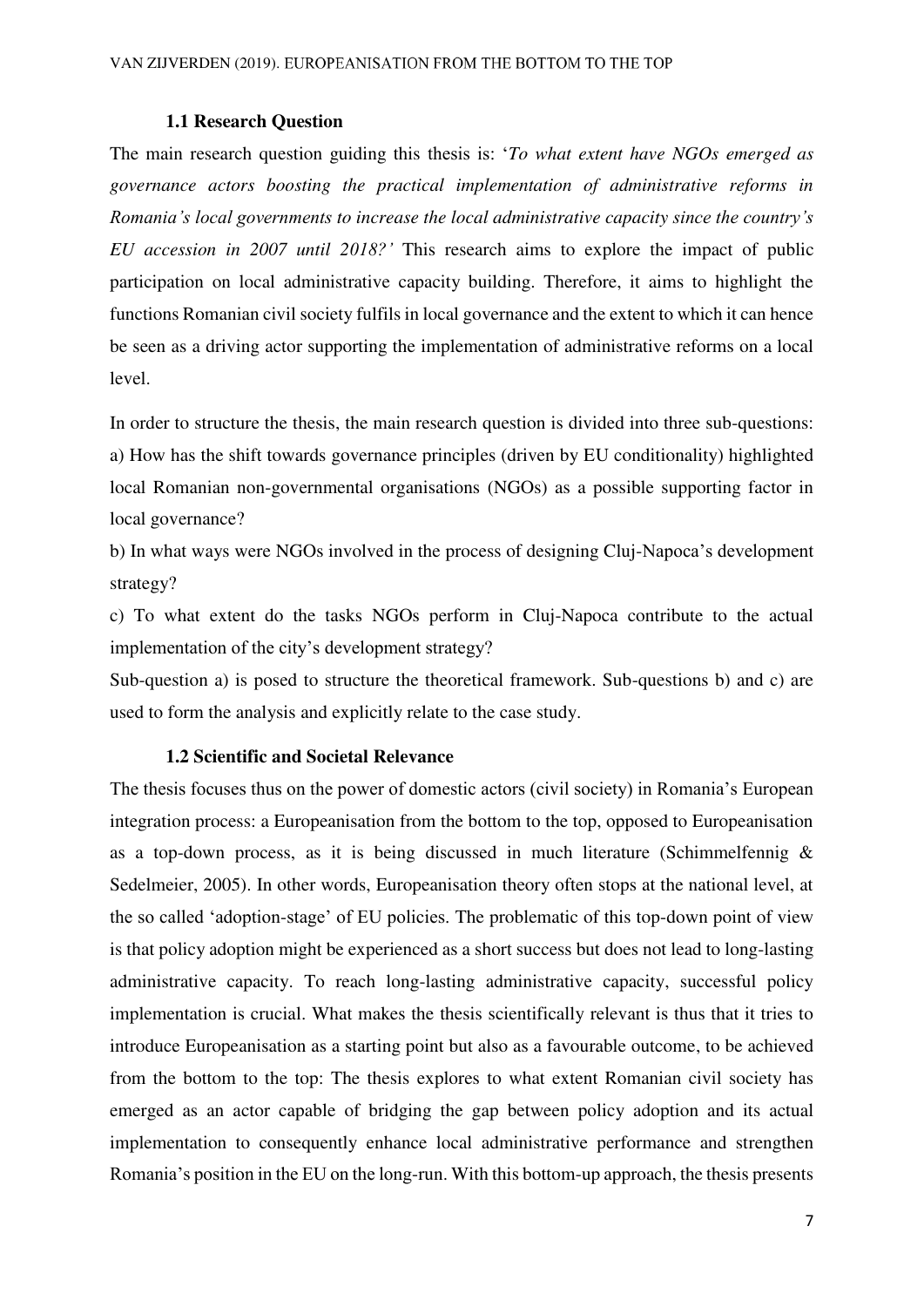an alternative to the top-down perspective, which has proven to have failed to find explanations for Romania's slow development in public administration. In other words, an exploratory bottom-up approach allows to find different factors of administrative capacity building which might have been missed by the top-down approach. With its investigation from the grassrootslevel, the thesis can thus contribute to the study of public participation in a region in which until now not much attention has been spend on. The thesis tries to fill this gap and aims to investigate the linkage between Romanian civil society and local reform implementation by means of an in-depth analysis. Only with such investigation, current developments can be further promoted, and specific measures can be taken to strengthen the inclusion of civil society, for the purpose of enhancing administrative capacity. In terms of societal relevance, the thesis aims to contribute to the changing views on civil society in Romania, in order to make Romanian people believe in their society again, having the power to enhance good governance by supporting local reform processes. Good governance and sufficient administrative capacity are determinants of the quality of government. Enhancing them accordingly increases the quality of life for the citizens and provides the basis for a further democratisation of the country.

#### **1.3 Structure**

<span id="page-8-0"></span>This thesis consists of five main chapters and is structured as follows.

Based on a literature review, chapter two introduces the theoretical framework of this thesis in which important theoretical concepts are discussed. In particular, section 2.1 discusses different Europeanisation literature, section 2.2 defines administrative capacity building and the need to guarantee reform implementation to build administrative capacity, section 2.3 introduces the characteristics of governance as a public administration paradigm, which is applied in several member states of the EU. Furthermore, section 2.4 points out the way governance shifts the government-civil society relationship and introduces Arnstein's ladder of public participation to analyse different stages of civil society involvement in policymaking. Section 2.5 conceptualises the term civil society and clarifies what part of civil society is subject to investigation in this thesis and why. In section 2.6 the first sub-question is answered and the theoretical expectations which guide the subsequent analysis are presented.

Chapter three introduces the methodology on which this research is based. Section 3.1 discusses the research design and the way its limitations are addressed, section 3.2 presents the reasoning behind the case selection and section 3.3 zooms in on the data collection method. Within section 3.3, the operationalisation on which the measurement of the key concepts is based, is being illustrated. In section 3.4 the data analysis strategy is outlined.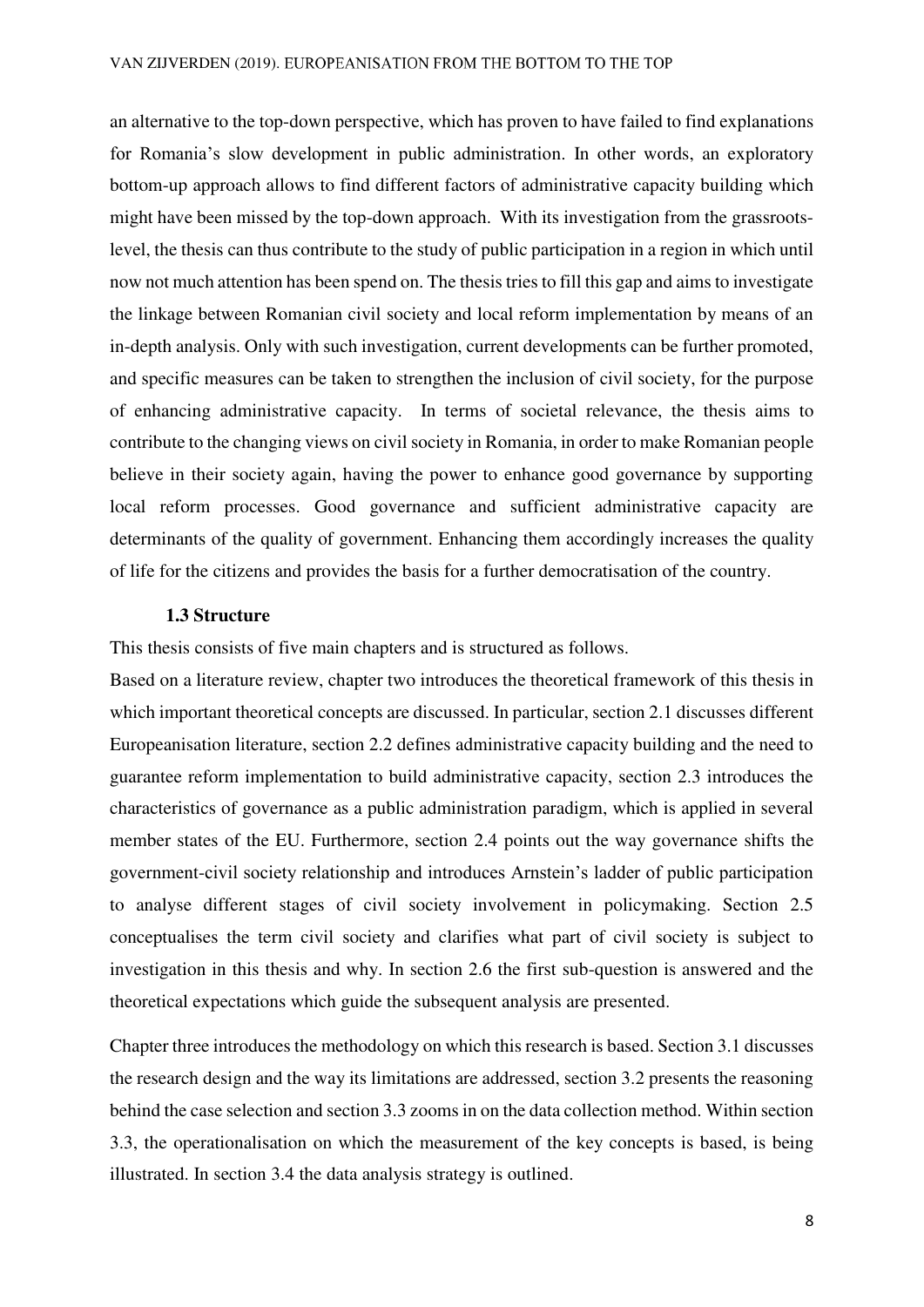Chapter four presents the analysis of the documents and the expert interviews. Section 4.1 presents relevant context information and the case background. Afterwards, the sections 4.2 and 4.3 present the findings of the document analyses for the macro level. Section 4.4 displays the results for the meso level, combining insights from the documents and the expert interviews. Furthermore, the section gives an answer to sub-question b) and c) and discusses the previously made theoretical expectations.

Chapter five concludes the thesis. In section 5.1 the research question is answered, section 5.2 provides suggestions for further research and section 5.3 illustrates the practical implications of this thesis and concludes with some concrete recommendations for Cluj-Napoca.

#### <span id="page-9-0"></span>**2. Theory**

The aim of the second chapter is twofold. Firstly, it presents, based on extensive literature review, the theoretical concepts of this thesis. These theoretical concepts serve as a basis for the subsequent empirical investigation. Secondly, the chapter answers sub-question a) and presents theoretical expectations which can be derived from the theoretical framework. Due to the exploratory nature of this thesis, it is important to keep in mind that the presented concepts can be further elaborated or adjusted throughout the research process (Mills &Wiebe, 2010).

#### **2.1 Europeanisation: top-down and bottom-up perspectives**

<span id="page-9-1"></span>In the past, the term Europeanisation has been analysed and conceptualised in various ways without leading to one collective understanding*.* This section will introduce several definitions of Europeanisation, considering that they all complement each other. In a first step, this thesis will focus on the definition of Schimmelfennig and Sedelmeier (2005) who characterise Europeanisation "as a process in which states adopt EU rules" (Schimmelfennig & Sedelmeier, 2005: 7). A mechanism through which the EU is able to influence domestic change is conditionality. Conditionality is according to Schimmelfennig and Sedelmeier (2005) the EU's power to establish a linkage between compliance and rewards or in other words it is the way in which EU incentives impact domestic administrative and political change. Following the logic of conditionality, the EU thus influences the European rule adoption, by either rewarding compliance (e.g. trough funding, etc.) or sanctioning non-compliance (Schimmelfennig  $\&$ Sedelmeier, 2005).

In this vein, Europeanisation may appear as a clear top-down process. Incentives from the EU level pressure the governments of the member states to take action and to change domestic rule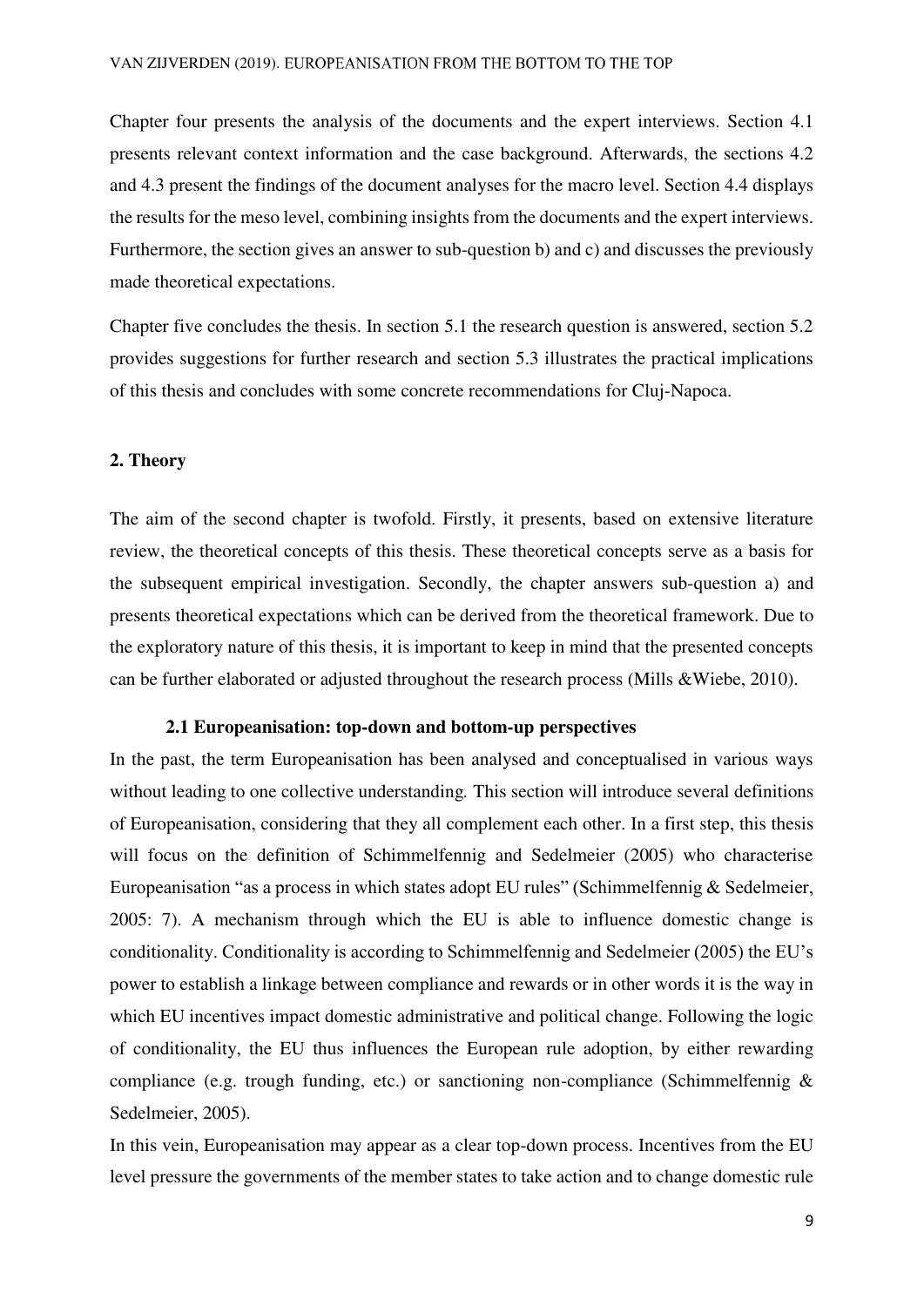according to EU law. Following this approach, the above broached issue of discrepancies between rule adoption and implementation is often left out of consideration.

As stated above, Europeanisation literature has, however, recently started to emphasise the importance of investigating Europeanisation beyond compliance, at the practical implementation stage of European policies (Thomann & Zhelyazkova, 2017). An alternative approach of Europeanisation that allows to shift the attention in this direction is the multi-level governance approach of Europeanisation, as discussed by Dossi (2017). According to him, "the key idea is that decision-making competences are, though to varying degrees, shared by multiple actors at different levels and the nature of decision making into the boundaries of the states is now 'collective'" (Dossi, 2017: 8). Consequently, this approach allows to asses more than just the hierarchical structures of European policymaking at the adoption stage. In doing so, it especially highlights the interplay of different levels in the EU's governance system (Dossi, 2017). Such an interplay of different system levels is also emphasised by Spendzharova and Vachudova (2012), who find that domestic change only happens through an interplay of EU pressures and domestic forces. Another approach to Europeanisation is introduced by Parau (2009), who argues that the EU can be seen as an 'opportunity-structure' for domestic actors to pursue their goals and that Europeanisation also has a societal component: the wish of domestic actors to become part of the European community and to have a strong position in this community.

What can be drawn from those different approaches of Europeanisation is that European integration must be regarded from different angles. Following the line of argumentation of those different scholars, Europeanisation is considered to be a process, starting with external pressures from the EU (Schimmelfennig & Sedelmeier, 2005) which are transferred to all system levels of the member states (Dossi, 2017). To complete Europeanisation, transformations according to EU requirements must at those levels be supported by a political commitment of the domestic actors (Spendzharova & Vachudova, 2012). Such domestic will either results from rewards given by the EU or the will to be part of the EU community (Parau, 2009).

#### **2.2 Administrative capacity building**

<span id="page-10-0"></span>Accession to the EU requires countries to have sufficient institutional and administrative capacity (European Commission, 2016). In other words, completing the Europeanisation process demands member states to undergo transformations of their public administration which increase their administrative capacity, to be able to implement the Acquis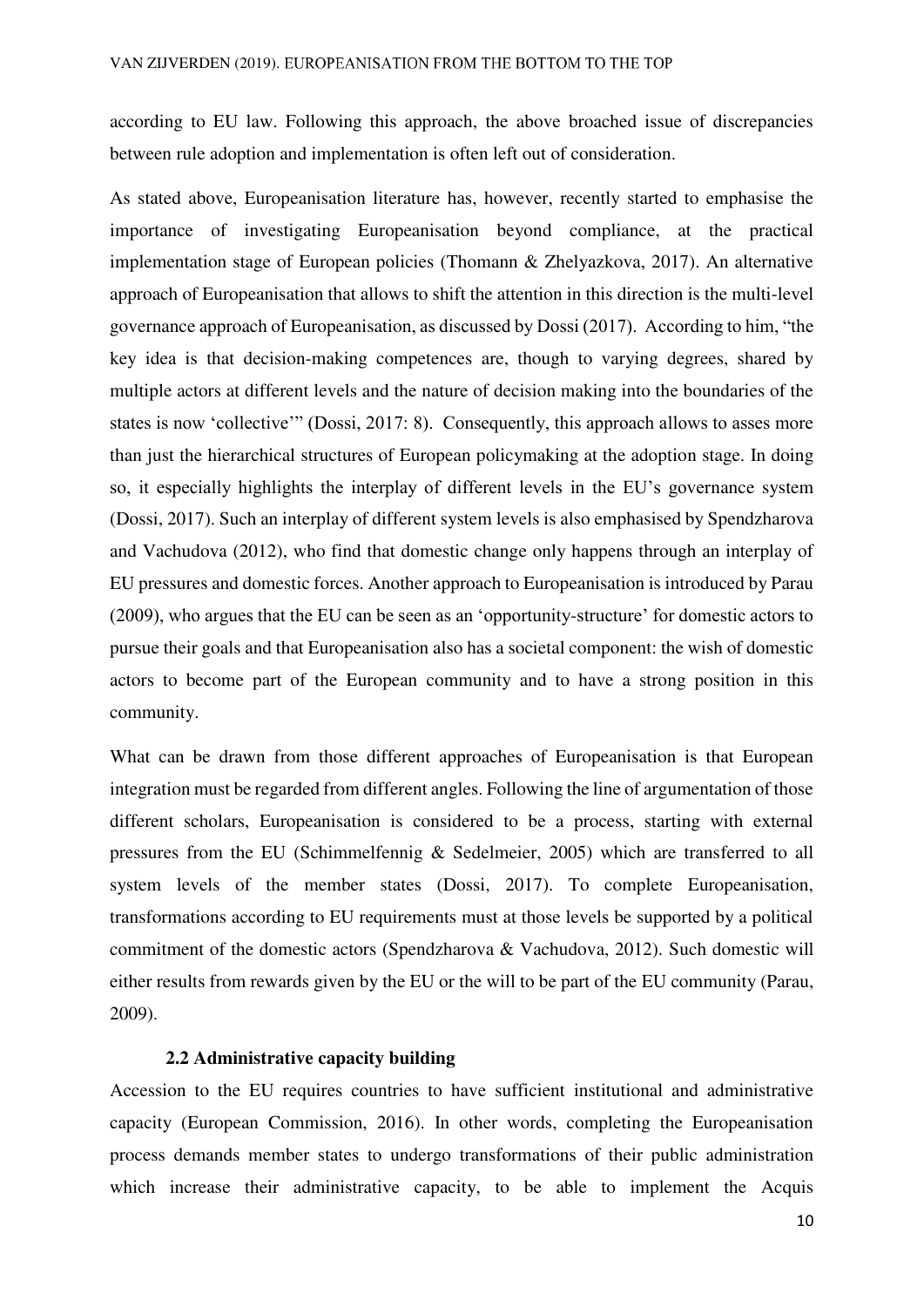Communautaire. Since this thesis aims to find factors which enhance Romania's administrative capacity on a local level, an explicit conceptualisation of administrative capacity and capacitybuilding is required.

As stated above and based on the definition by El-Taliawi and van der Wal (2019), administrative capacity is the ability of government to achieve its objectives. In other words, administrative capacity is a precondition for democratic and effective governance and hence an important factor determining the quality of government. The need for administrative capacity is simply based on the necessity of successful policymaking as a condition of a well-functioning state apparatus. Following Nelissen (2002), administrative capacity can be assessed on a national, regional or a local level.

Difficulties to investigate and asses administrative capacity arise from its high contextuality. Since governments operate in various ways, a comprehensive knowledge of the domestic government practices is required. Furthermore, administrative capacity can be influenced by several socio-political factors, demographic developments or institutional leakages (Nelissen, 2002). According to El-Taliawi and van der Wal (2019) there are, however, some determinants which foster administrative capacity. First, administrative capacity must be seen as a continuous process of capacity-building without a prior defined goal. Secondly, capacity-building must be based on a careful investigation of prior reform efforts, current capacity-gaps as well as possible failures, in order to learn from previous experiences. This means, administrative capacity building requires tailored reforms which fit the local context. Thirdly, capacity building requires the political will to adapt to contextual circumstances and to improve the status quo. Lastly, administrative capacity building also requires accountability of public authorities and transparency of public sector activities (El-Taliawi & van der Wal, 2019).

Even though administrative capacity building has increasingly been in the spotlight of public administration research, questions how to enhance administrative capacity building in different contexts remain. However, scholars agree on the fact that administrative capacity is based on a well-functioning public administration in the public sector. Increasing the public sector effectiveness thus requires public sector reforms. Reforms are "deliberate attempts to change the structures, processes, and/or cultures of public sector organizations with the objective of getting them (in some sense) to run better" (Politt &Bouckaert, 2017: 24). However, to refer again to Thomann and Zhelyazkova (2017), Europeanisation does not only require the adoption of public sector reforms, but also their implementation.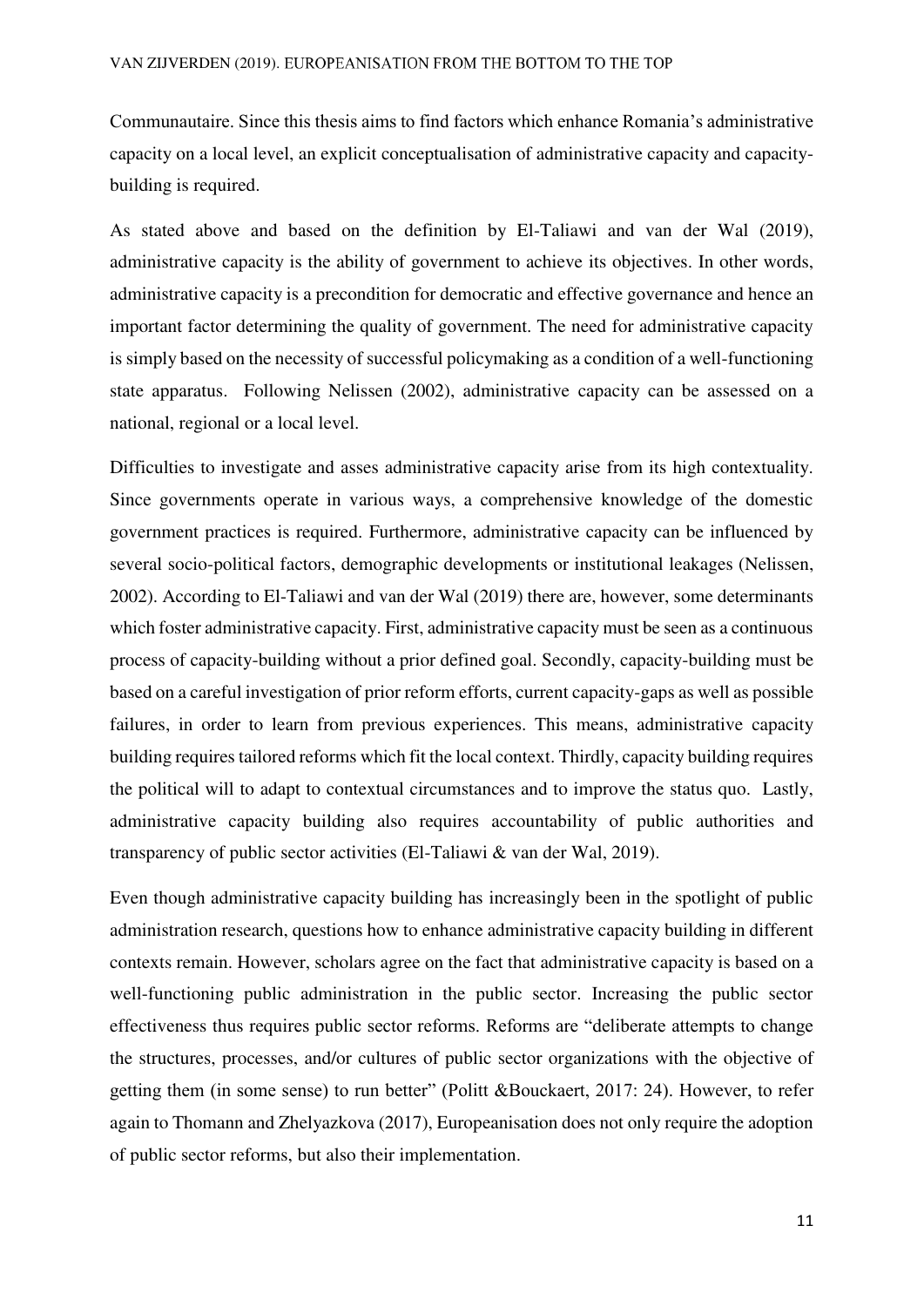#### **2.2.1 Reform implementation**

<span id="page-12-0"></span>The quality of government can be assessed by looking at the government's ability to adopt and implement designed policies (El-Taliawi & van der Wal, 2019). Talking about administrative capacity and capacity-building requires thus a more specific focus on the implementation stage of policies and hence an explicit definition of what policy implementation actually means.

Generally speaking, the process of policymaking requires many steps of which policy implementation is one of the most important. Following Khan "Implementation can be viewed as a process, an output and an outcome, and it involves a number of actors, organisations and techniques of control" (Khan, 2016:4). In other words, policy implementation does not simply mean putting a policy into practice. Instead, it is the procedure of reaching policy goals (Khan, 2016). In line with this definition, Rainey (2014) argues that policy implementation can be assessed by using the goal achievement approach, thus by investigating whether outlined policy targets have been attained or not. Furthermore, Khan (2016) introduces three different ways of approaching success and failure of policy implementation by looking at different actors. The top-down approach can be understood as the carrying out of policy targets by government-level authorities. In contrast to this, the bottom-up approach highlights street-level actors on the local level and their direct involvement in the target-achievement process of the respective policy. In other words, the bottom-up approach highlights the lowest system level and its actors as the only ones crucial for successful implementation and service delivery. An approach that connects those two levels is the hybrid approach, which emphasises the interplay between the government level and street-level actors to ensure successful and long-lasting policy implementation (Khan, 2016).

Recent public administration literature highlights the strong connection between administrative capacity building and the need to ensure the practical implementation of reforms to enhance the public sector effectiveness (El-Taliawi & Van der Wal, 2019). As discussed above, administrative capacity building is dependent on different determinants. Since successful policy implementation leads to an increase of administrative capacity, it is important to make sure determinants of administrative capacity building are not only considered in policymaking and at the adoption stage but also in the implementation.

#### **2.3 The concept of governance**

<span id="page-12-1"></span>To ensure the ability of governments to adopt and implement reforms, the field of public administration research was since the 1970's driven by debates about different reform trajectories and their ability to enhance the effectiveness of the public sector (Pollitt &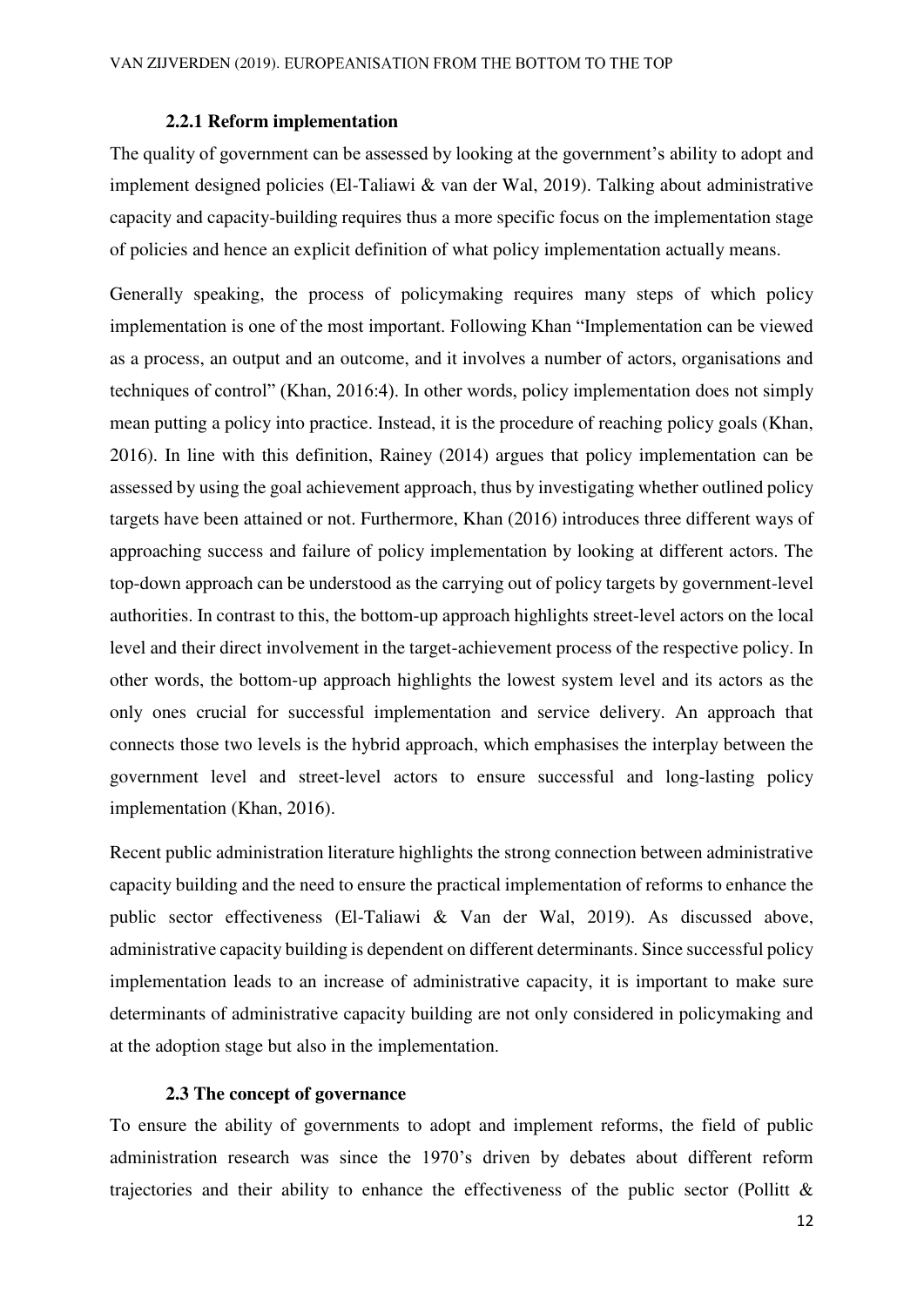Bouckaert, 2017). A reform paradigm which has prevailed in several member states of the EU is governance.

According to Pollitt and Bouckaert (2017), the common ground in the various conceptualisations of governance is that effective policymaking requires not only the government to take action but also needs active participation of different actors in the process. Accordingly, governance tries to be more inclusive (in terms of partnerships among several governments, with business corporations or civil society) in its nature than it does in the traditional model of government. Due to the focus on decentralisation, moreover, the role of local governments is emphasised (Pollitt & Bouckaert, 2017).

Governance is thus a way of public policymaking, which is quite different from the traditional form of bureaucratic government. However, governance as a paradigm of public sector reform does not replace governments. According to Nielsen (2016) it should rather be understood as a reaction to globalisation and modernisation processes and as an extension to the traditional way of government ruling, in order to make it more efficient. In this vein, many scholars define what the process of building governance structures looks like and which attributes consequently constitute good governance. According to Dzatkova (2016), the EU defines good governance as being primarily based on the following constituting elements: openness, participation, accountability, effectiveness and coherence.

The member state's application of governance structures changes the way we look at administrative capacity building. In this thesis, the argument is made that comprehensive European integration requires both: First, top-down mechanisms to enable a more effective ruling of the member-state's public sectors and second, a bottom-up perspective of Europeanisation, enabling domestic actors to foster practical implementation to consequently strengthen administrative capacity on the long-run.

## **2.4 The shift of the government-civil society relationship**

<span id="page-13-0"></span>*"The shift from local government to governance paved the need for engagement of citizens in the decision-making process. Local authorities have the ability to fostering civic engagement in the policy decision-making, because, at this level, the concerns of the "grassroots" intersects directly with those of the state and governance and a high concentration of time and resources are spent locally, on the direct delivery of services" (Mititelu, 2019:2).*

In its participatory nature, governance changes the way different actors collaborate in the system and opens new paths towards the achievement of long-lasting administrative capacity.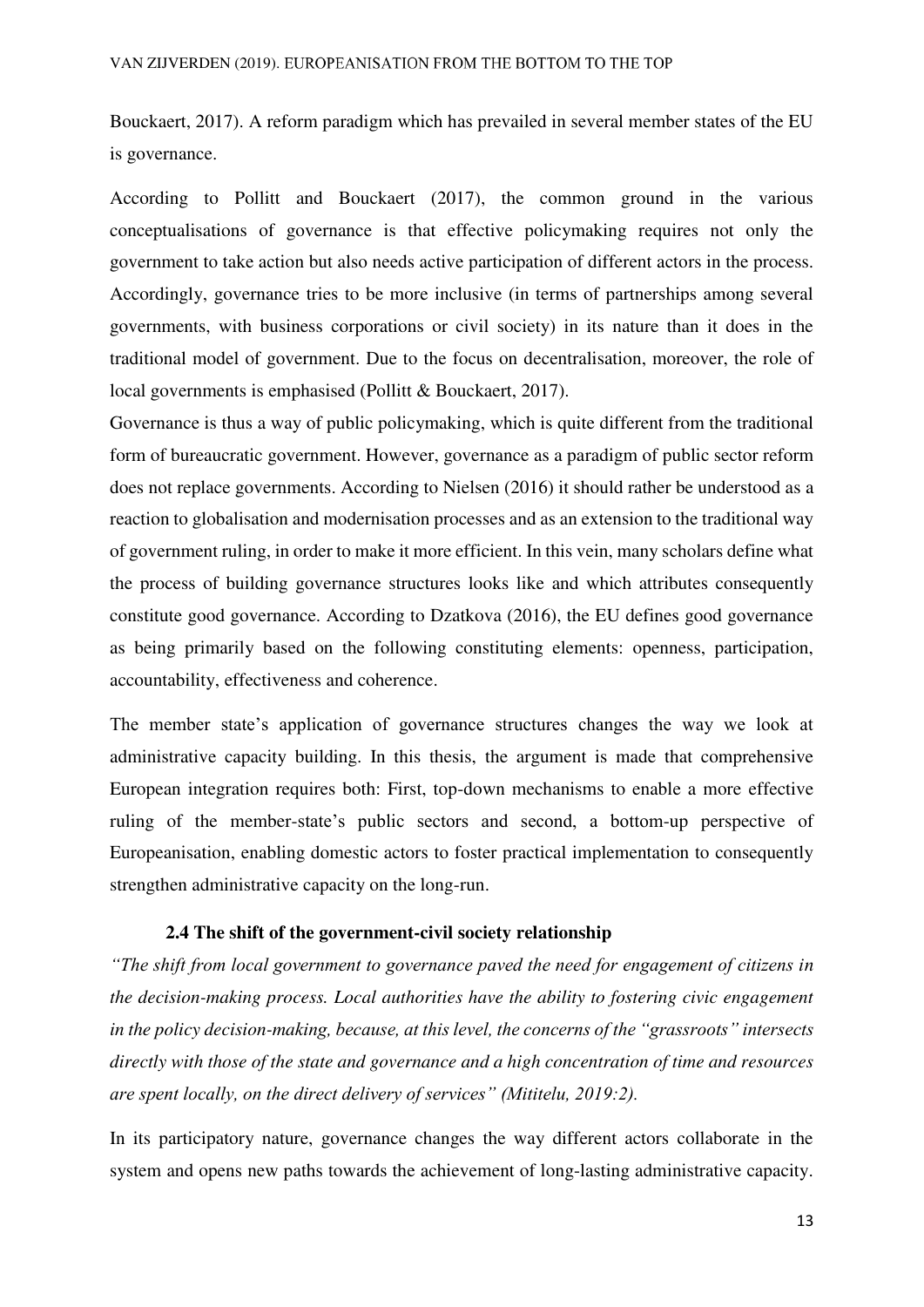The emphasis on public participation thus changes the government-citizen relationship, aiming to increase the public sector quality. In order to understand this shift, it is important to define what public participation is and what added value it is assumed to have on public sector processes.

Public participation is today commonly understood as an inevitable part of a functioning democracy. However, this has not always been the case. For a long time, citizens were only seen as receivers of government services, without impacting them themselves (Waheduzzaman, 2010). The shift from government to governance changed this assumption, but still today, public participation is not a clearly defined concept. As Mititelu (2019) emphasises, the main characteristic in definitions of public participation is that it is described as an *active* involvement of people in a specific context. The goal of such an active involvement is to enable citizens to articulate their opinion and to influence and to monitor decision-making processes and different system levels. In other words, public participation means to increase the opportunities for citizens to participate and to accordingly expand the number of participating citizens, in order to raise legitimacy, accountability and transparency in decision-making. Consequently, the process is expected to lead to a growth of democratic structures (Dzatkova, 2016).

#### **2.4.1 Analysing public participation: Arnstein's ladder of participation**

<span id="page-14-0"></span>In order to assess how the focus on public participation in governance systems affects and changes the government-citizen relationship and the way the public sector operates, several public administration scholars have put forward models of public participation. One of the most widely agreed models is Arnstein's ladder of participation (Mititelu, 2019). It is a model that offers theoretical guidance, in order to analyse government-citizen relationships. In other words, it is a means to assess the participatory status of present governance structures, which eventually lead to theoretically grounded statements about the level of public participation in a context under study.

The so called 'ladder of participation' describes eight different possible levels of citizen's involvement in decision-making processes (Arnstein, 1969). The first two and lowest stages of the ladder are described as 'non-participation' and consist of the two levels 'manipulation' and 'therapy'. The idea behind those low stages of participation is not that citizens are being involved in any kind of process, but rather that authorities use their power to steer and indoctrinate society. 'Non-participation' stages are followed by three levels of moderate participation. 'Informing', 'consultation' and 'placation' are grouped together as 'degrees of tokenism'. At those stages, the power clearly remains with the authorities. However, citizens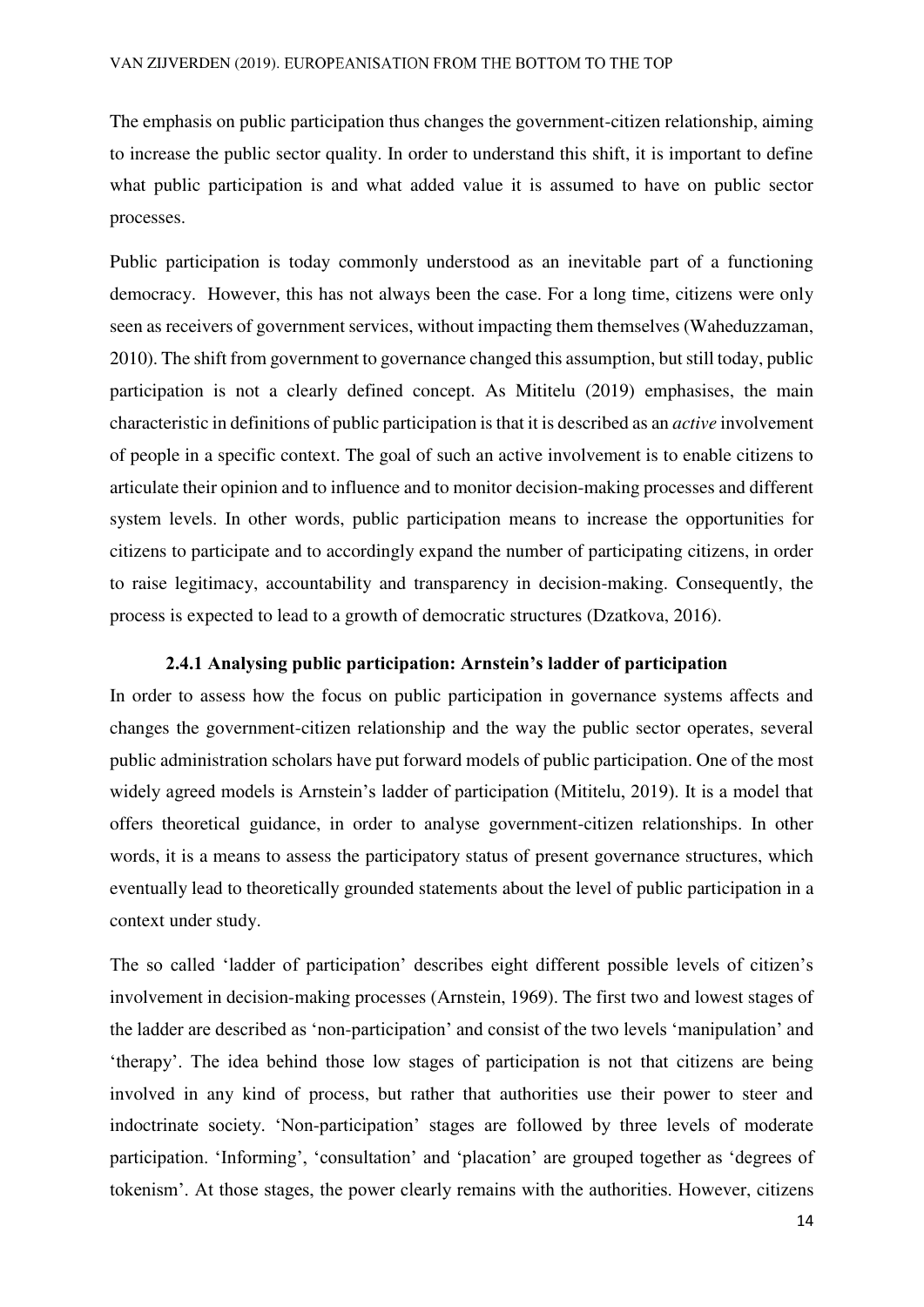#### VAN ZIJVERDEN (2019). EUROPEANISATION FROM THE BOTTOM TO THE TOP

have to varying degrees a say in the decision-making process, as they have the chance to advise the power holders. The difference of those levels of tokenism to the levels of non-participation is thus that those upper levels of participation allow those parts of society, which would normally be excluded from any kind of policy process, to express their opinion. Nevertheless, their influence remains limited. The top of Arnstein's ladder consist of three stages: 'partnership', 'delegated power' and 'citizen control'. Those so called 'degrees of citizen power' enable citizens at the 'partnership'-stage to negotiate with authorities on an eye-to eyelevel and on the top rungs to even engage as powerholders themselves (Arnstein, 1969).



*Figure 1: Arnstein's ladder of public participation* 

#### **2.4.2 Analysing public participation: from agents to partners?**

<span id="page-15-0"></span>Moving up on Arnstein's ladder means moving up in terms of good governance (Baba et al, 2009). Public participation is hence both, a constituting element of governance and also an indicator to assess the present extent of good governance. Nevertheless, participation differs from country to country and is dependent on several contextual factors. The most important of those factors in the analysis of government-citizen relationships is the extent to which governments promote public participation and offer scope for development and action for citizens (Mititelu, 2019). In order to understand the complex patterns of public participation and how they could drive good governance and administrative capacity building, many public administration scholars have developed theoretical models which build on Arnstein's ladder of participation but go more in depth about the distinctive features of those different forms of government-citizen relationship at different stages in the shift from government to governance.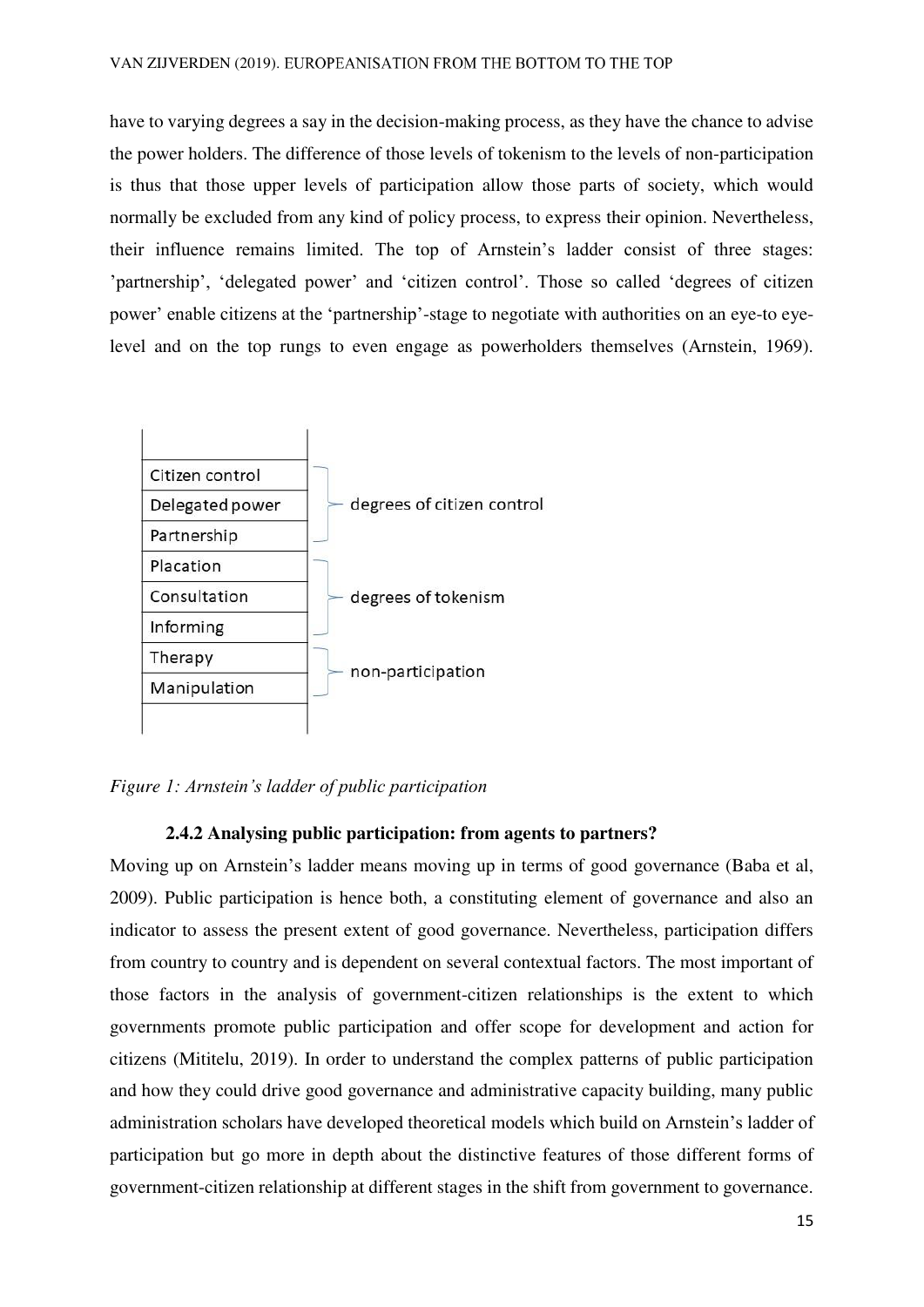In the following, government-citizen relationships will be highlighted in their ideal appearances in government and governance structures. In the traditional form of government system, the power remains completely with the authorities. Relationships between government and civil society are characterised by a high extent of hierarchy and imply low or no scope of action for the civil society (Waheduzzaman, 2010). As a result, this may lead to what Arnstein (1969) calls 'non-participation' of citizens.

On the contrary, in the ideal type of governance, government-citizen relationship is emphasised as a partnership. Brinkerhoff (2003) defines partnership as being built on equality in decisionmaking and organisational autonomy vis à vis the partner (Brinkerhoff, 2003). In terms of goal attainment, a partnership can be advantageous. Complex circumstances usually require several measures which are easier to conduct with someone else's help. For instance, partners can contribute to public service delivery with information provision and tactical support (Brinkerhoff, 2002). Transferred to the relationship between government and civil society, the principle of partnership means that both entities meet each other on an eye-to-eye level and pursue aligned goals. Resulting from this, civil society has a wide scope of action in its taskfulfilment, which is based on trust. Whilst earning financial support, trust and satisfaction from the governmental institution it can support its partner by initiating policy dialogue and presenting solutions from the most immediate level. Whenever the governmental level is unable to present answers to societal and political difficulties and conflicts due to its distance to society, civil society actors can break down those complexities as mediator and local supporter (Brinkerhoff, 2003).

From these ideal types of government and governance and the principal-agent and partnership relations within it, the following graphical models and ideal types of public participation can be derived, which have been designed for this thesis and were inspired by the models of Waheduzzaman (2010):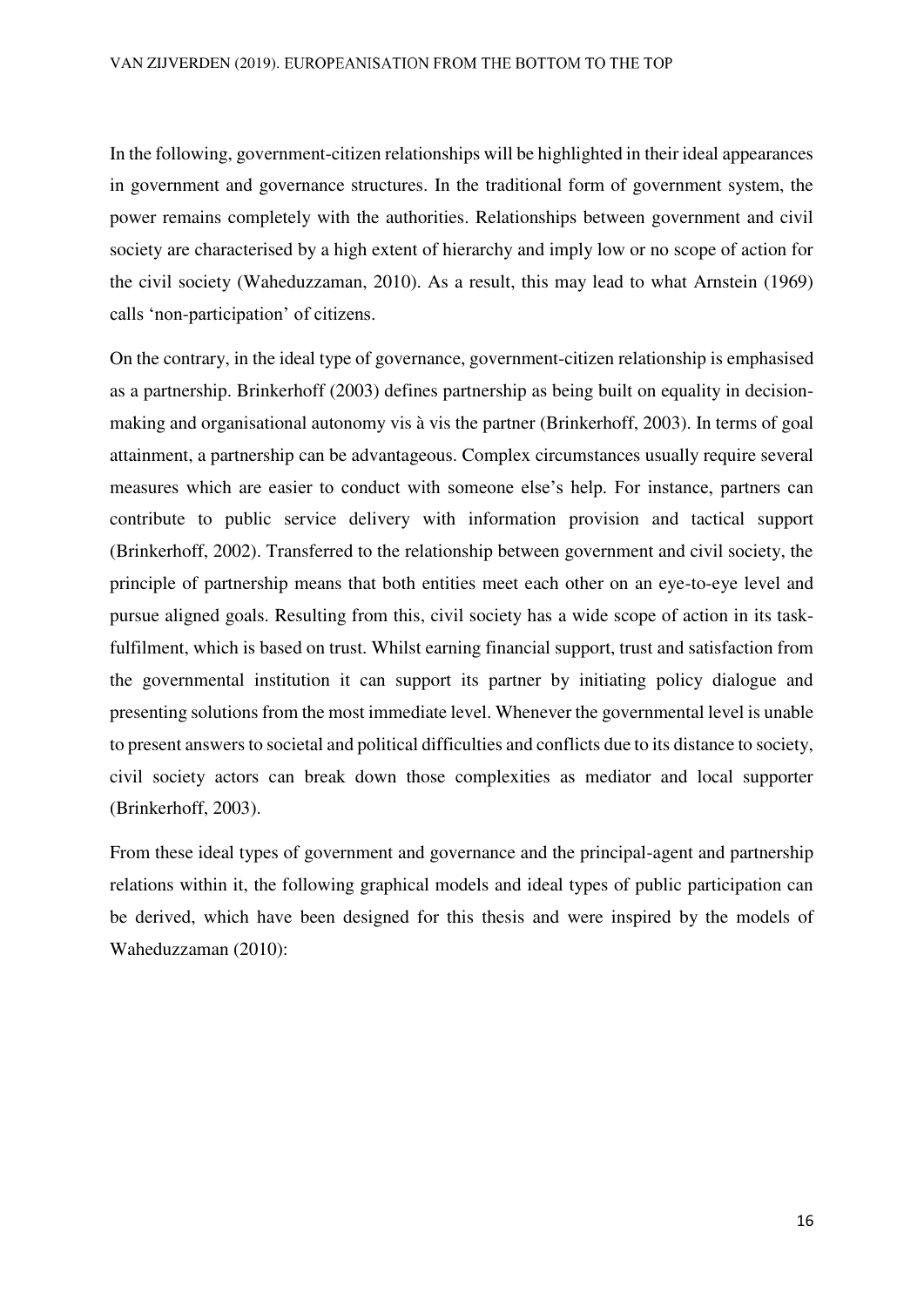

*Figure 2: relationship between public authorities and civil society in government and governance structures* 

However, it is important to keep in mind that those graphics are only theoretical models. Accordingly, reality mostly looks different. However, the principle of partnership is clearly highlighted as a condition of good governance. Hence, the closer the government-citizen relationship is to a partnership, the more is this important aspect of good governance fulfilled. Good governance is an ideal which stands for an efficiently working public sector, the basic requirement of administrative capacity. Therefore, contextual circumstances must always be considered when the government-citizen relationship is being studied, in order to assess at what stage of the government-governance shift a country stands and how much power civil society potentially has in the respective context to further that shift (Butkevičienė et al., 2010).

## **2.5 Conceptualising civil society**

<span id="page-17-0"></span>Before one can look at government-citizen relationships in reality and what they imply for the achievement of good governance and administrative capacity, it is important to be clear about what kind of actor, what kind of civil society is emphasised due to public sector transformations and will be highlighted in the course of this thesis.

Civil society has many faces. It includes citizens, civil society organisations (CSOs), nongovernmental organisations (NGOs) and the non-profit or third sector. As a concept, it remains thus rather blurry. As Butkevičienė et al. (2010) highlight, many scholars agree, however, on the definition that civil society always is an actor operating outside of the state and the market. A characteristic, which underlines the value of civil society in political systems. From its outside-position, civil society can enhance the legitimacy of decision-making, when processes are based on dialogue and exchange with the society. Furthermore, civil society can increase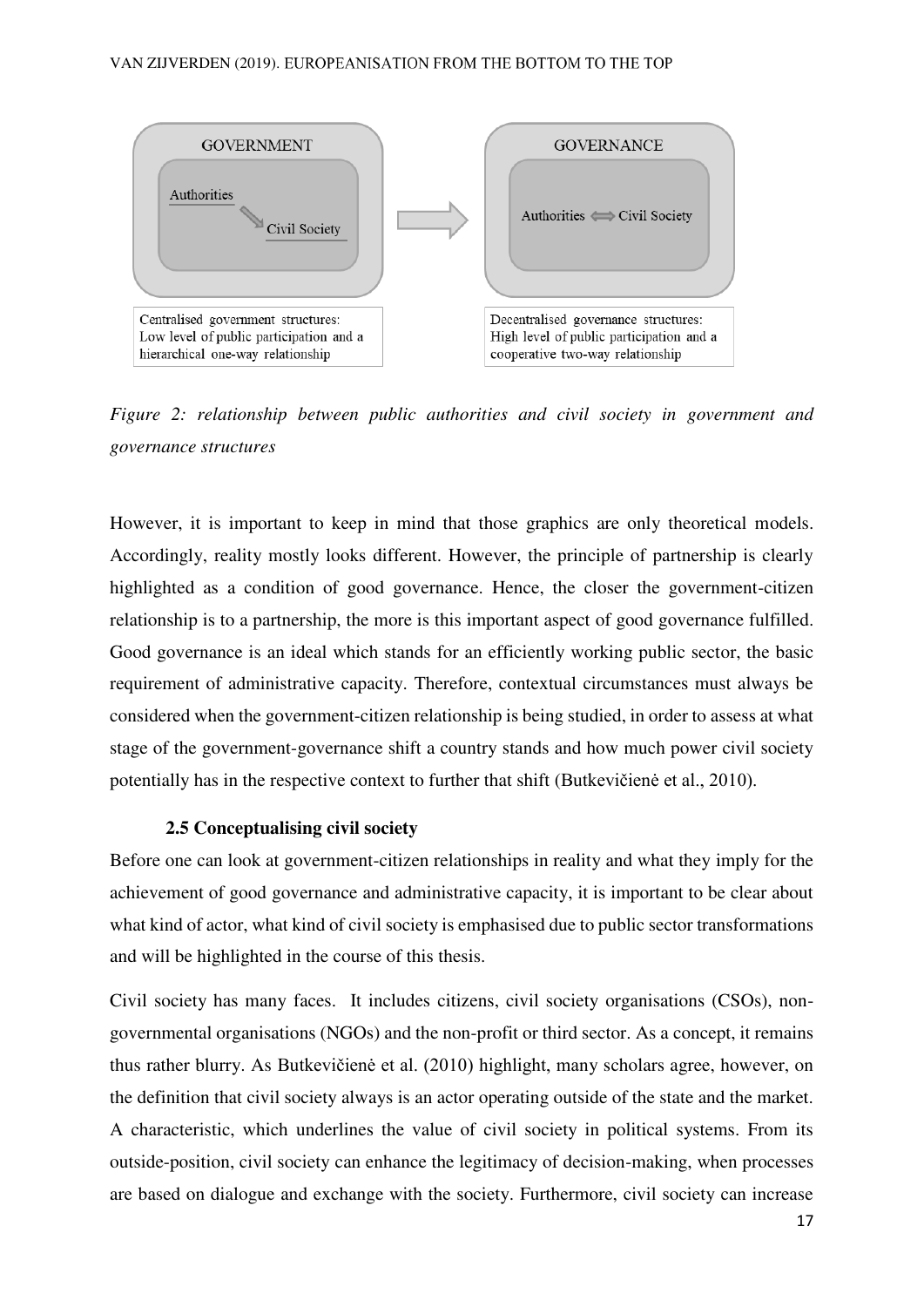the accountability of government action, when authorities need to justify their action before the public. Moreover, civil society can enhance the transparency of government ruling, when they are involved in decision-making processes (Mititelu, 2019).

In this thesis, the focus will be laid on NGOs, in order to investigate their importance as local actors, involved in reform processes and boosting local administrative capacity. From a theoretical perspective, a democracy consists of three sectors: a public sector, a private sector and a non-profit sector. In this third sector, NGOs are the ruling actors. Due to this position in between the two other sectors, NGOs have one main benefit. One the one hand, they can forward information from the government-level to the citizens and on the other hand they can aggregate information from the people and transfer it to the government. In doing so, NGOs are strongly connected to both sides, but still remain independent: A position that allows them to influence policy planning and policy-outcomes in a way that benefits the public good (Popowska & Lunski, 2014). This special position of NGOs is the reason why they have been chosen as the part of civil society which will be under study in the following. Civil society as such is barely within reach and its contribution to good governance and administrative capacity building can hardly be assessed. NGOs, however, have increasingly gained importance. As actors, they have the ability to mediate between different system levels and to make use of their specific expertise. As organised forms of civil society at this specific position within the system, their impact can more clearly be made visible.

#### **2.6 An answer to sub-question a) and theoretical expectations**

<span id="page-18-0"></span>The EU, through Europeanisation and conditionality pressures, influences transformations and stimulates public sector reforms, in order to guarantee a comprehensive European integration of the new member states. Countries like Romania, however, still lag in their reform process and are therefore being challenged to find factors that expedite their transformation process (European Commission, 2018). For a very long-time, public administration researchers did not find explanations for Romania's weak performance, since they regarded Europeanisation as a clear top-down process, which stops at the adoption stage of European policies at the national level (cf. Schimmelfennig & Sedelmeier, 2005). Recently, scholars like Dossi (2017) changed this perception and regarded Europeanisation from a different angle. Within the multi-level governance approach (Dossi, 2017) it becomes obvious that it is not European rule adoption that causes problems, but rather the practical implementation of designed policies which seems to be difficult to realise for countries like Romania (Thomann & Zhelyazkova, 2017). Emphasising this issue of policy implementation shifts the attention from the state-level to the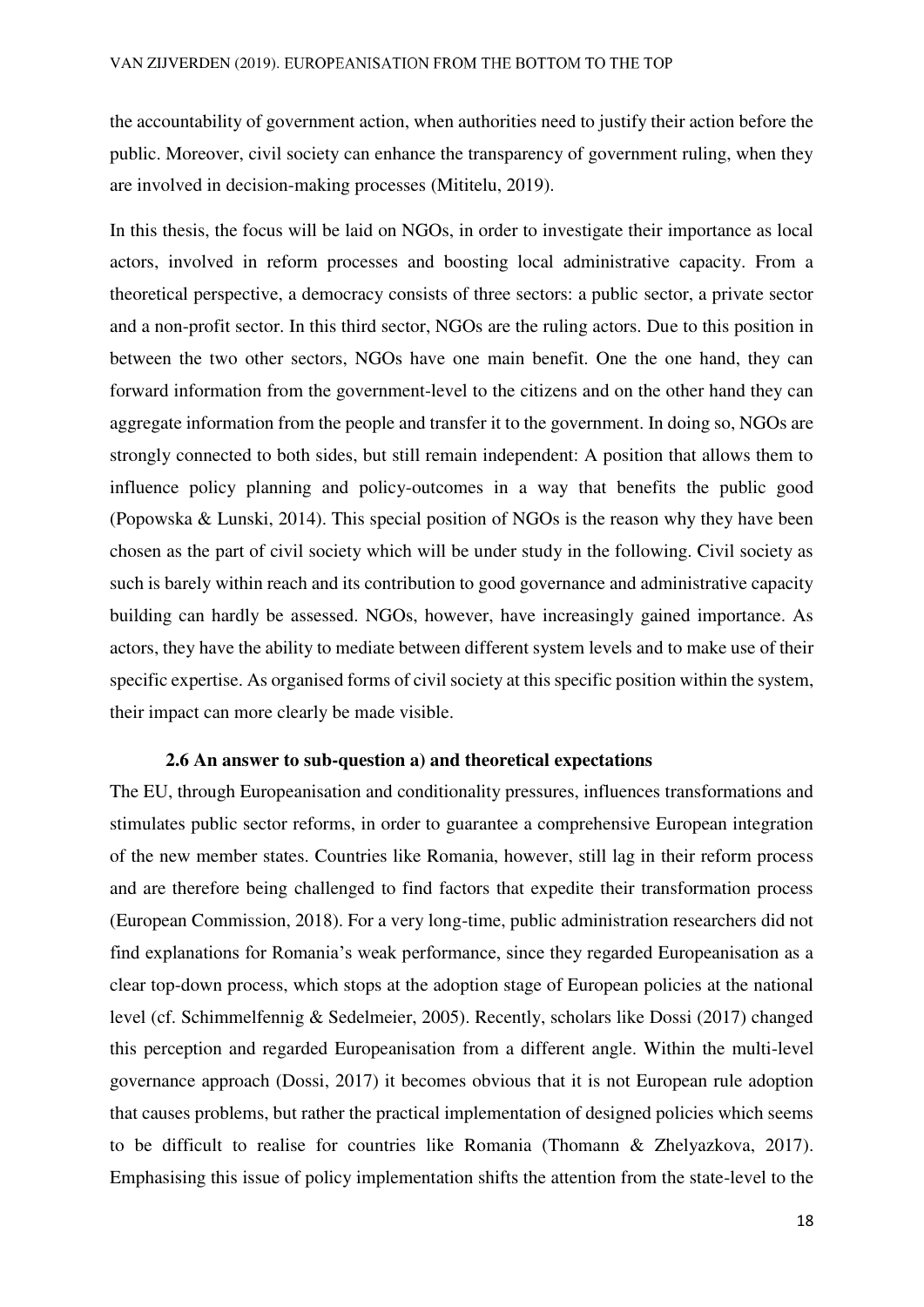local-level and highlights that Europeanisation is more than European rule adoption. Europeanisation is the complex process of integrating in the EU, at different system levels. With its multilevel approach, Europeanisation also drives the shift from the traditional, bureaucratic form of government to governance, a participatory way of ruling the public sector which should enhance its effectiveness.

To answer sub-question a) (*How has the shift towards governance principles (driven by EU conditionality) highlighted local Romanian NGOs as a possible supporting factor in local governance?)* it can be stated that governance principles change the way we look at administrative capacity building. In its participatory nature, domestic actors are highlighted to play a crucial for effective policymaking and thus for the process of increasing administrative capacity. As the literature review has shown, NGOs can assist at various stages in the policyprocess. With their expertise, they can assure that a policy is adapted to the local context and fits the need of the citizens. A function, which allows to assume that NGOs can also be valuable actors with respect to the implementation of policies. However, as emphasised by many scholars, the impact of public participation on administrative capacity building is conditional on the relationship between government and civil society (Mititelu, 2019). In an ideal type of governance, government and civil society operate as partners on an eye-to eye level. Due to this trust relationship and the large scope of action for civil society which results from it, civil society can make use of its expertise to restrict policy-failures and can emerge as a possible supporting factor for administrative capacity building in local governance.



*Figure 3: theoretical graph*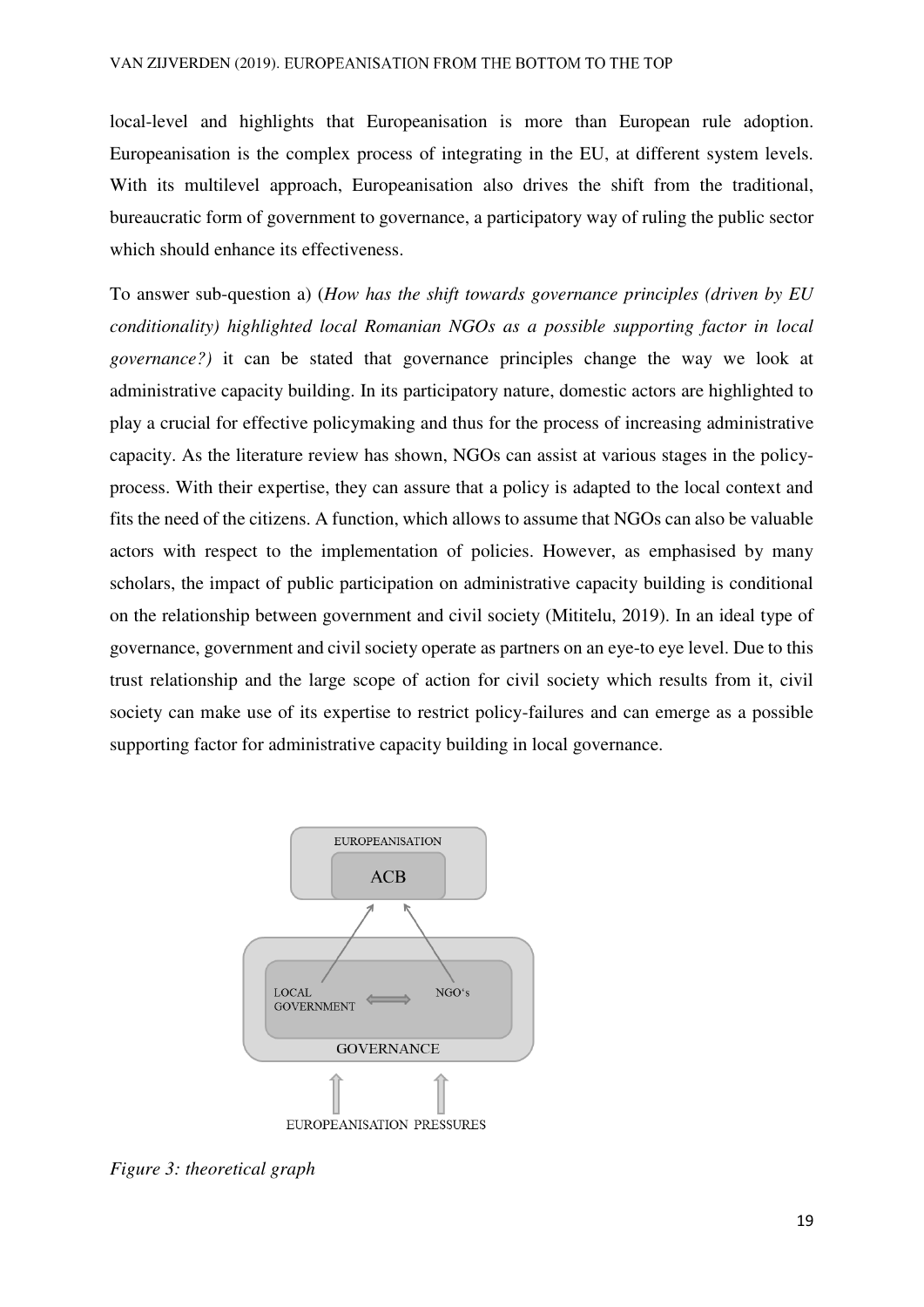Derived from these core insights, the analysis will be based on the following theoretical expectations:

1. Due to the shift towards governance principles, local government and NGOs in Cluj-Napoca are in the process of developing a partnership relationship.

2. Due to the position of Cluj-Napoca's NGOs in the local governance system, they are developing as actors capable to bridge the gap between policy adoption and policy implementation and hence play a crucial role in the implementation of the city's development strategy, which is designed to enhance the city's administrative capacity.

To conclude, the literature review sheds a light on the complex interplay between the concepts introduced in this study. However, it is important to recognise that all presented concepts are very contextual. Discrepancy between theory and practice, between the NGOs theoretical contribution for local governance and practical implementation and their real impact on those processes are thus likely to appear. One reason for this is the rather Eurocentric point of view introduced by the different scholars. Eurocentrism is an intellectual current which evaluates everything from a European point of view. In doing so, it builds on the mastery characteristic of the enlightenment, applied in a different, post-colonial context. Repeatedly, Eurocentrism is hence criticised for its perception of the superiority of European values. This criticism also applies for the theoretical concepts elaborated in this thesis. Europeanisation literature highlights the power of the EU to foster domestic change in the member states, according to the values and ideas of the EU (McLennan, 2003). As such, it does neither leave much room for different developments in the member states, nor does it leave scope for alternative explanations of domestic transformations.

A similar criticism can be applied on Arnstein's ladder of public participation. Since climbing up Arnstein's ladder is considered to be beneficial for the achievement of good governance, the Eurocentric and normative touch of this theoretical approach can easily be depicted. The perception that a high level of public participation is crucial for democratic governance, is clearly a western European one. It remains thus questionable to what extent the ladder of public participation can also be applied to very different contexts, such as to countries like Romania which do not have a long tradition of democratic participation like western European countries. Even though it is very important to consider this critique, there is still justification to use those theories as an explanatory basis in this thesis. According to McLennan (2003) Eurocentrism is still valuable to understand what guides our actions. This is also valid here. The EU is a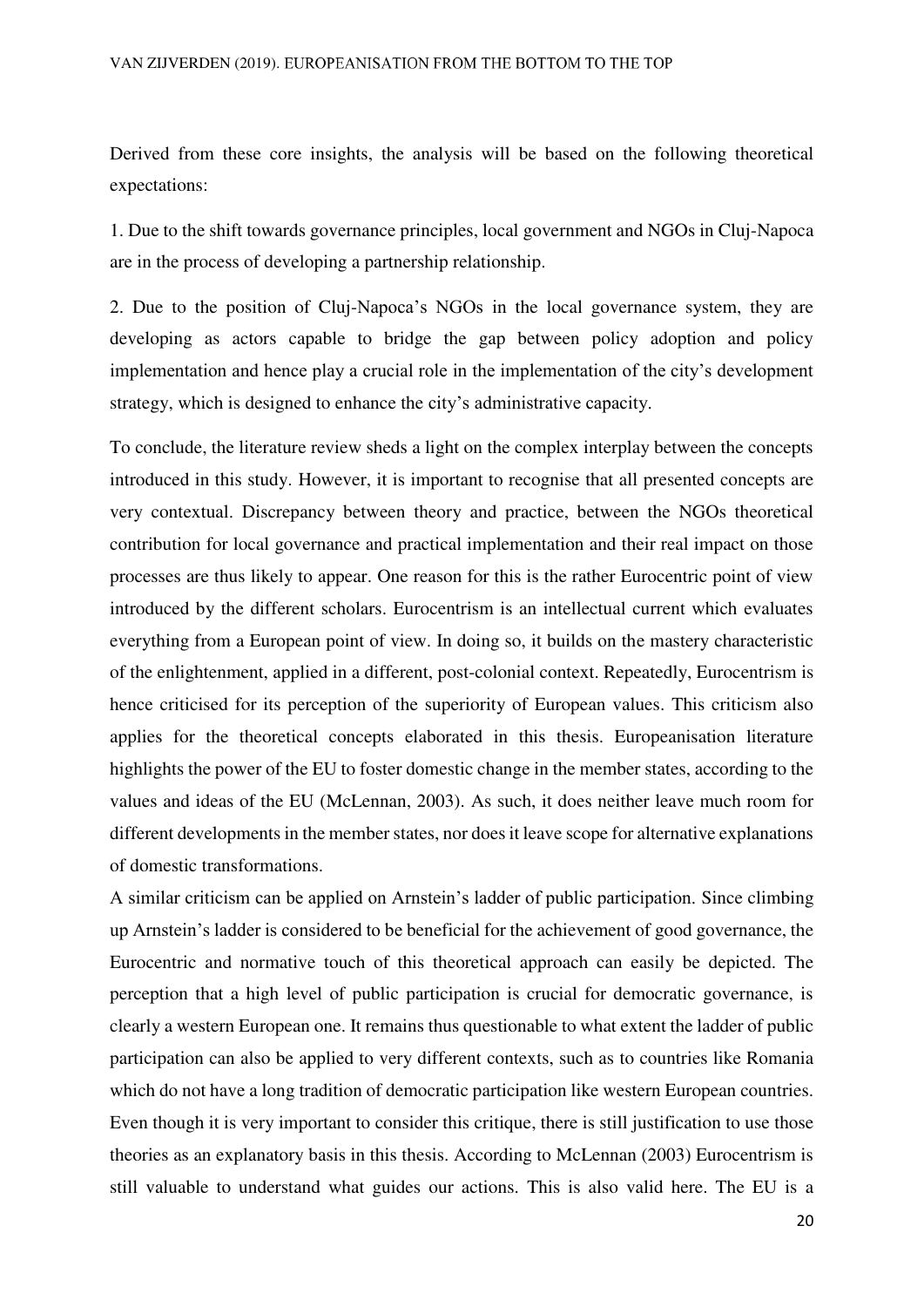voluntary Union of states and needs to set certain requirements vis à vis its member states to guarantee its credibility. Since Romania wanted to become member of the EU and is willing to improve its position in the EU, it is rather helpful to use Eurocentric theoretical constructs to understand expectations from the EU, to consequently support Romania in complying with them. Furthermore, to relativize Eurocentric connotations, this thesis uses a bottom-up approach, as opposed to a Eurocentric top-down approach. In doing so, it offers the opportunity to find solutions for political and societal problems from a less mastery perspective, emphasising the contribution of the grassroots-level for a voluntary Europeanisation from the bottom to the top (see section 3.1 – bottom-up approach). Moreover, the explanatory nature of the thesis allows for the adoption to local conditions and leaves room for different explanations than the one's presented in this theoretical framework. Additionally, the thesis aims to highlight the impact of public participation on the specific determinants of administrative capacity building, instead of only generally emphasising the potential benefit of civil society inclusion.

Therefore, the subsequent chapters offer an in-depth analysis of contextual circumstances, as well as an investigation of the NGOs role at the local level, without denying expectations formulated by the EU and Romania's national government. Doing so permits a comprehensive discrepancy analysis between theory and practice, in order to investigate the real impact of public participation on local administrative capacity building.

### <span id="page-21-0"></span>**3. Methodology**

In chapter three the research design, the case selection, the data collection and the data analysis strategy are introduced. Thus, the chapter discusses how this research project is structured and designed, in order to ensure its reproducibility.

#### **3.1 Research design**

<span id="page-21-1"></span>The following section illustrates the research design employed in this thesis. This thesis follows a qualitative approach. Qualitative research methods are generally used to generate an in-depth understanding of social contexts. A major advantage of such an approach is that it enables researchers to immerge into the world of the study population to find an answer to societal problems from the most immediate level (Lewis & Ritchie, 2003). In this particular study, a descriptive-exploratory case study is employed, in order to analyse the impact of public participation on local administrative capacity building. Exploratory research is a form of the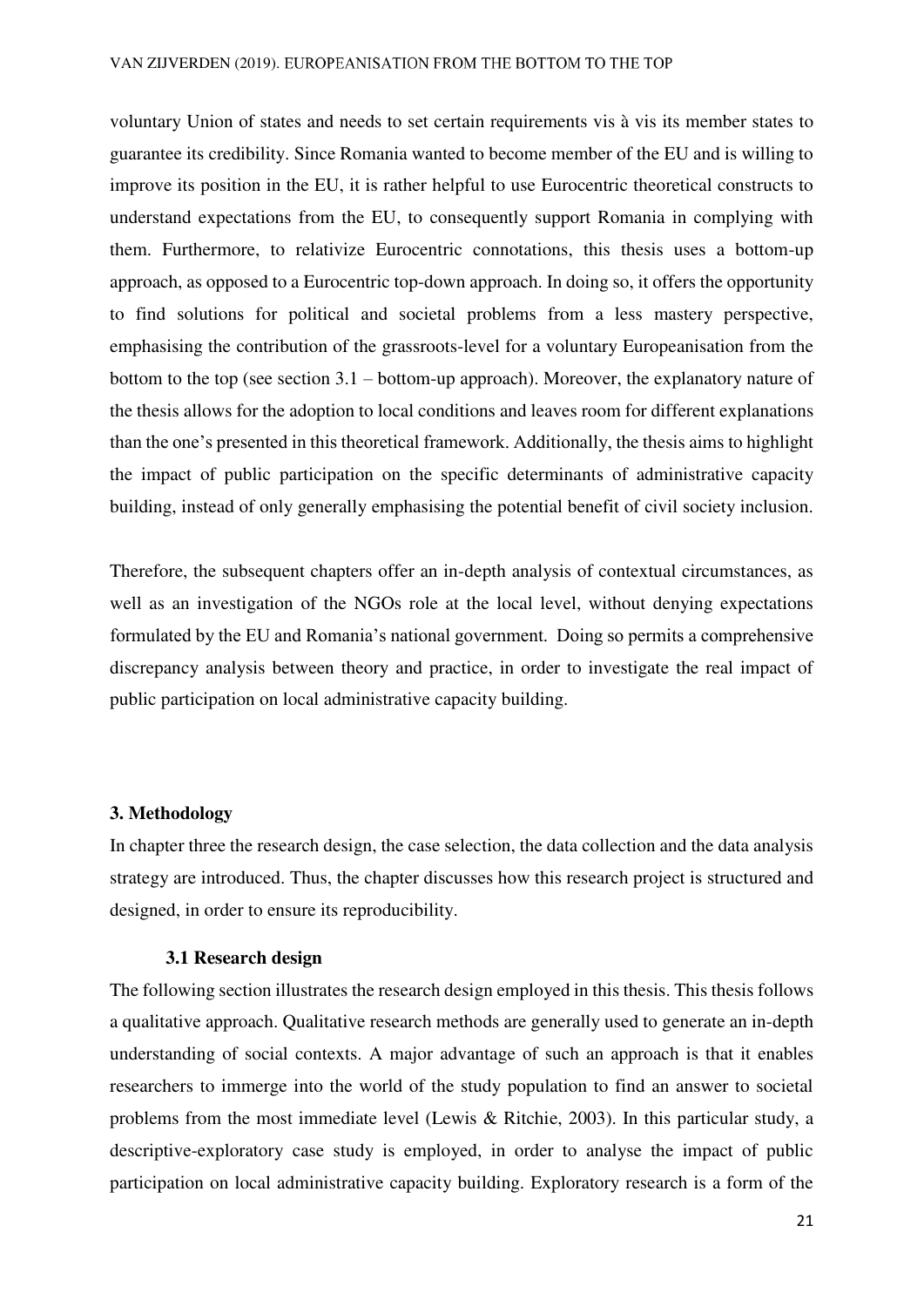qualitative approach, which is used to analyse phenomena in a field in which not yet enough empirical data is gathered to conduct a testing research. Therefore, the aim of an exploratory research is to contribute to the existing data with an in depth-analysis which can then be used for further causal or explanatory research (Mills & Wiebe, 2010).

Next to the exploratory nature of the study, a case study is used to answer the research question. Following Van Thiel "the case study is a research strategy, in which one or several cases of the subject of study are examined in an everyday, real-life setting. A case can be almost anything: a group, an organization, a country, a city or neighbourhood, an event, a relationship, a project or process – it can even be a law or decision" (Van Thiel, 2014, p.2). Hence, a case study means doing field research which aims to find explanations for a particular social phenomenon or issue in the field under study. Especially important components of a case study are thus its applied nature and its explicit focus on details (Van Thiel, 2014). Merged together, an exploratory case study is a very flexible method of conducting research. Since it is not based on testing strict hypotheses which have been derived from the theory, it allows for a combination of data collection methods and adjustments during the research process, in order to react to new arising insights. Those characteristics make an exploratory case study the most suitable research design for this research project (Mills &Wiebe, 2010).

In this thesis, the impact of public participation on local administrative capacity building is studied. Transferred to the specific context, the research aim of this thesis is to study the contribution of NGOs to the implementation of Cluj-Napoca's development strategy. As elaborated above, a lot of research only focusses on the adoption of policies which should enhance administrative capacity but does not take the importance of implementation, to achieve administrative capacity, into account. The gathered data in the framework of this exploratory case study allows for an in-depth analysis of this important issue of effective public sector ruling. Until now, there is very limited data available about the impact of civil society on practical governance, especially in the context of Romania's local administrative systems. Therefore, the research design employed does not only provide the opportunity to contribute to the filling of this research gap, but also provides a basis for further testing research on this topic.

### *The bottom-up approach*

Content-related, this thesis follows a different approach than many other studies with related topics do (cf. Levitz & Pop-Eleches, 2010; Börzel & Schimmelfennig, 2017). Whereas a lot of research projects focus on a top-down perspective about how to enhance administrative capacity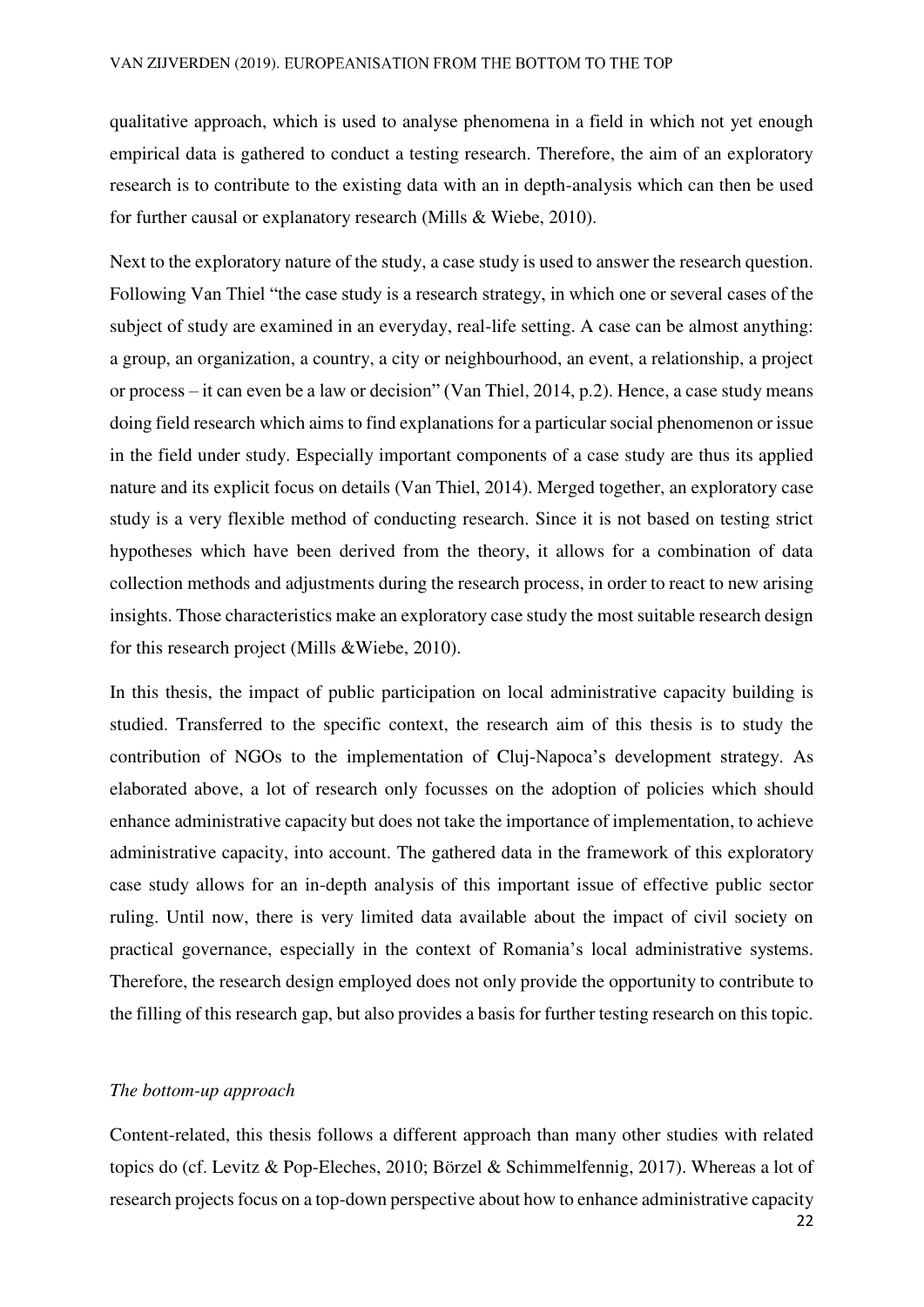and how to make member states comply with EU rules, this thesis focusses on a bottom-up perspective. In doing so, it aims to highlight the impact of domestic factors and actors on administrative capacity building and hence on strengthening Romania's position within the EU. However, studying Europeanisation from the bottom to the top is only possible when the research design allows for this approach. The 'real-life setting' of a case study is in this respect especially important, since the context plays a crucial role in this research. All steps of the analysis must incorporate and respect the local conditions of Cluj-Napoca's local administrative system, in order to be able to make statements whether NGOs can be a boosting factor of local administrative capacity building or not.

Besides respecting the local conditions, an exploratory case study design also allows to get involved with the local actors, to hear about their experiences, successes and the challenges they are facing. With regard to the research question, those are very valuable insights. Nevertheless, following Khan's (2016) argumentation of the hybrid approach to guarantee successful policy implementation, both government authorities and street-level actors need to cooperate. Therefore, this study does not only aim to explore determining factors of local administrative capacity building from the most immediate level with expert interviews, but also takes the EU level and Romania's national government level into account via document analyses. The goal of this approach is to lighten the macro level, regarding the expectations there are in terms of participatory governance and to compare that with actual circumstances at the meso level. The meso level will be explicitly highlighted and take the most part of the analysis, nonetheless the importance and driving force of the macro level must be considered.

#### *Reliability and validity*

Reliability and validity are two criteria to assess the quality of empirical research. Discussing how to tackle threats to reliability and validity is of high importance in this methodology section. Reliability means, according to Yin (2009), to ensure the reproducibility of the study. In other words, in order to be reliable, a study must show the same results in its initial conduction as when it is carried out again. Due to the extensive discussion of data collection and data analysis strategies, as well as a detailed elaboration of the concepts and their operationalisation on which this research is based, the reproducibility of this thesis has always been respected during the research process. Validity is generally concerned with whether a research uses purposeful methods, in order to answer the research question. Validity can again be split up in three different types. Construct validity refers to whether a concept has been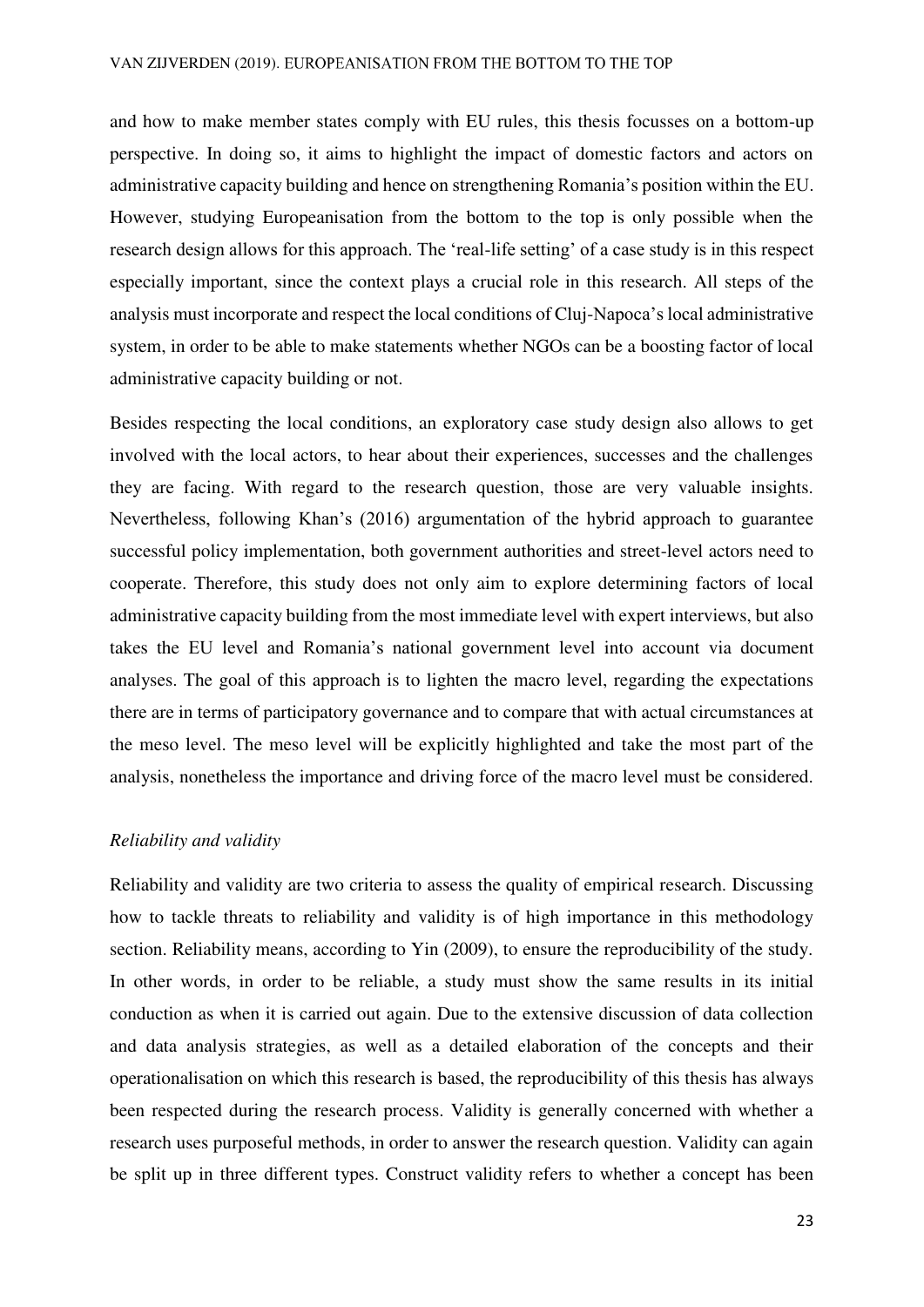precisely operationalised (Yin, 2009). In this thesis, there are the two main concepts 'level of public participation' and 'local administrative capacity building' which have been derived from an extensive literature review and which are carefully operationalised according to their main determinants (see section 3.3 -*operationalisation*) Internal validity is a criterion to assess whether the results of a research appear to be trustable. To ensure internal validity, a research must reduce biases as much as possible (Lewis & Ritchie, 2003). A helpful method to diminish biases is called triangulation. Triangulation is "a way of collecting or processing information by using different operationalizations, data sources, researchers, or methods" (van Thiel, 2014, p. 92). In doing so, the richness and precision of the gathered data is increased and according validity is being improved. In this study, document analyses and interviews are combined as data collection methods to ensure the validity of the results (see section 3.3). To decrease biases and to safeguard a systemic way of data analysis, coding strategies have been employed for the document analyses and the interview transcripts (see section 3.4). Moreover, to ensure reproducibility, all interviews were based on an interview guide included in annex A.3. The semi-structured nature of the interviews was used to reduce biases and to strengthen internal validity. Interview questions were derived from the theoretical framework and are posed in an open way (Van Thiel, 2014). External validity is concerned with the applicability of a study's findings on a different sample than the one that has been studied already (Yin, 2009). Due the in-depth nature of the analysis as well as the uniqueness of the context studied, it is difficult to generalise the results of this thesis. Hence, findings for Cluj-Napoca are not automatically valid for any other city in Romania. However, explanations found in this particular context are still meaningful, since they offer an in-depth description of the subject under study and can be used as a basis for further research.

#### **3.2 Case selection**

<span id="page-24-0"></span>The following section illustrates the reasoning behind the case selection for this thesis. In this thesis, the case selection is based on the extreme case method, introduced by Seawright and Gerring (2008). "The extreme case method is a purely exploratory method – a way of probing possible causes for Y, or possible effects of X, in an open-ended fashion (Seawright & Gerring, 2008, p. 302). It is hence a useful method to answer my exploratory research question. In this thesis, it was decided to take a deeper look on Cluj-Napoca and its development strategy, while especially focussing on the inclusion of civil society in designing and implementing this strategy. The focus is laid on the local (city-) level, since the EU emphasises the important role of local governments in implementing EU policies, achieving economic growth and competitiveness and promoting social and territorial cohesion (European Parliament, 2017).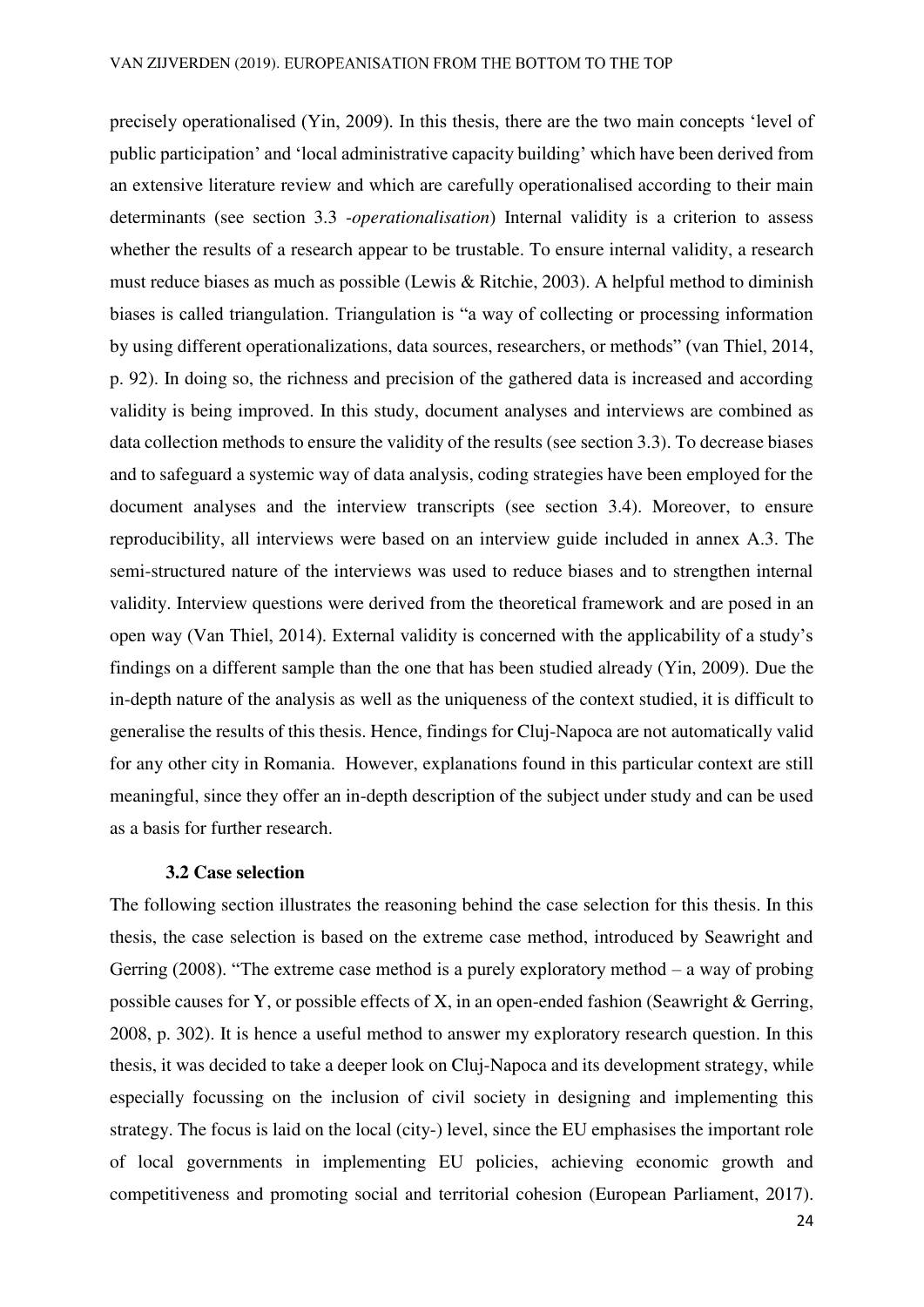What makes Cluj-Napoca an extreme case, is its vibrant population and its extraordinary ambition to strategically develop and improve the local public administration. A major advantage of the city is that it has a university and thus a high degree of intellectual capital. In Cluj-Napoca, advancements are visible which could potentially act as an example for other Romanian municipalities. The city can therefore be described as a 'best practice example', which makes investigating the functions of civil society in such an advanced environment very interesting.

#### **3.3. Data collection**

<span id="page-25-0"></span>The following section illustrates the data collection methods which have been employed in this thesis. This research is based on a qualitative data analysis and combines document analysis and four semi-structured interviews with key experts in the field. This approach thus integrates existing data with original data, gathered from the interviews. Hence, the data collection of this study is based on triangulation, to ensure validity and wealth of data.

#### *Document analysis*

The first method of data collection employed in this study is a document analysis of different policy papers. The aim of these document analyses is to characterise the context of this study and to define the expected involvement of NGOs in fostering administrative capacity building, especially with regard to the inclusion of NGOs in designing and implementing Cluj-Napoca's development strategy. The documents are used to gather information from different system levels: *What does the EU expect from civil society in transition countries?* – to understand the driving force of Europeanisation behind Romania's transition. *How is civil society inclusion highlighted at the national level? What measures are taken to strengthen participatory governance and why?* – to understand national efforts behind the development of participatory governance structures. *How is civil society highlighted at the local level?* – to understand local efforts behind the development of participatory governance structures. In doing so, the meso level as well as the transition towards the macro level is highlighted. The data analysis strategy is discussed in section 3.4 An overview about the documents used for this part of the analysis can be found in annex A.1. All documents are publicly available in English, except the extensive version of Cluj-Napoca's development strategy. The relevant chapter on public participation in the strategy has thus been translated to English, by means of Google Translate. The translation is available upon request.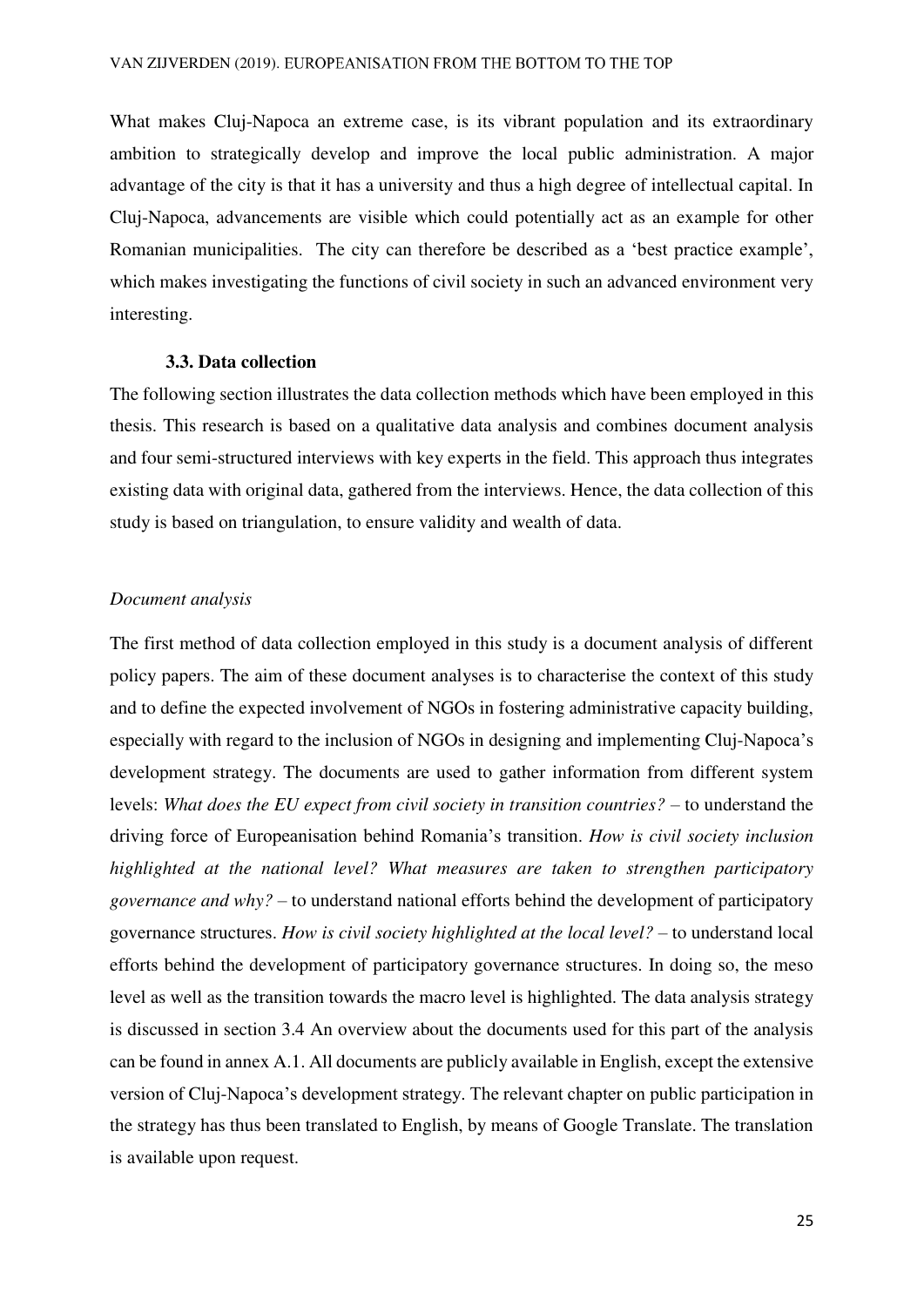## *Expert interviews*

The second method of data collection employed in this study is the conduction of several expert interviews. The interviews are semi-structured in their nature. Semi-structured means that the interview questions are defined before conducting the interview but are posed in an open manner. This method ensures the reproducibility of the study and allows the interview-partner a certain extent of discretion while answering the questions. Semi-structured interviews are therefore a useful method to gain an in-depth knowledge of the social reality of the interviewpartner and include the opportunity of exploring additional factors which might play a role for the research problem (Van Thiel, 2014). In this thesis, the goal of the interviews is to study the de facto involvement of NGOs in designing and implementing Cluj-Napoca's development strategy. In order to find this out, the interview questions primarily focus on two topics: 1) the level of public participation in Cluj & the relationship of NGOs to the local governments 2) the impact of NGOs on local administrative capacity building. Depending on the present level of public participation, conclusions can be drawn to what extent determinants of local administrative capacity building can be influenced by the work of NGOs. Hence, the interviews are used to gather information which cannot be derived from the prior document analysis. The four chosen interview partners are all experts in Cluj-Napoca's NGOs sector, either because they are working for one of the local NGOs which has been involved in the design and/or implementation stage of the strategy, or because they are representatives of the local university, which has been in charge of managing the NGO involvement.

Besides triangulation, the two methods of data collection allow to assess whether there is discrepancy between the expected involvement of civil society in local governance processes on paper, and the de facto involvement of civil society in Cluj-Napoca, investigated by means of the interviews.

## *Operationalisation*

Operationalisation of the core concepts is used to connect the theoretical discussion of the main concepts to some concrete measures. The two main concepts in this thesis are 'level of public participation' and 'local administrative capacity building'.

*Level of public participation* is for this thesis defined as the extent to which NGOs are involved in local governance processes in Cluj-Napoca. The concept has three main determinants, which have been derived from Arnstein's (1969) ladder of public participation. Measuring all stages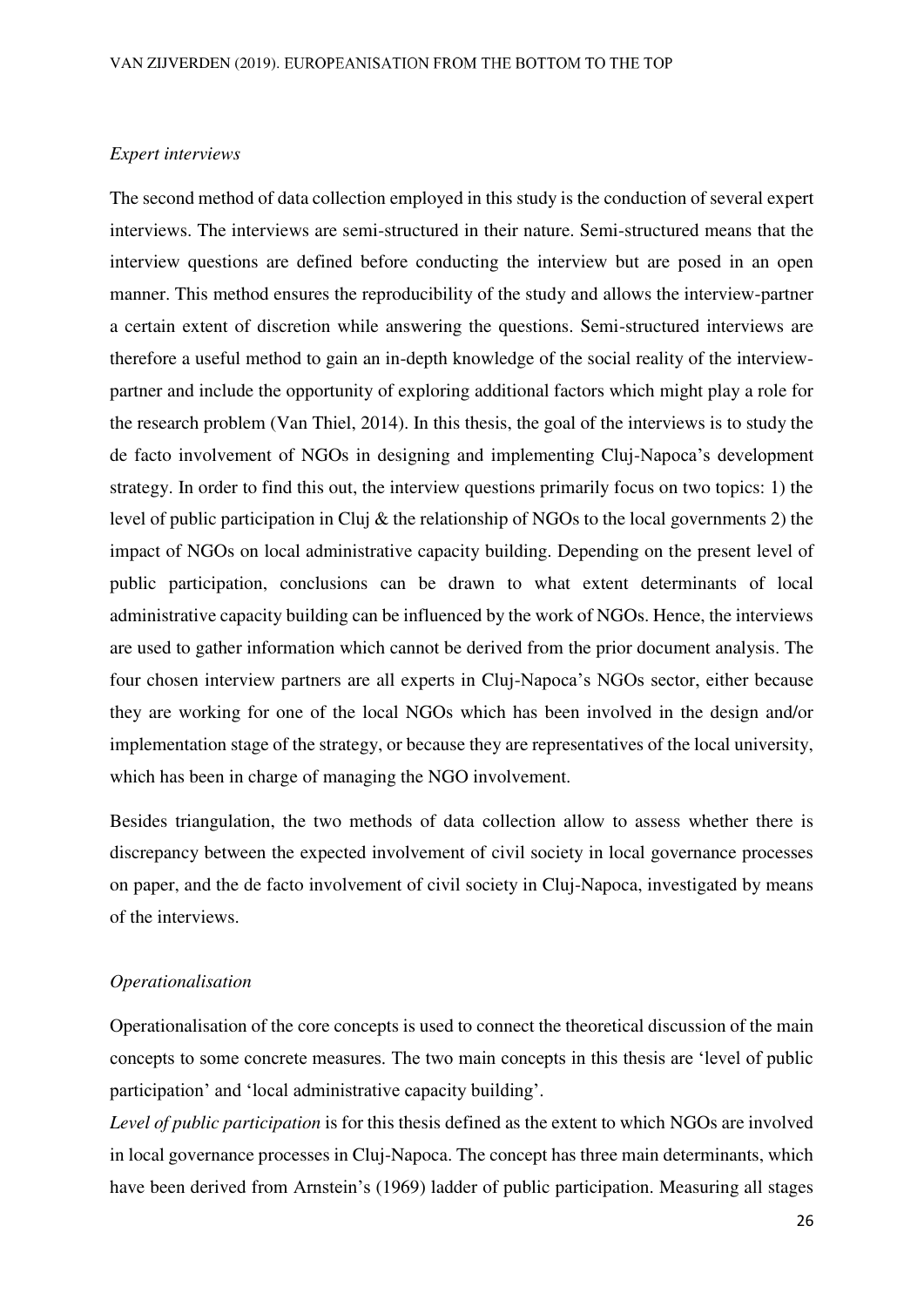of Arnstein's ladder would not be possible because of the smooth transition between the different stages, whose measurement would require more time than the scope of this thesis offers. Therefore, the most relevant stages are grouped together. *Information* is measured as the extent to which NGOs receive information from the local government about the decisions made in the city's development strategy. *Consultation* refers to the extent to which comments and feedback from the NGOs on the development strategy are taken into consideration. *Partnership*  refers to the extent to which NGOs are even continuously involved in decision-making processes and earn trust and a certain scope of action in their task-fulfilment from the local government.

*Local administrative capacity building* is for this thesis defined as the process of getting governments to achieve their objectives by enabling practical policy implementation in participatory governance structures. For this study, the main focus is laid on the need for practical implementation as a crucial determinant of local administrative capacity building. Practical implementation has some relevant determinants which also apply for administrative capacity building in general. The four main determinants of this second concept are derived from El-Taliawi & van der Wal (2019) and Khan (2016) and are measured with respect to the NGOs ability to have an impact on them. First, as the theory suggests, local administrative capacity building requires participatory processes. *Participation* is measured as the extent to which the local government and NGOs have a partnership relation in Cluj-Napoca. Secondly, implementation and local administrative capacity building requires the political will of the local authorities to implement. *Political will* is measured as the extent to which the political will of local authorities is present and influenced by the work of NGOs. Thirdly, *tailored reforms* as a determinant of implementation is measured as the extent to which NGOs can influence the strategy's fit to the local context. Lastly, *accountability and transparency* are measured as the extent to which decisions are transparent and justified before the public due to the cooperation between the local government and NGOs.

#### **3.4 Data analysis strategy**

<span id="page-27-0"></span>The following section illustrates the data analysis strategy which is used to answer the research question. "In qualitative research, we start looking for patterns or relationships while collecting data" (Neuman, 2014: 479). Qualitative data analysis is thus less standardised than quantitative analysis, open for adjustments during the research process and has the goal to conceptualise, link concepts and create theoretical relationships. To arrive at this goal, it is however useful to follow a strategy for analysing the gathered data.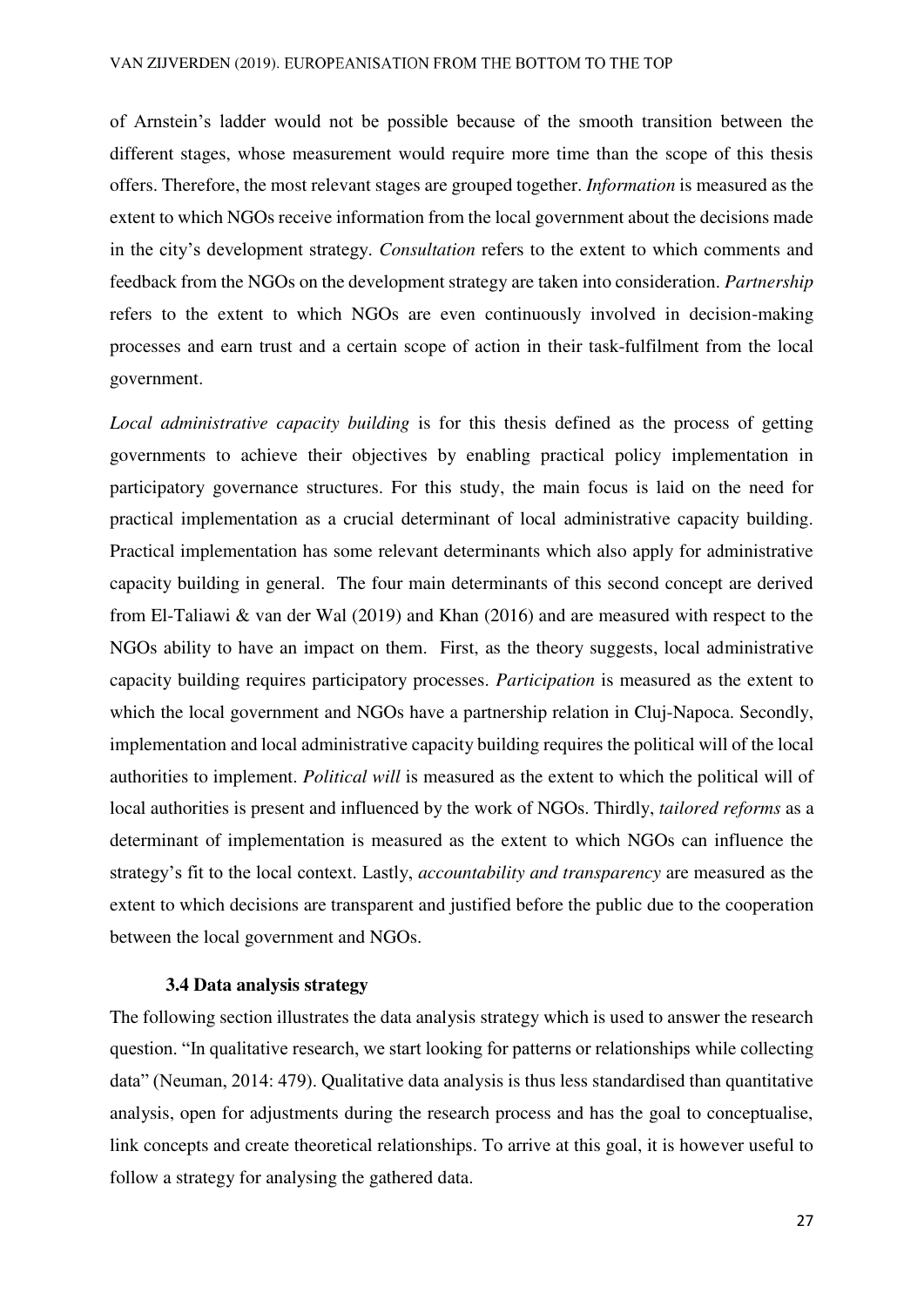The goal of the analysis is a theory-based process evaluation of the level of public participation in Cluj-Napoca's development strategy, in order to find out whether civil society can be a factor enhancing the local administrative capacity building by contributing to the design and eventually implementation of the development strategy. Therefore, this thesis assesses the participatory structures in Cluj-Napoca's local governance and their impact on crucial determinants of implementation and local administrative capacity building on paper and in practice. As stated above, the expected involvement of NGOs is highlighted by means of document analyses and is compared to their de facto involvement, assessed by means of the expert interviews. In doing so, potential discrepancies, as well as measures how to overcome those, can be demonstrated.

Furthermore, Cluj-Napoca is expected to be in a development process, which this thesis wants to highlight and investigate. *At what stage of the shift from government to governance is Romania's local public administration?* A process is in this thesis defined as a development which leads to the achievement of policy goals. As mentioned before, the underlaying study proposition is thus:

*The more participatory the local processes are, the more likely is Cluj-Napoca's development strategy successfully implemented, since cooperative structures allow a greater contribution of NGOs on the determinants of policy implementation and local administrative capacity building* 

The analysis is therefore based on a theoretical model of public participation and applies its criteria to the context under study. The level of public participation is then measured at two moments of time, according to sub-question two and three: 1. public participation in the development of the strategy 2. public participation right now, at the implementation stage of the strategy. Since the interview questions refer to those two moments of time, it is possible to reveal what the current relationship between local government and civil society is and whether there has been a development in the level of public participation in Cluj-Napoca or not. To further highlight the influence of public participation at the implementation stage of the strategy, the ability of NGOs to impact specific determinant of policy implementation and hence local administrative capacity building is investigated. To do so, the thesis uses the three methods/steps transcription, coding and comparison.

#### *Transcription*

All interviews are recorded and transcribed with the computer programme F4. Names and other personal information are treated anonymously, in order to guarantee the privacy of the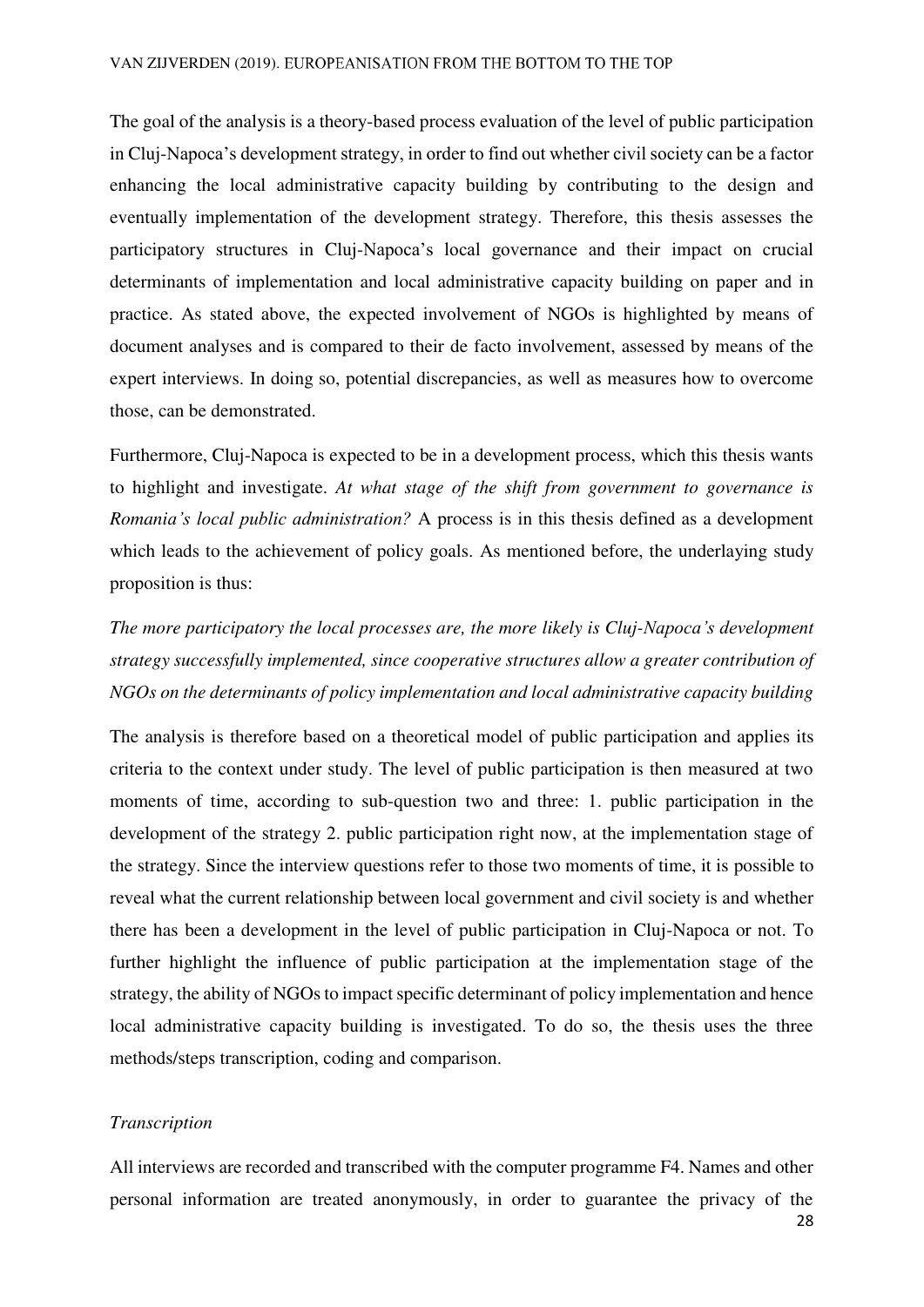interview-partners. The transcripts are available upon request and under specific conditions.

## *Coding*

Coding is a useful method of analysis with the aim of finding similar patterns in a set of data. In the process of coding, words or short sentences are assigned to text segments in a describing or interpretative manner (Saldana, 2016). In this thesis, all documents, as well as the interview transcripts are coded to ensure the systematic treatment of the data and a structured comparison. The coding is done manually. In a first step, codes are assigned to text segments of the analysed documents in a descriptive manner. In a second step, similar codes are grouped together and assigned to code categories. Those code categories correspond to the main determinants of the central concepts introduced in the operationalisation section (data analysis-3.3). Text segments with codes which are not assigned to one of the code categories are perceived as not being particularly relevant for the concept analysis but used as valuable source of context information or for further elaborations. A list of the code categories and their definitions can be found in annex A.2. The codebook is available upon request.

## *Comparison*

In a next step, all data is concept-wise summarised and compared. *What are the core statements? Are there differences between the document data and the interview data? If so, does the interview data offer explanation for those discrepancies?* 

To sum up, the presented data analysis strategy does not only offer a way to link the local conditions to the broader picture of Europeanisation and Romania's struggle to complete its European integration, but also clearly focusses on the meso level. In doing so, the development process of local administrative systems becomes visible and offers the opportunity to assess progresses and challenges which need to be considered to enhance the local administrative capacity. However, the data collection and analysis also have some limitations with regard to the quantity and diversity of the conducted interviews. Those will be further addressed in section 5.2.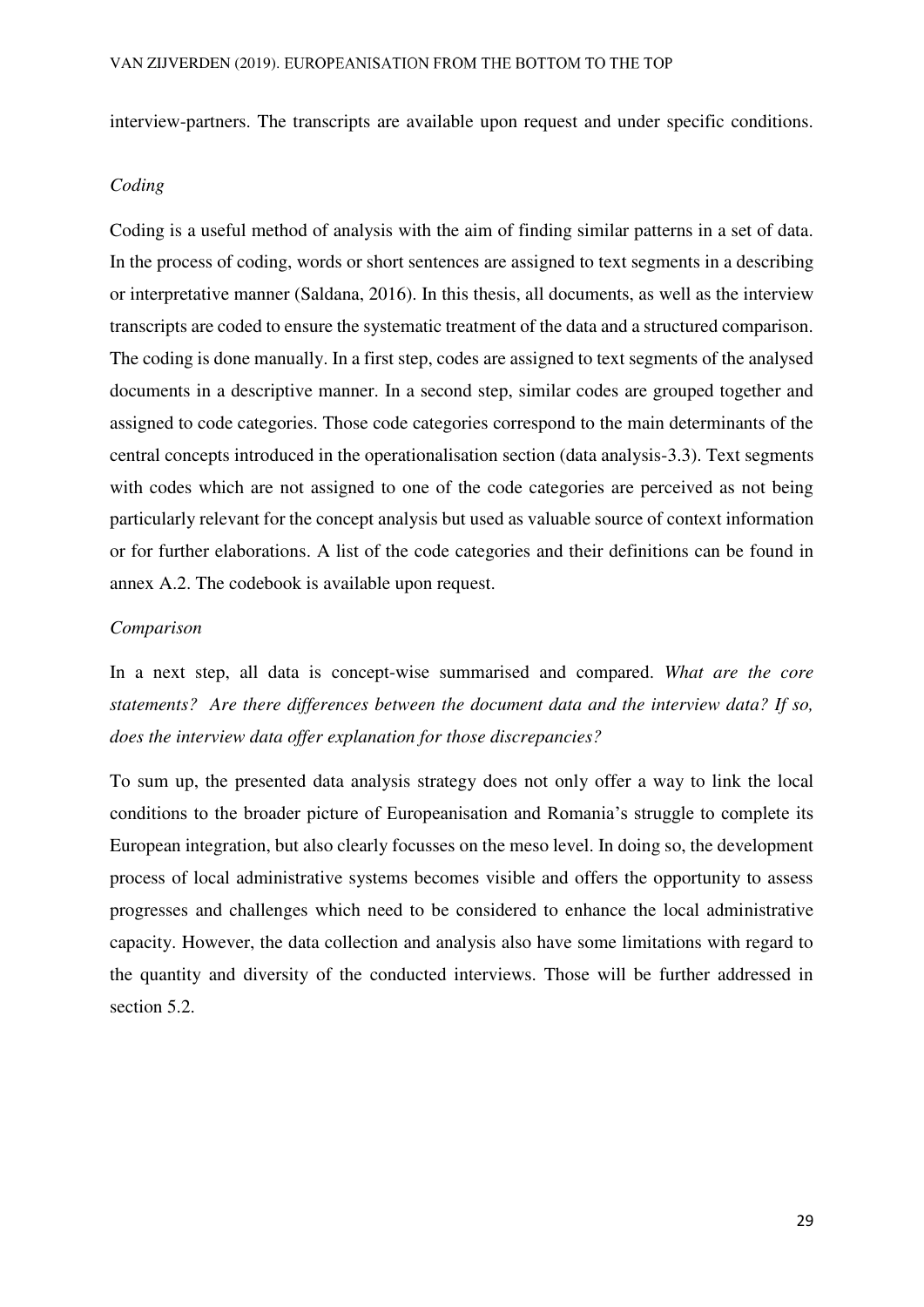#### <span id="page-30-0"></span>**4. Analysis**

In chapter 4, the data is analysed and discussed. Section 4.1 presents relevant context information and the case background. Afterwards, the sections 4.2 and 4.3 present the findings of the document analyses for the macro level. Section 4.4 displays the results for the meso level, combining insights from the documents and the expert interviews. Furthermore, the section gives an answer to sub-question b) and c) and discusses the previously made theoretical expectations.

#### **4.1 Context of this thesis**

<span id="page-30-1"></span>This section aims to examine the context of this thesis in a threefold way. Firstly, this section gives an overview about the relation between Romania and the EU and its evolution over time. Secondly, the section highlights the development of civil society in Romania. Thirdly, the section concentrates on the case study about Cluj-Napoca and gives some relevant background information about this case.

#### *Romania and the EU*

Since the overall goal of this thesis is to gain first insights whether Romanian civil society can be a crucial actor to further the local administrative capacity building by contributing to the implementation of local development reforms and consequently strengthen Romania's position in the EU, it is important to look at the evolution and the current status of Romania-EU relations. Doing so does not only give insights about Romania's pre-and post-accession development, but also about the impact of the EU on this development (see section 2.1), an important observation with regard to the analysis in the subsequent sections.

Romania entered the EU in 2007, as one of ten post-communist countries which are now members of the EU. Prior to its accession, Romania had to undergo a complex pre-accession process, in order to comply with the Acquis Communautaire. Compared to other Eastern European member states, Romania still performs relatively weak in terms of its administrative development and its public sector effectiveness. Moreover, the country is challenged to overcome the high degree of corruption (Spendzharova & Vachudova, 2012).

In order to support Romania in its transformation process and to monitor its advancement, the EU established the CVM. By means of regular reports, the EU assesses the country's progress and gives recommendations how to address shortcomings in specific policy-areas (European Commission, 2019). According to Spendzharova and Vachudova (2012), the CVM can thus be seen as a method of expanding Europeanisation pressures to the post-accession period.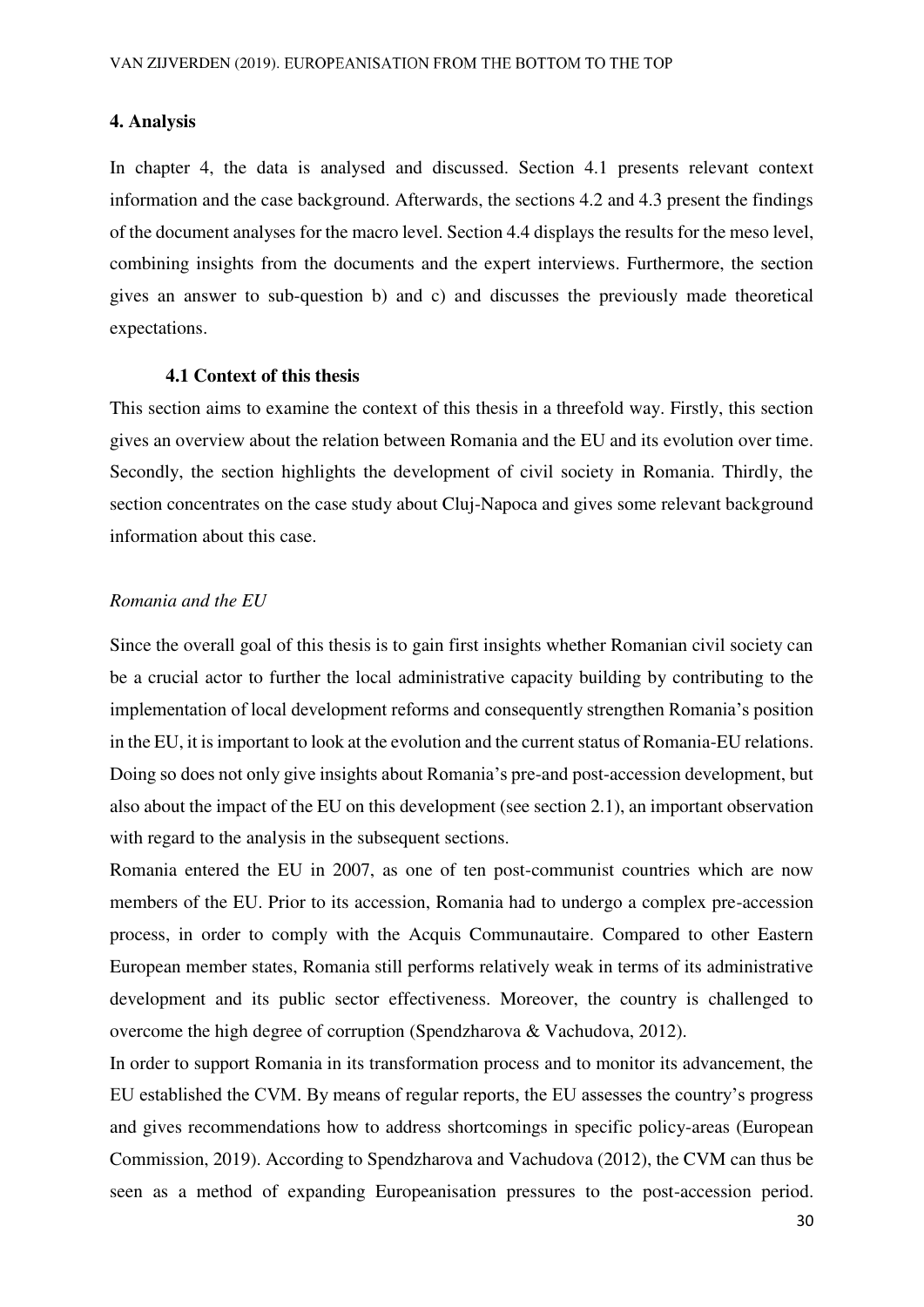However, as Andreev (2009) states the first two years of membership in the EU were marked by a lack of political commitment at the Romanian side to continue the development process and Europeanisation pressures had only a minor influence. As stated in section 2.1 this argumentation is in line with the findings of Spendzharova and Vachudova (2012), who emphasise that domestic change only happens through an interplay of EU pressures and domestic forces. Fruitful EU-Romania relationships are hence crucial for Romania to make the next steps in its European integration process. Only when there is a domestic will for transformation, Europeanisation pressures have an impact. After a longstanding process with successes and backsliding, the European Commission observed in 2018 that Romania has not yet fulfilled the goals set in the CVM and needs to be further monitored during the following Commission mandate (European Commission, 2018). Even though there are hurdles to overcome and Romania still needs to finish its Europeanisation process, the country participates actively at the EU level. For instance, from January until June 2019 Romania held the presidency of the Council of the EU, a valuable opportunity for the country, which has been in this position for the first time since its accession (European Commission, 2019).

#### *Civil society development in Romania*

Since the Romanian civil society is the subject under study in this thesis, it is important to illustrate some distinctive features and context information. In comparison to other Eastern European countries, Romania's non-profit sector has for a long time been characterised by a slow development, due to political and societal instabilities, the religious domination of Orthodox Christianity and the communist regime (Badescu et al., 2004).

With the fall of the communist regime in 1989, Romania's civil society became more active and the non-profit sector started to grow. An important step to enable public participation was the establishment of a legislative framework, which introduced a legal basis for public participation in Romania's public administration (Matei, 2013). However, according to Matei (2013) not only the legal opportunities for civil society increased after 1989, but also the societal perceptions of active participation and NGOs evolved. Whereas the 1990s were still primarily marked by scepticism towards the non-profit sector, the perception of NGOs changed during Romania's pre-accession period to the EU and are constantly improving. "The NGOs played an important role in the preparation of accession into the EU by influencing public policies, engaging in lobbying and advocacy, and providing specialized expertise for drafting or coordinating various studies" (Matei, 2013: 230). Still, there are scholars which disagree with the visible empowerment of civil society or at least have a far more critical view on the actual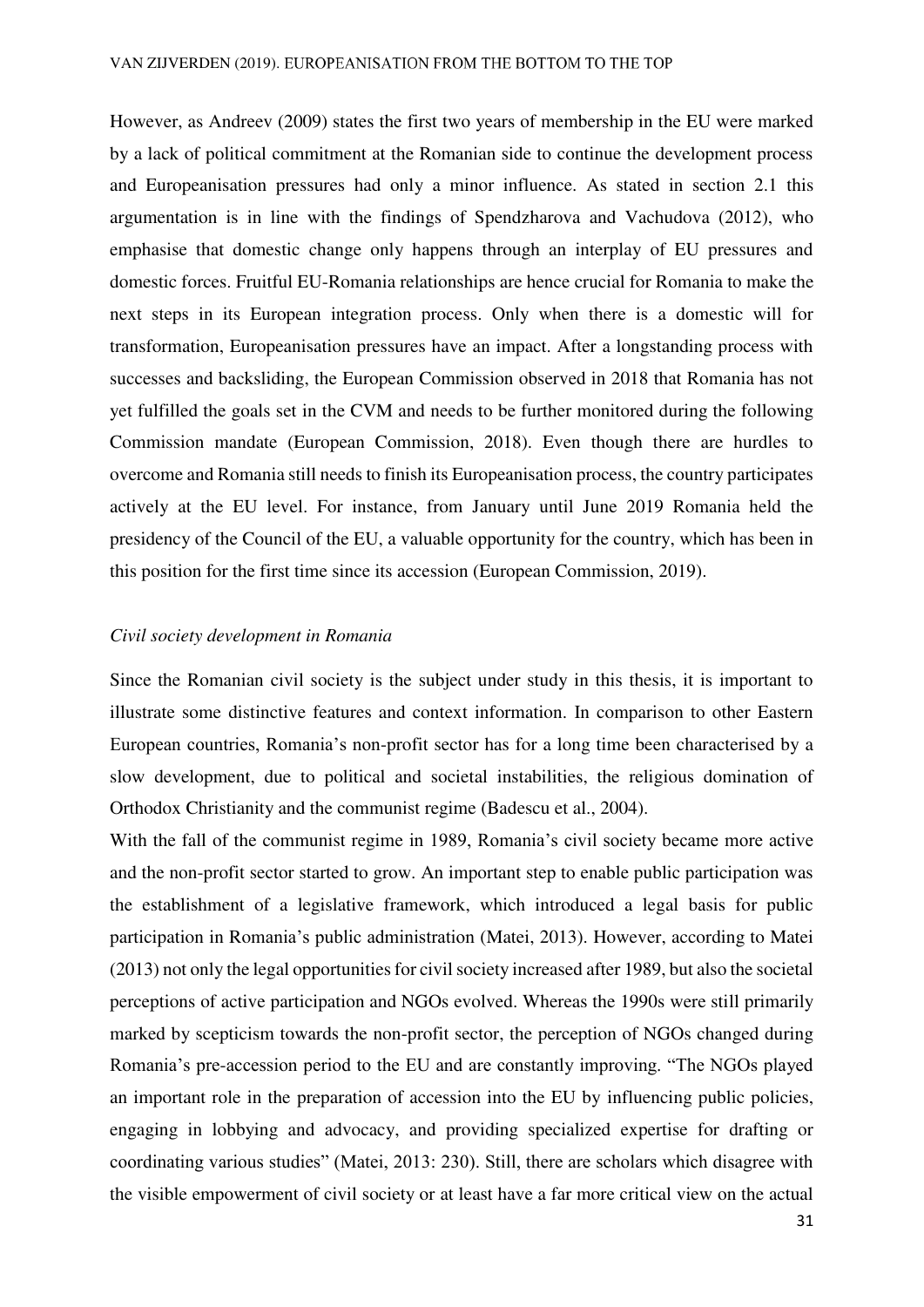contribution of Romanian civil society to policy processes, not only before the country's accession to the EU but also afterwards. According to Badescu et al. (2004), Romanian civil society is still challenged to overcome the lack of trust in public institutions, which has endured after the fall of the communist regime. Accordingly, many people do not feel encouraged to participate in the public life. On the other hand, even if the civil society is willing to get involved in public sector activities, the political will of public authorities still remains a crucial determinant for public participation. As Parau (2009) emphasises, the political will to involve civil society arises from the country's wish to be an accepted member in the EU community and the community itself promotes public participation extensively. Due to this dependency and given the very young tradition of liberal democracy in Romania, it is traceable that public participation undergoes phases of increase and decrease according to the political situation in the country, however, with a general tendency of a slowly growing and more widely accepted non-profit sector (Matei, 2013).

#### *Case background*

Since the following analysis, in a last step, zooms in on the meso level to reflect on the de facto involvement of NGOs in designing and implementing local reforms to contribute to the local administrative capacity, it is important to illustrate characteristics of the meso level by providing background information. Results from the comprehensive meso level analysis will then be compared to expectations formulated by the EU and the national level at the macro level, in order to depict potential discrepancies.

As mentioned above, the city under examination in this thesis is Cluj-Napoca. Cluj-Napoca is Romania's second largest city, located at the centre of Transylvania. Within its more than 320.000 inhabitants, Cluj-Napoca unifies people with various ethical backgrounds and confessions. Moreover, the city can be characterised by its vibrant cultural life and its high degree of human capital. The degree of human capital is grounded in the city's university life and its innovative business sector (Cluj Napoca City Hall, 2019)

"*Cluj-Napoca is today a regional center of innovation and opportunities, an attractive tourist destination, a pleasant place to live, work and study; a city with responsible and open local authorities, active citizens and a dynamic and involved business community."*  (Emil Boc, Mayor of Cluj-Napoca - Cluj Napoca City Hall, 2019)

What can be derived from this statement is that the city promotes itself as a role model not only in terms of the opportunities it offers its citizens, but also with respect to the quality of its public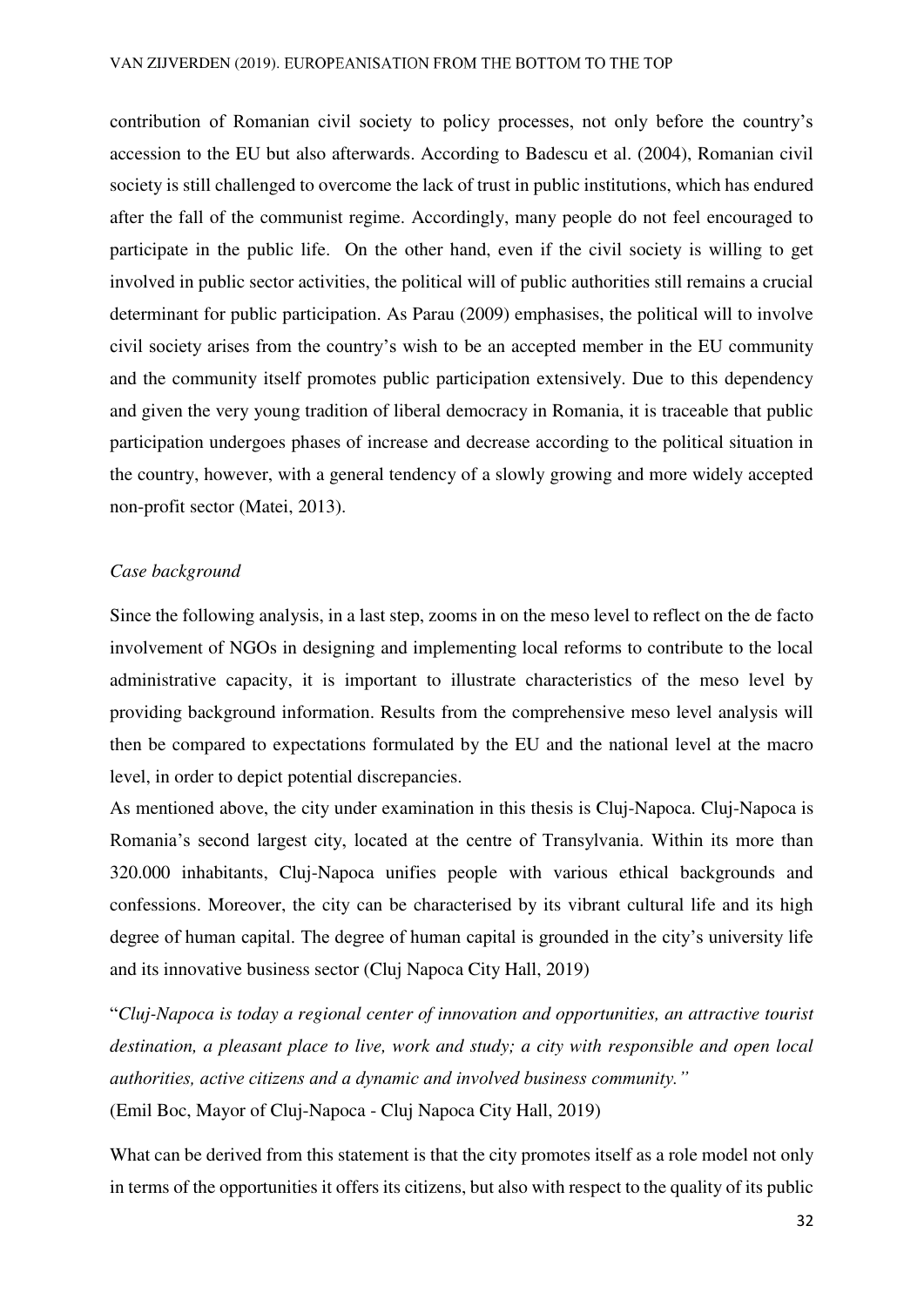sector. The city's evolution is based on a strategic process, framed by the City's development strategy. It is in line with recommendations made by the EU, which promotes the implementation of governance structures in all member states and encourages countries like Romania to strengthen their administrative capacity. Therefore, and in order to comply with EU regulations, reform processes are no longer limited to the national level of the member states, but also expand to the local level. The development strategy of Cluj-Napoca is thus an example of local efforts to transform the public administration and make it more effective. Since the EU supports such reform processes, it has been spending about 100 million Euros under the umbrella of the EU's Cohesion Policy until 2018 (Cluj Napoca City Hall, 2019). Accordingly, the development strategy for Cluj-Napoca was designed in 2013 for the period 2014-2020, to fit to the financing framework of the EU (Cluj-Napoca Development strategy, 2013a). The overall aim of the strategy is to promote Cluj-Napoca's local development to guarantee a better quality of life for its residents. To achieve this objective, the strategy is built on the three main pillars: Innovation, University and Participation. Besides the local strategy, the local efforts to develop and enhance the local administrative capacity become visible in the city's application for the title of EU's capital of culture in 2021.

To conclude, the aim of this section was to display important background information about the subjects under study in this thesis. Those insights are crucial to understand the contextuality of the concepts in this thesis. All results of the subsequent analysis should be viewed in this specific context, since they are only applicable in this presented framework.

#### **4.2 EU level analysis**

<span id="page-33-0"></span>Against the background of the in section 2.2 presented Europeanisation literature and the in this vein displayed power of the EU to influence and boost domestic change in its member states, it is important to analyse expectations and recommendations given by the EU in terms of transformations towards governance and administrative capacity building developments. From a theoretical point of view, it is hence likely that suggestions made by the EU will be taken into consideration and incorporated at the national or local level of Romania's public administrations, since the country is willing to improve its position in the EU. By analysing EU documents, it is furthermore possible to reveal whether the determinants of administrative capacity, which have been theoretically discussed in section 2.2 are incorporated and promoted by the EU. This is an important step, in order to support or adjust the theory.

In the analysis of different EU documents, it becomes visible that the EU functions in a multilayered system and particularly highlights the contributions of each system level for the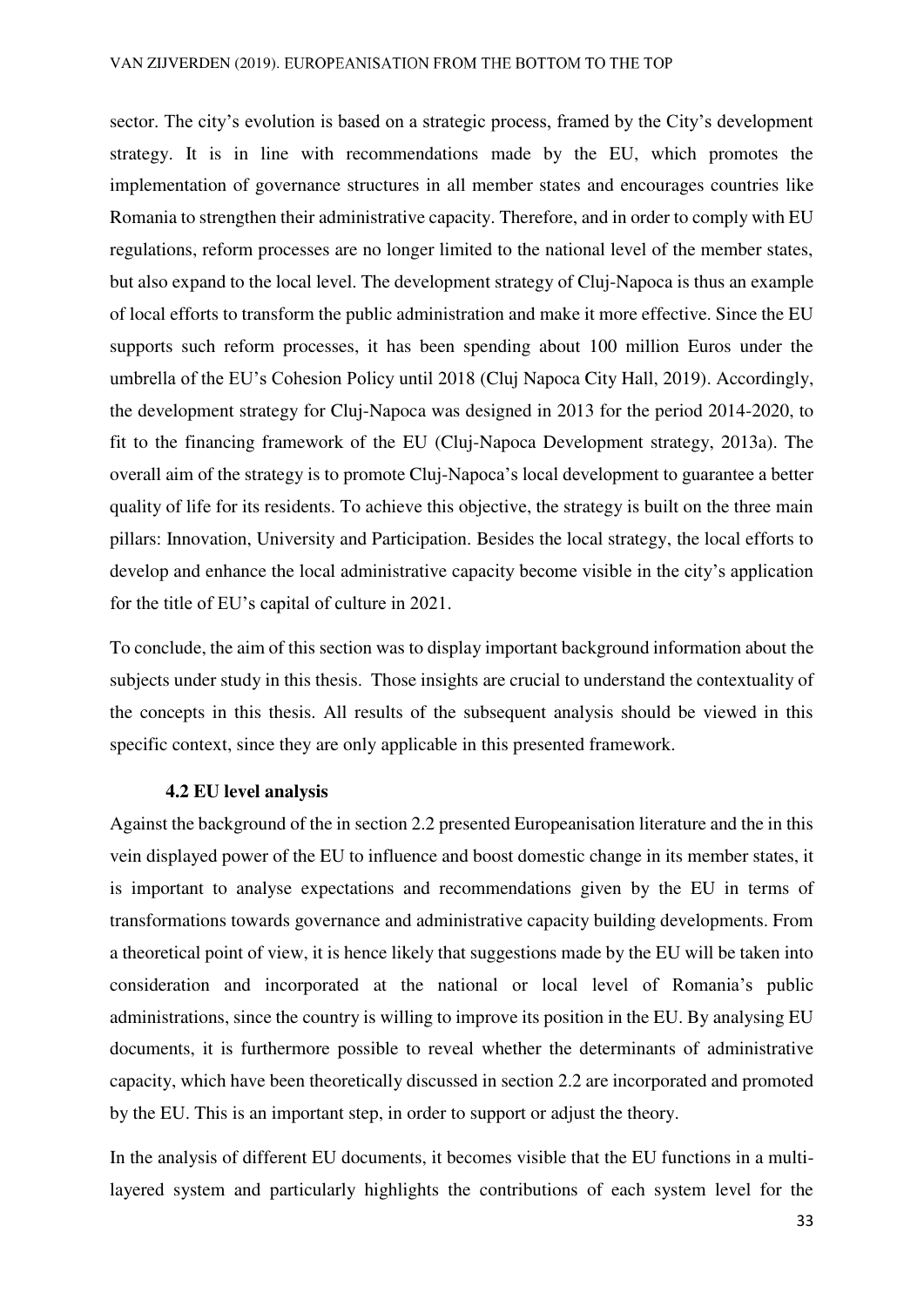functioning of the Union as a whole. The EU hence also highlights the local levels as important for policymaking. In this thesis, the particular case under study is the city Cluj-Napoca. As stated in the EU paper 'The role of cities in the institutional framework of the European Union' (2017) European cities have an important role in the European governance system. According to the EU, cities have the potential to improve the effectiveness of policymaking in the EU, since their expertise of the local conditions can ameliorate the fit of policies to those local conditions and hence increase the likelihood of successful policy implementation (European Parliament, 2017). The importance of tailor-made policies or reforms is hence not only theoretically emphasised by El-Taliawi and van der Wal (2019) but also practically highlighted by the EU. However, the inclusion of cities is dependent on the political will of local authorities to engage and to create linkages to the EU in local policymaking (European Parliament, 2017). Thus, political will is another factor which has proven to not only be theoretically relevant, but to be visible and discussed in EU documents.

Enabling local levels to engage in EU policymaking, however, requires more than political support. The EU highlights the implementation of governance structures as crucial for an inclusive policymaking at all system levels. For each member state of the Union, the goal must be to achieve good governance by strengthening the constituting elements openness, participation, accountability, effectiveness and coherence. Only through a restructuring of the public sector, member states are able to increase their administrative capacity, for the EU a requirement "for delivering the EU's treaty obligations and objectives, such as creating sustainable growth and jobs, and maximising the benefits from EU membership" (European Commission, 2018: 7). With this demand to invest in administrative capacity building, the EU shows that it is aware of its potential to initiate domestic transformations, but also that development needs a clear set of criteria to be successful. Next to political commitment and tailor-made policies, it is thus visible that the EU also promotes the other in section 2.2 discussed determinants of administrative capacity, namely accountability, transparency and participation by enumerating the constituting elements of good governance.

In terms of accountability and transparency the EU aims for more clarity in public sector activities, especially in decision-making and policymaking at all system levels (European Commission, 2001). Making polices more accountable before the public and the process of designing and implementing them more transparent, requires according to the EU, a rethinking of the nature of reform and transformation processes, towards a less top-down practice (European Commission, 2018). In the analysis of EU documents, it can be discovered that the

34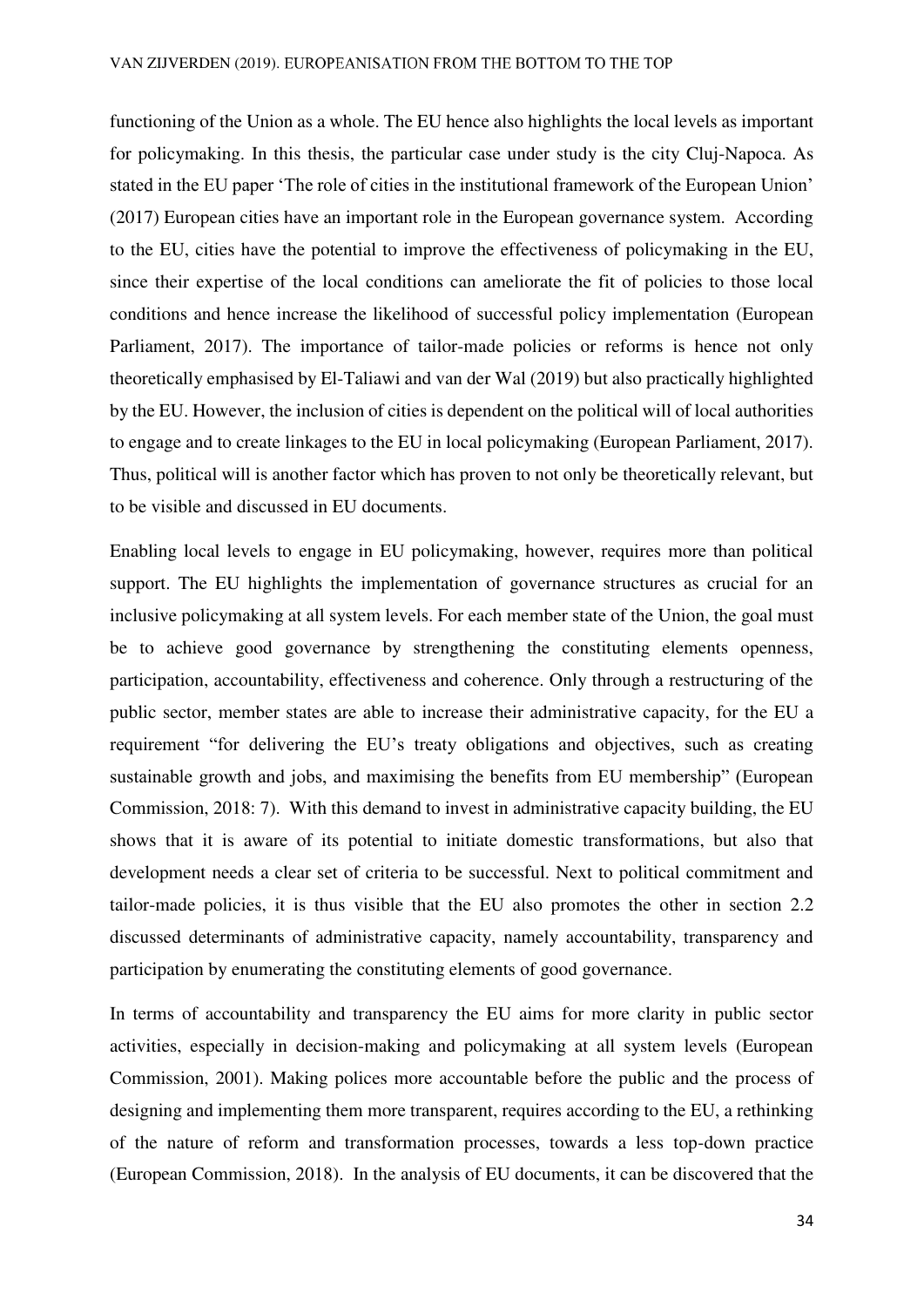EU especially highlights methods of open government and public participation to increase accountability and transparency. Since public participation and its impact on local administrative capacity building is at the core of this thesis, the extent and way in which the EU highlights the role of civil society as an important actor in public administration, will be expressed in the following paragraph.

In the European Commission's paper 'Public Administration Reform in Europe: Conclusions, lessons learned and recommendations for future EU policy' (2018) it is stated that "even though civil society is not seen as major reform driver, it still has a role to play in terms of accountability, transparency and participation" (European Commission, 2018: 30). Public participation is hence seen as an opportunity to increase the connection between the EU and the civil society in all member states with the goal of improving policymaking on site. Moreover, partnerships between administrations and civil society serve, according to the EU, the efficiency of the public sector and ameliorate the public service delivery (European Commission, 2014). Eventually, inclusive processes are expected to increase the public's trust in policy outcomes and institutional structures within the member state's public sectors (European Commission, 2001). To strengthen public participation, the EU demands its member state to invest more in the support of an active civil society (European Commission, 2018).

What can be drawn from the analysis of EU documents is threefold. Firstly, the EU documents have shown accordance with the prior theoretical considerations in terms of Europeanisation pressures. As the formulations in the EU documents show, the EU is aware of its position vis à vis the member states and develops clear requests what should be done to comply with EU requirements. In doing so, the EU also emphasises the need to foster developments in the member states. Secondly, the findings of the EU document analysis support the theory related to the importance of administrative capacity building. High administrative capacity and good governance are presented as objectives to be achieved. Determinants of administrative capacity building accord with the ones elaborated in the theory section. Thirdly and highly important for this thesis, is the finding that the EU sees a need for government-civil society partnerships and an impact of civil society on the different determinants of administrative capacity building. Besides some development measures for administrative capacity building, the EU thus also promotes the power of domestic actors to support the transformation of its member states according to the Acquis Communautaire.

Hence, the promotion of public participation by the EU has the potential to drive transformations in Romania from the grassroots level to the top to increase administrative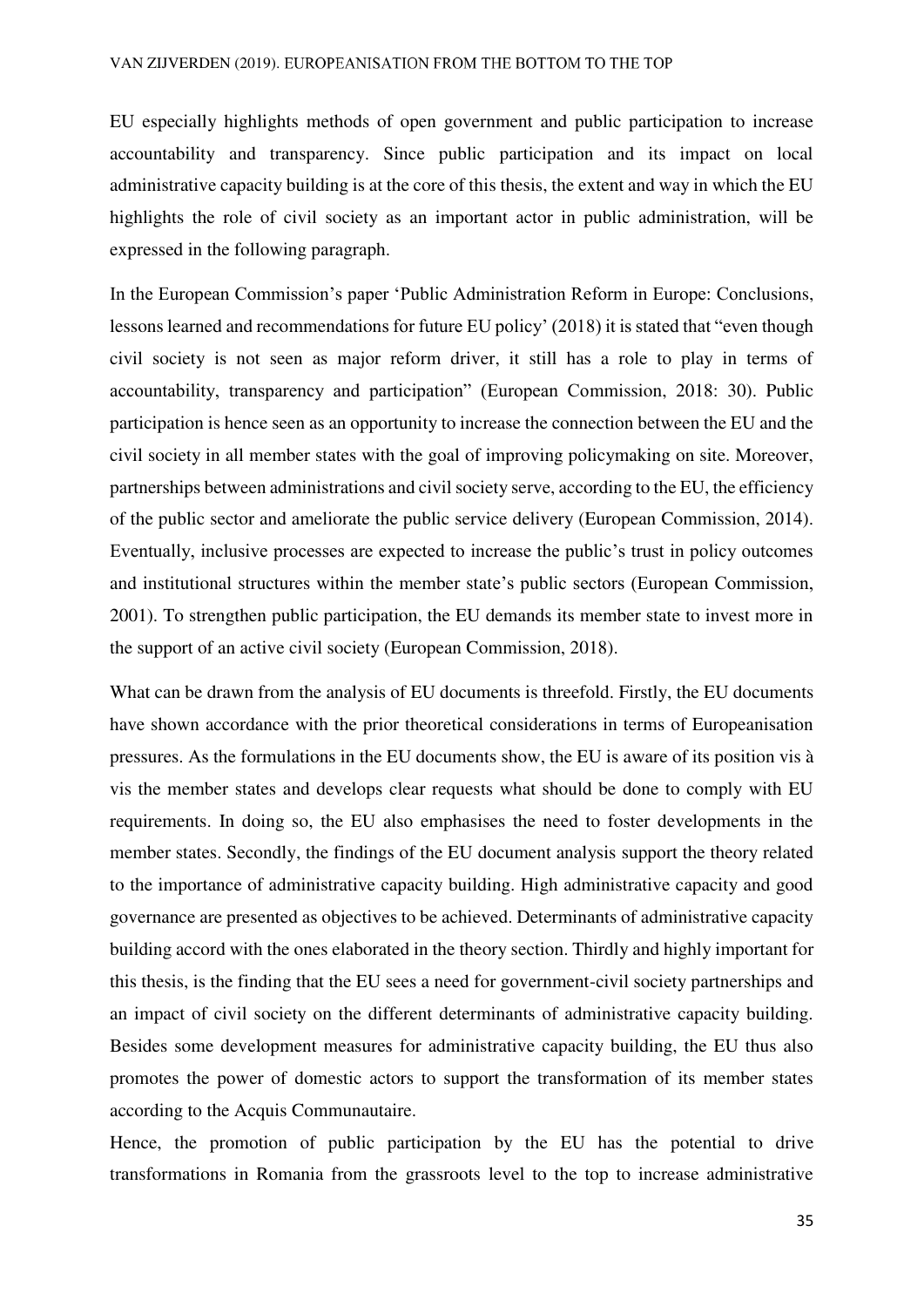capacity on the long run, provided that expectations of the EU are transferred to the national and local level. To shed a light on this issue, section 4.3 presents Romania's strategic goals at the national level and section 4.4 will zoom in on the local level.

### **4.3 National level analysis**

<span id="page-36-0"></span>Zooming in on the national level of Romania's public administration provides the opportunity to gain knowledge about the status quo and the national efforts behind Romania's shift towards governance structures. Due to the special focus of this thesis on public participation as a potential driving factor of administrative capacity building, the analysis of national level documents furthermore helps to understand national endeavours behind the development of participatory governance structures.

In order to facilitate the implementation of participatory governance structures, Romania became member of the Open Government Partnership in 2011. The Open Government Partnership (OGP) is an initiative that aims to strengthen participatory governance structures in those countries which join the initiative. Until now, Romania has developed and implemented four national action plans under the umbrella of the OGP (Open Government Partnership, 2019). The stated goals and implementation processes of these national action plans have been subject of analysis for this thesis, in order to understand the efforts and developments made by the national level to enhance the level of public participation.

To conclude, the national action plans under the umbrella of the OGP show a clear development of the level of public participation for Romania's national level. The government emphasises the need for public participation from the first action plan in 2012 onwards and develops programs and institutional structures which further the public's access to relevant information in the national public administration and open processes for public consultation. In this manner, preparations are made to enhance the level of public participation towards a partnership relation between public authorities and the civil society, embodied by various NGOs. Combined with the insight gained through the analysis of the 'National Sustainable Development Strategy' (2008) it becomes obvious that the expectations of the EU are being transferred to the national level. Just as the EU, Romania's national government is committed to increase the level of public participation, not only for democratic reasons, but also because it expects participation to have an influence on the effectiveness of the public sector. However, according to the third action plan, the implementation of the stated goals is rather low at the local level compared to the national level (Romanian Government, 2016). What can be derived from this is twofold: Firstly, the national government emphasises again what has also been stated by the EU, namely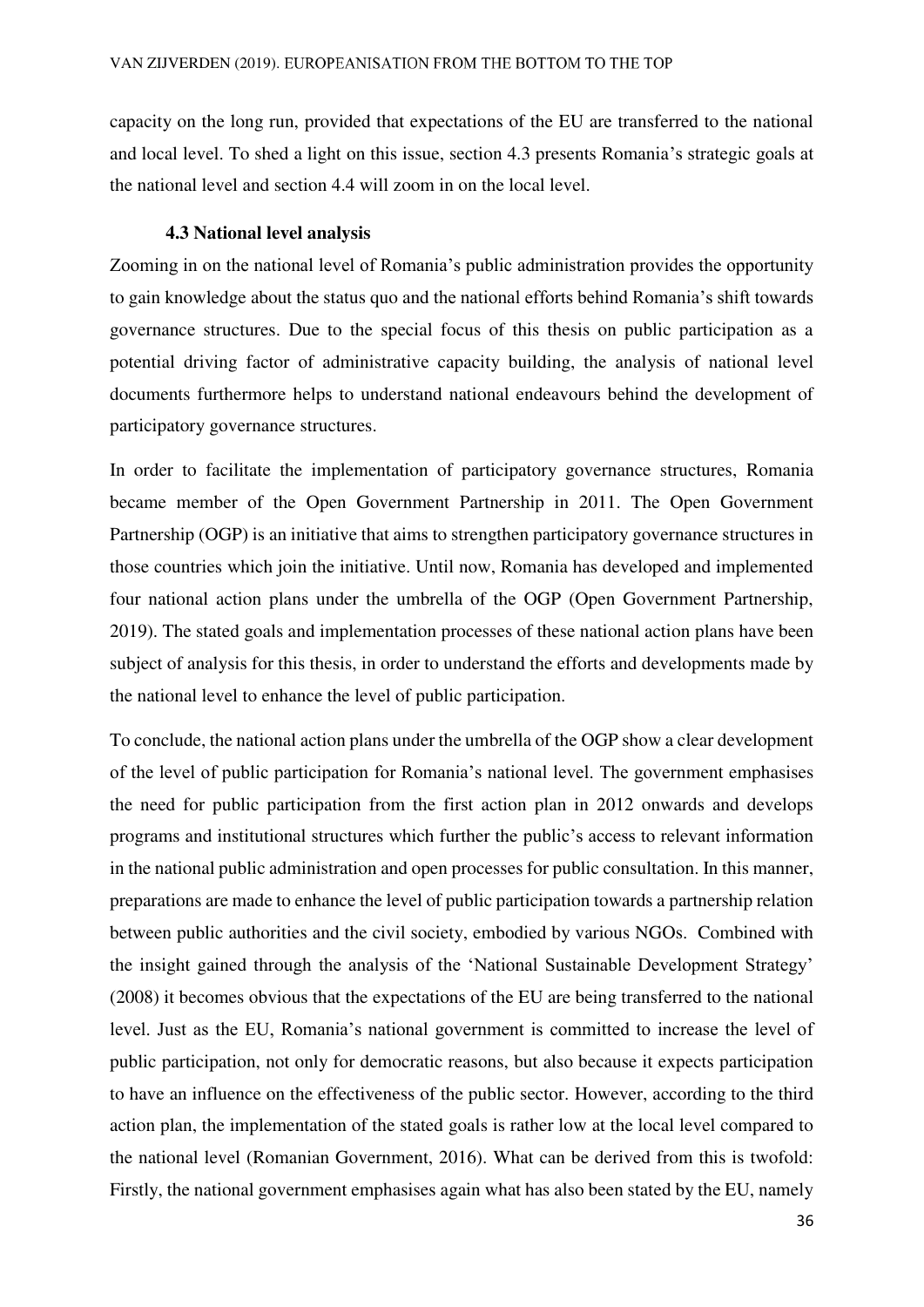the importance of well-functioning local governance structures. Secondly, it becomes visible that joining the OGP at the national level is not enough to promote the creation of participatory governance structures at the local level. To enhance public participation at the local level, local strategies are needed.

To sum up the results of the national level analysis it can be stated that whereas the EU formulates its expectations in a rather general way applicable to all member states, the national level adds to the European dimension a clear national strategy, which respects the country's history and formulates partnership rather as a long-term vision than as a goal to be achieved right away. In the EU's multi-level system, policymaking does, however, not only require developments at the national level. The EU also highlights the local level as equally important. According to Romania's government, OGP values must be further promoted at the local level.

Therefore, section 4.4 zooms into the meso level, in order to investigate whether and how goals of upper system levels are also incorporated at the local level. To do so, Cluj-Napoca and the city's development strategy are investigated as a case study, in order to find out whether participatory governance structures are useful to strengthen the local administrative capacity building.

## **4.4 Local level analysis**

<span id="page-37-0"></span>The subsequent local level analysis focusses on Cluj-Napoca, the city's development strategy and the role of NGOs in the drafting and the implementation of this strategy. The aim of this local level analysis is threefold. Firstly, the section depicts the extent to which expectations formulated by the EU and Romania's national government in terms of the development participatory governance structures are also transferred to the local level of public administration and are thus visible in the local development strategy. Secondly, the section reveals in section 4.4.1 whether there are visible discrepancies in the realisation of the local strategy, between the expected involvement of NGOs (derived from the results of the document analysis) and the de facto involvement of NGOs (derived from the results of the expert interview analysis).Thirdly, the section portrays in paragraph 4.4.2 potential developments between the design stage and the implementation stage regarding the level of public participation and the contribution of NGOs on the determinants of reform implementation and local administrative capacity building in the course of time and thus gives an answer to subquestion 2 and 3. Combining the results of those three steps pursues the overall goal of displaying whether Cluj-Napoca's civil society, embodied by local NGOs, can be an actor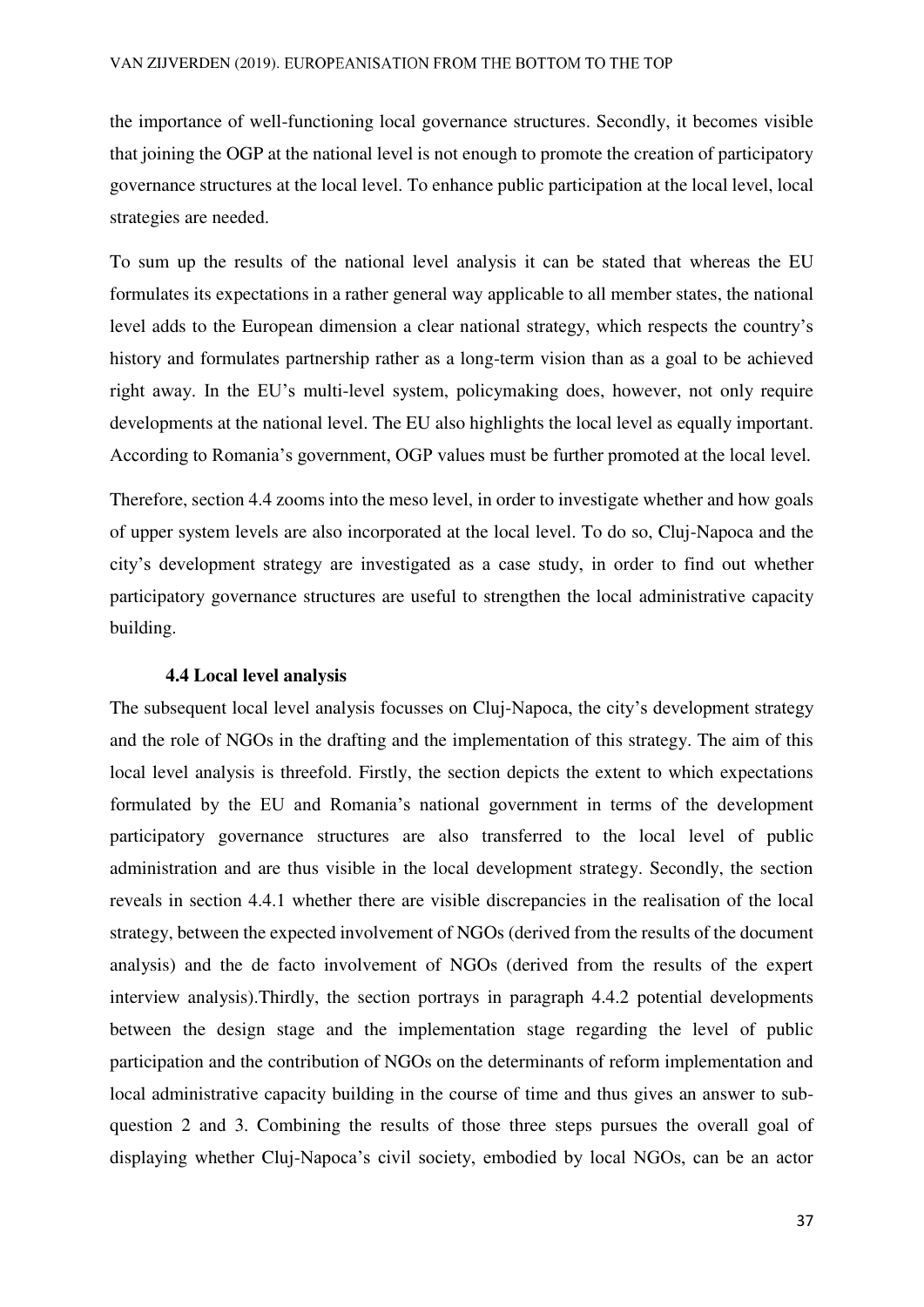capable of contributing to the implementation of the development strategy to consequently foster the city's administrative capacity building.

In the analysis of different local documents which all relate to Cluj-Napoca's development strategy (see Annex A.1), it becomes visible that Cluj-Napoca's municipality urges the development of a well-functioning local governance, to guarantee a high quality of life for the citizens. This focus on the importance of strengthening local administrative systems is thus just as well visible in the strategy as it was depicted in the analysis of the EU and national level documents. Moreover, the municipality highlights that through the implementation of the development strategy, the city aims to evolve as role model of good governance in the region of Transylvania. As stated above, the EU also encourages its member states to reform their public sectors in order to implement good governance structures (Dzatkova,2016). It can thus be stated that Cluj-Napoca meets the expectations of the EU in this respect, by introducing its development strategy. Furthermore, accordance between the city's development strategy and the expectations formulated at the EU level are visible regarding the EU's power to influence domestic developments. "We share the conviction that Europeanization will generate pressure towards the modern governance model that allow a flexible framework where we can find solutions and answers to all this problem" (Cluj-Napoca Development Strategy, 2013a: 10).

To arrive at 'modern governance' Cluj-Napoca's development strategy introduces several benchmarks which should be achieved within the timeframe of 2014-2020. Of particular interest for this thesis are the outlined objectives related to the establishment of participatory governance structures. In order to foster the local capacity-building, Cluj-Napoca promotes a local administration which is based on a cooperation between the local government and the citizens. As it is stated in the strategy, this wish for cooperation was already incorporated during the design stage of the strategy. Next to several expert groups, the strategy was elaborated in an open process with 300 local experts from over 60 local organisations. Moreover, the implementation of participatory governance is sought to be achieved by introducing participatory budgeting. Furthermore, the strategy promotes the involvement citizens in public debates and local development initiatives. It can thus be derived from those insights that the EU's aim of expanding participatory structures to all system levels in its member states has succeeded. However, the way in which the strategy is formulated makes it obvious that Cluj-Napoca does not simply rely on Europeanisation pressures but emphasises the need to push transformations from the most immediate level and with local actors. "We embarked on a unique and authentic process of transformations generated from bottom-up. We feel special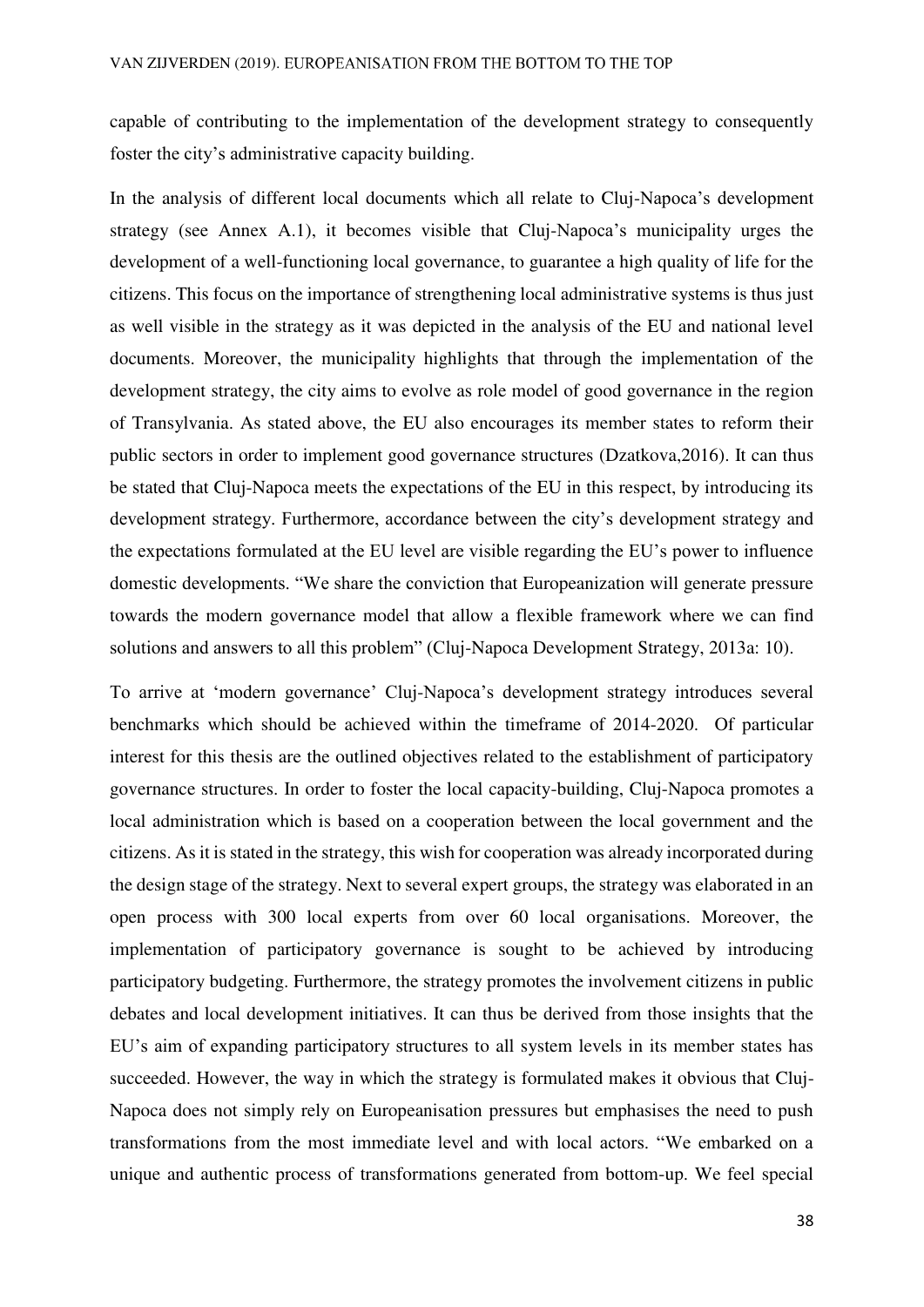because we took the courage and determination to recognize, face and address our challenges" (Cluj-Napoca European Capital of Culture – Application form:78).

With the employed bottom-up perspective, the municipality acknowledges that there are problems to be solved at the local level, which exceed the sole power of the local government and which can best be addressed by involving non-state actors (Cluj-Napoca development strategy, 2013b). Hence, the municipality highlights the inclusion of civil society as an action serving the tailored fit of the reform to the local conditions and needs. Taking care of the tailored fit of reforms is a crucial requirement of their implementation and consequently also for administrative capacity building, as it has been discussed in the theoretical framework and also depicted in the analysis of EU and national level documents (see section 2.2). To guarantee a local development which corresponds to the local needs, the strategy emphasises further the widening of the already established participatory structures to the general public, since their knowledge of the local conditions is seen as a valuable addition to the already created bodies of expertise. Next to the aim of enabling public participation for all social levels, Cluj-Napoca is eager not to restrict the involvement of civil society to the field of politics and public administration, but to also widen it to the business sector to enhance innovation and economic growth in the city (Cluj-Napoca development strategy, 2013b).

To conclude the first part of this local level analysis, it can be stated that overall expectations and goals regarding the development of participatory governance structures mentioned in the EU and the national level documents can be equally found at the local level. Theoretical expectations that EU pressures have an impact on transformations in Romania can thus be confirmed regarding the promotion of participatory governance structures. However, Cluj-Napoca introduces with its strategy a development plan which does not only build on the goals set at higher system levels, but also presents itself as capable of developing its capacity based on its own power and inclusive strategy (Cluj-Napoca Development Strategy, 2013a). In sum, the results of the local level analysis are hence similar to those of the national level up to this point: expectation of the EU are incorporated and adjusted to the local conditions, by introducing measures and involving actors which are expected to contribute to the tailored fit of reforms.

#### **4.4.1 Discrepancy analysis**

<span id="page-39-0"></span>In a next step, the analysis refers in an in-depth manner to the level of public participation presented in Cluj-Napoca's development strategy compared to the level of public participation as it is perceived by members of local NGOs. Insights gained through this comparison uncover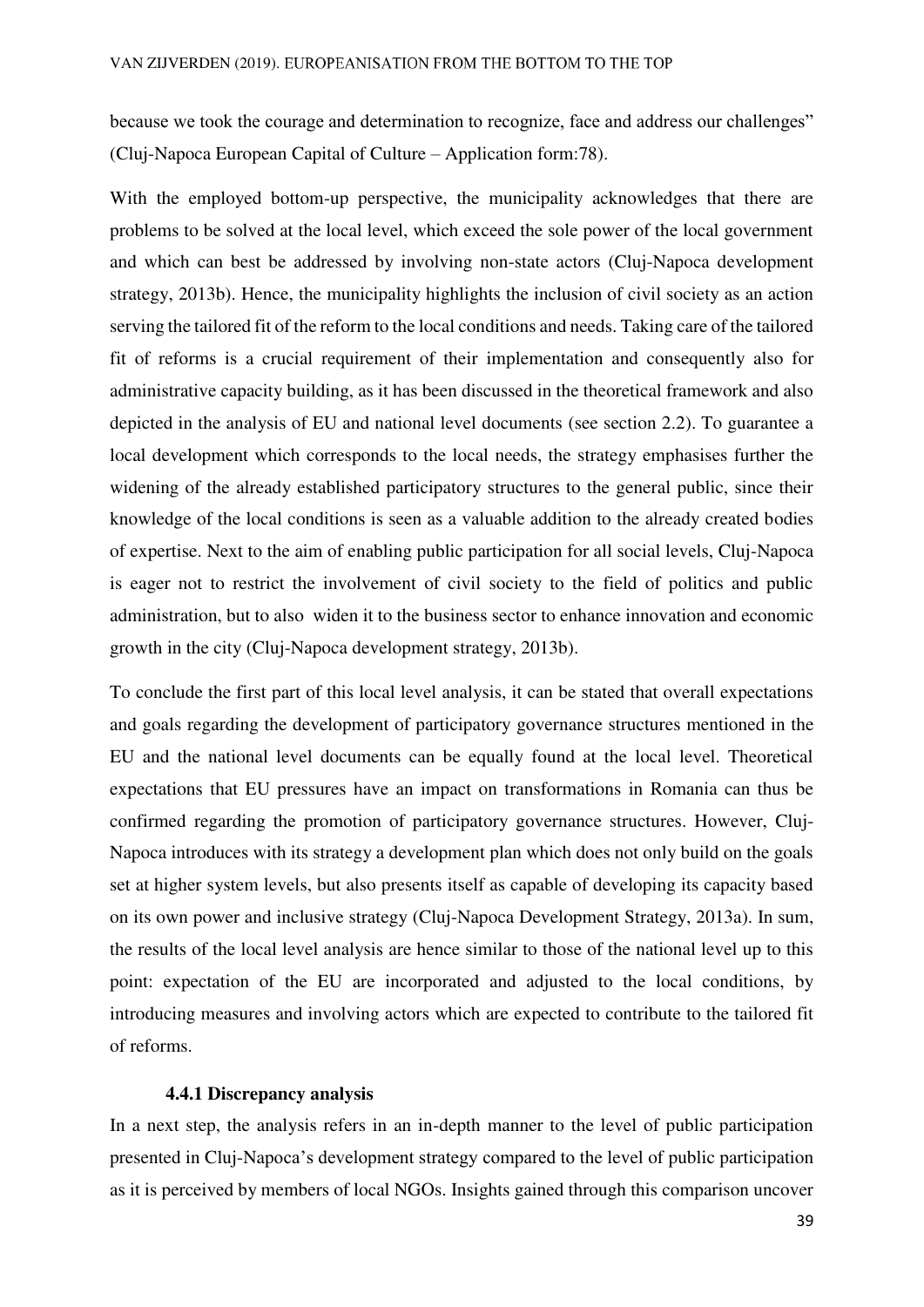discrepancies between the expected involvement of civil society in policy processes and their de facto involvement, as it becomes apparent in the analysis of the expert interviews. Revealing those possible discrepancies serves as a basis to depict the current status of participatory governance structures in Cluj-Napoca, a first important insight to make statements about the contribution of NGOs to the implementation of reforms which are designed to increase the local administrative capacity building. The level of public participation is for this thesis defined as the extent to which NGOs are involved in local governance, measured by means of the three different stages: information, consultation, partnership, which have been derived from Arnstein's ladder of public participation (1969) (see section 3.3).

## *Information*

Information refers to the extent to which NGOs receive information from the local government about the decisions made in the city's development strategy.

In the strategy, the aim to provide information for the civil society is visible in various ways. Prmarily, the municipality introduces the implementation of e-governance as a means of facilitating the flow of information. "E-governance can substantially contribute to the modernization of public administration in Romania and can provide the tools to transform the interaction between government and citizens, companies, NGOs or other institutions. It was said from the beginning that e-government should not be considered as a new bureaucratic layer, but it takes its integration into long-term vision of the way administration will be conducted" (Cluj-Napoca Development Strategy, 2013a: 11). Furthermore, in the strategy the need to establish public information sessions to update the civil society about current developments is emphasised (Cluj-Napoca Development Strategy, 2013a).

From the analysis of the expert interviews it becomes obvious that the amount of information provided by the local government concerning the development strategy varies significantly between the development stage and the implementation stage of the strategy. During the design stage in 2013, NGOs and the general public had access to all relevant information about progresses on a specifically created website, on which the working groups in charge of drafting the strategy were able to release their progress (Respondent 4). However, in the implementation stage, the flow of information is perceived as much lower or even not present at all. "No, we don't receive any kind of information from the city hall regarding the implementation process of the strategy" (Respondent 2: 70).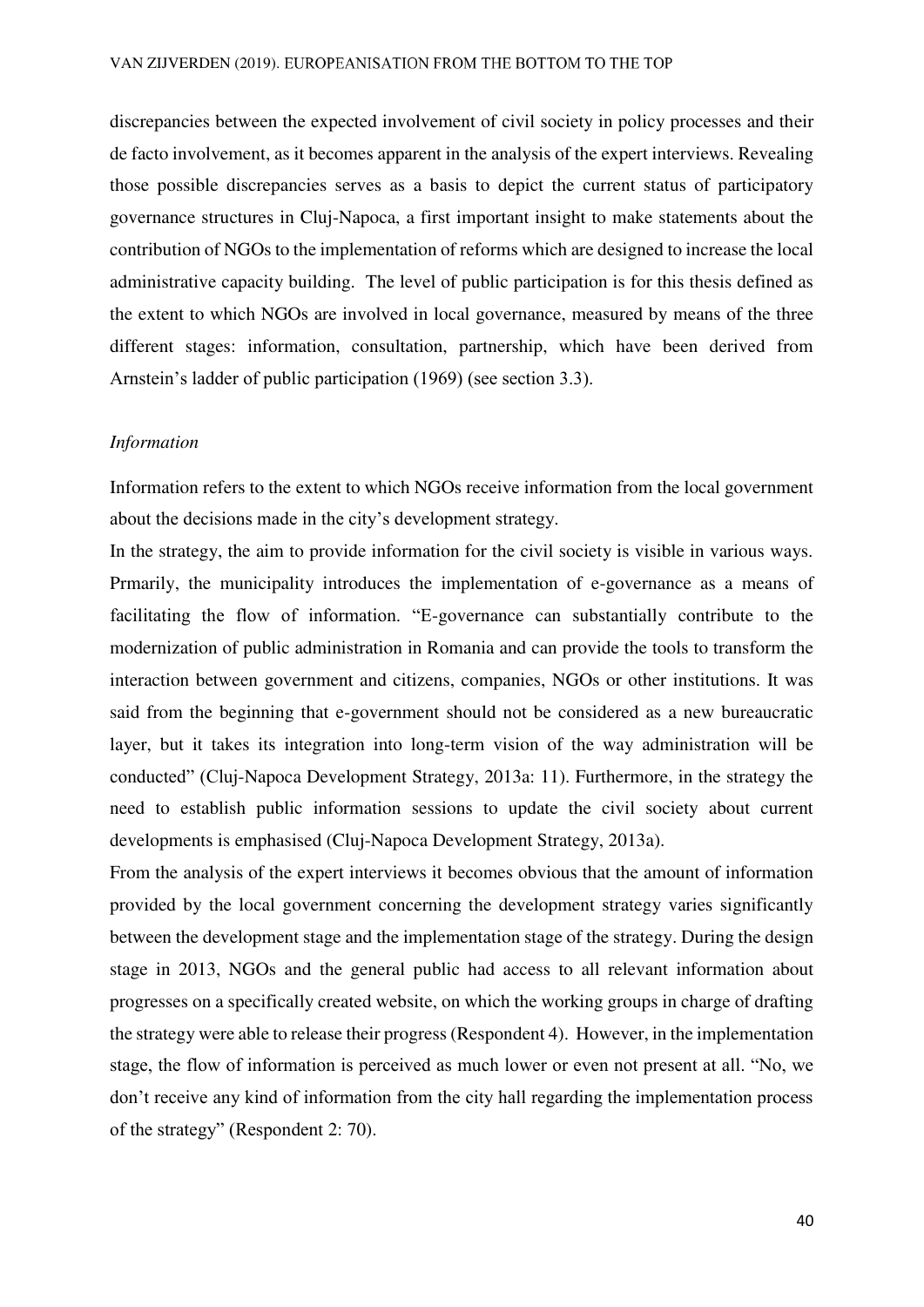#### *Consultation*

Consultation refers to the extent to which comments and feedback from the NGOs on the development strategy are taken into consideration.

The content of Cluj-Napoca's development strategy underlines the goal of the municipality to restrict the involvement not only to the provision of information, but to extent it also to the provision of opportunities to give feedback to the way the city develops. However, the strategy also discusses the need to improve that status quo to achieve a development in this respect. "The current legislative framework allows participation in decision making through recommendations in public sessions, but the representatives have full autonomy in taking the recommendations of citizens" (Cluj-Napoca Development Strategy, 2013b: 156).

With the analysis of the interviews, it becomes visible that there was not only the possibility to comment and give feedback on the way the strategy was designed, but also that NGOs had the possibility to develop parts of the strategy on their own. With the decision to establish different working groups, consisting of actors from different sectors, the municipality has transferred its responsibility and did not take any decisions until it adopted the strategy (Respondent 4). None of the interviewees referred to the possibility to comment or give feedback during the implementation stage of the strategy.

## *Partnership*

Partnership refers to the extent to which NGOs are continuously involved in decision-making processes and earn trust and scope of action in their task-fulfilment from the local government. In the development strategy, partnership between civil society, embodied by NGOs, and the local government is formulated as one of the main goals. With the implementation of participatory governance structures, the municipality emphasises the aim of including civil society in local decision-making processes. In doing so, a clear distinction between consultation and partnership is visible in the formulation of the strategy: "involve making a decision (and not just consultation) on policies" (Cluj-Napoca Development Strategy, 2013b: 155).

What can be drawn from the expert interview in this respect, are large discrepancies between the involvement of NGOs in the design phase and in the implementation phase. Whereas the cooperation between the local government and the NGOs was perceived as being on an eye-to eye level in the elaboration of the strategy (Respondents 1,2,3) there is only one interviewee who confirmed a follow-up cooperation in the implementation of the strategy and in the drafting of a new development strategy (Respondent 4). As stated above, the design phase offered NGOs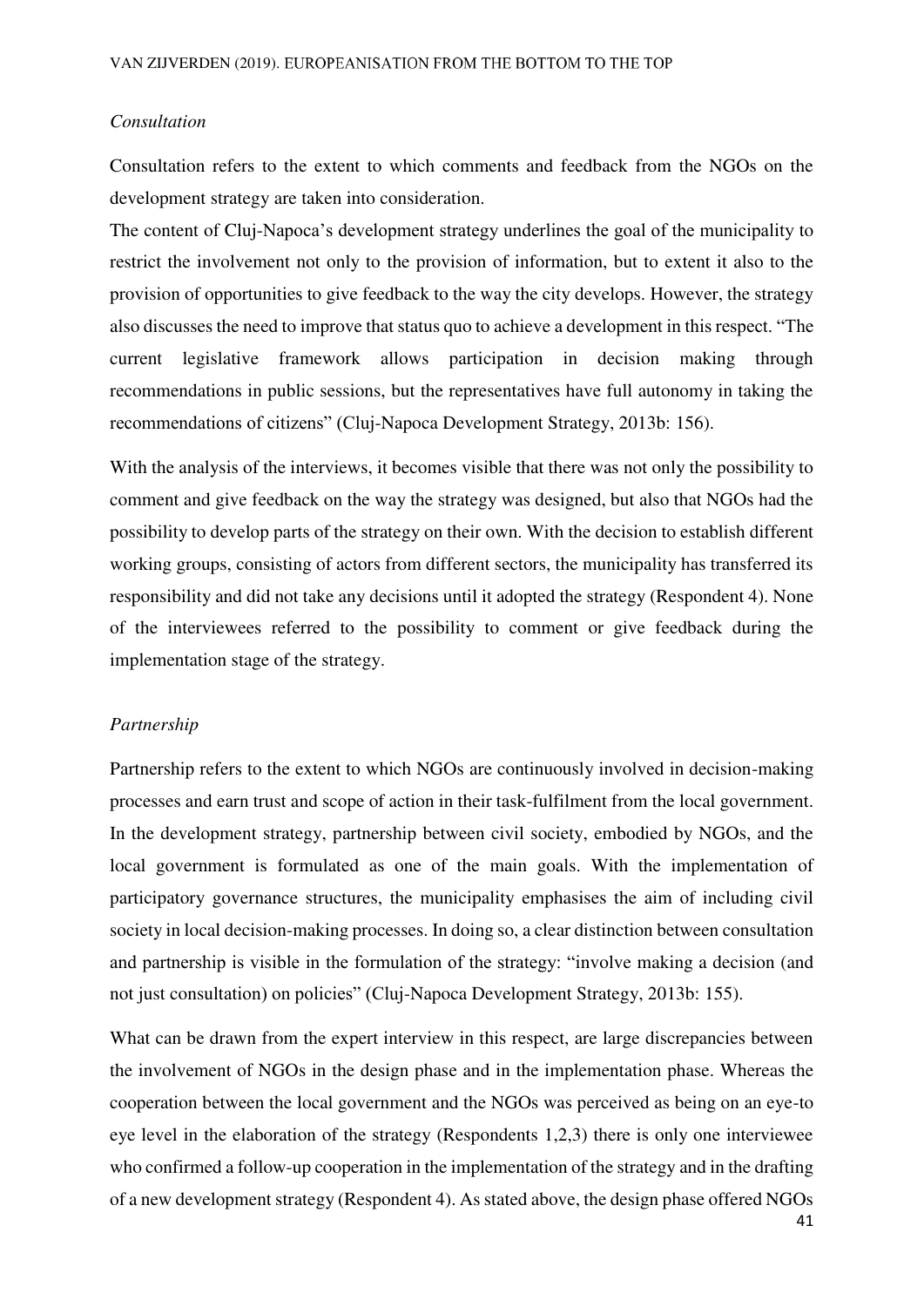the possibility to get engaged in different working groups, managed by the University (Respondent 1). During this phase, the local government thus shared its responsibilities with the civil society – a major characteristic of a partnership relation. However, all respondents agreed on the fact that this partnership, even at the design state, had some notable limitations. Firstly, it was only project-driven and ended (for the majority of the respondents) with the adoption of the finalised development strategy by the municipality (Respondent 1). Secondly, a partnership as it was defined in section 2.4.1, is based on mutuality. In this case, the municipality only transferred it responsibility to design a local strategy to different stakeholders, without participating actively itself (Respondent 4). Moreover, particular criticism of the interviewees addresses the lack of continuity concerning their participation, not only in the design phase but also in the implementation of the strategy (Respondent 1,2,3  $\&$  4). To establish a real partnership relation with the local government, respondent 3, emphasises to reduce the financial dependency on the local government on the side of the NGOs and to increase the awareness of the importance of NGOs on the side of the local government (Respondent 3).

### *Conclusion – level of public participation*

In sum, the analysis of the level of public participation in Cluj-Napoca reveals discrepancies between the expected involvement of NGOs in the local development processes and their actual involvement. Against the background of this preceding comparison, it can be stated that the level of public participation has not yet reached the goals outlined in the local strategy. Since the local strategy matches expectations at the EU level, it can be concluded that, solely for this case, Cluj-Napoca has not yet implemented enough participatory governance structures. Nevertheless, the developments are in line with the expectations of Romania's national level, which emphasises the low level of public participation at the local level and which welcomes the effort of local administrations to change this status quo.

Even though the local experts realise an increase of public participation in general (Respondent 2 & 4), the main obstacle is the lack of continuity in the level of public participation. With regard to the concrete example investigated here, it can be concluded that the level of public participation was close to a partnership relation with the municipality at the design stage of the strategy but is declining in the implementation towards no or very little cooperation. Nevertheless, this does not exclude the possibility of successful implementation of some parts of the strategy, since" the implementation of the strategy later depended a lot […] on the group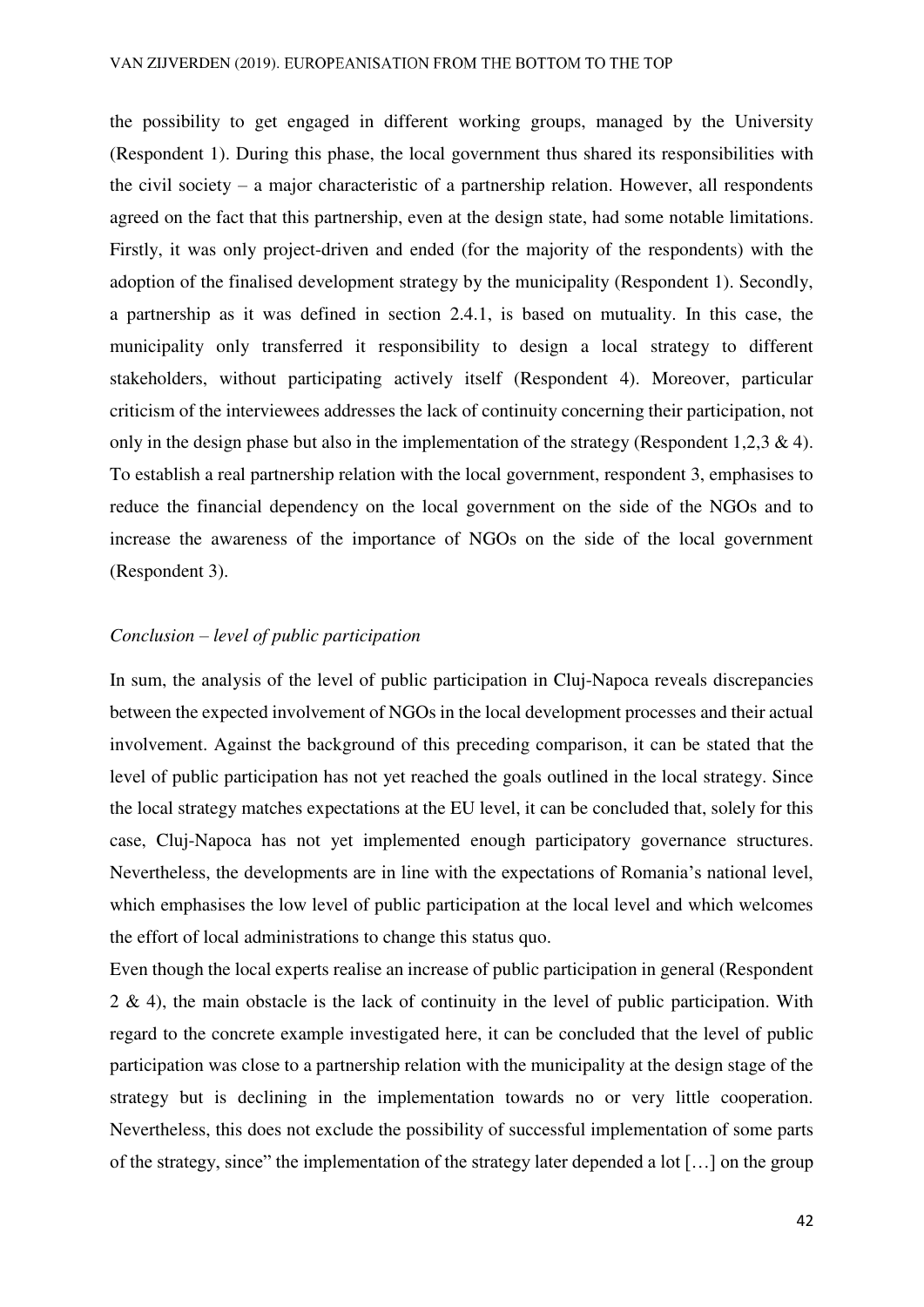leaders […] and on everybody else in the city, but not […] on the municipality" (Respondent 4:126).

In a next step, the analysis zooms in on the way local NGOs are able to influence the determinants of administrative capacity building, which have been derived from the theory (see section 3.3): political will, tailored reforms, as well as transparency and accountability. In the same manner as in the analysis of the level of public participation, potential discrepancies will be highlighted.

## *Political will*

Political will is measured as the extent to which the political will of local authorities is present and influenced by the work of NGOs.

The strategy highlights a high political commitment to support the city's development. Following the formulation of the strategy, the local authorities show the willingness to improve the status quo and to improve participatory governance. However, the strategy also sheds a light on the present limitations of the political will. The political scope of action is described as being restricted to the legislative framework of Romania's representative democracy, in which final decisions must always be taken by the authorities. Nevertheless, this framework allows, according to the formulation of the strategy, for the establishment of participatory structures and Cluj-Napoca's city hall has shown the will to "to integrate explicitly formulated recommendations by different parts of the social body" (Cluj-Napoca Development Strategy, 2013b: 171).

Analysing the expert interviews brings the insight that the local experts see their contribution on the political will in the way they are able to convince the local authorities of the importance of public participation and the work of NGOs (Respondent 2). Furthermore, respondent 4 emphasises a contribution to the political will, when NGOs design local projects which then receive EU funding because they comply with specific EU expectations. Generally, the interviews uncover that the political will is not perceived as being naturally present, only because the strategy says so (Respondent 3).

### *Tailored reforms*

The tailored fit of reforms is measured as the extent to which NGOs can influence the strategy's fit to the local context.

In the strategy, the goal to increase the capacity of the local public administration to ensure a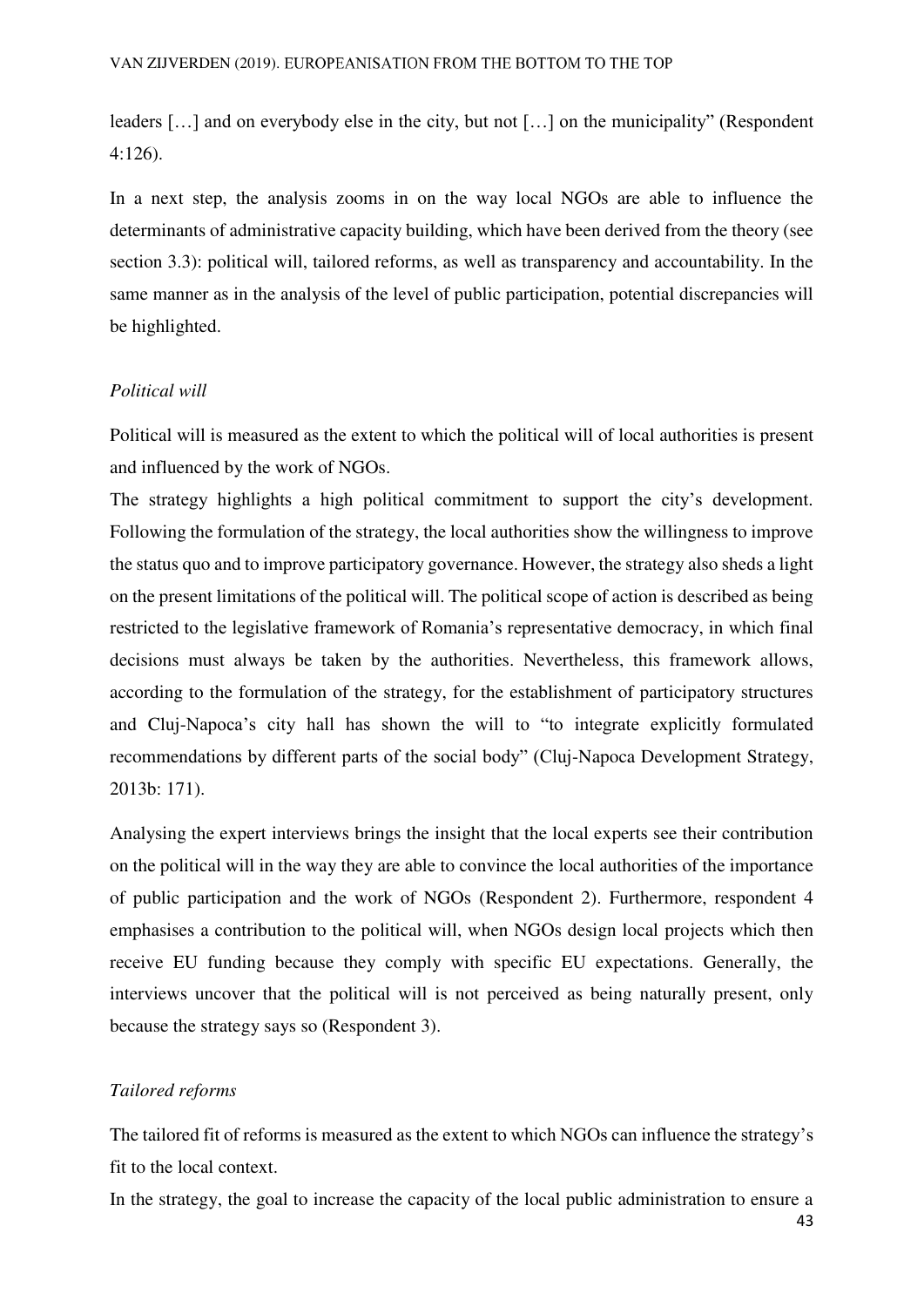better service delivery for the citizens is mentioned various times. In order to achieve this, the strategy highlights the cooperation between the public, private and non-profit sector to find solutions to local problems from the most immediate level (Cluj-Napoca Development Strategy, 2013a). A measure introduced to ensure the tailored fit of the strategy to the local conditions is community mediation, which is expected to provide a framework, enabling the exchange and contribution of different stakeholders (Cluj-Napoca Development Strategy, 2013a).

The local experts see their contribution in the promotion of participatory structures which allow for an articulation of the citizen's interests (Respondent 2). Moreover, NGOs can use their expertise of the local conditions to continuously improve and adapt the strategy, in interaction with stakeholders from different sectors (Respondent 3). This continuous interaction is guaranteed through the openness of the different working groups and several consultation meeting, which allow for the discussion of achieved milestones or their adjustments if necessary (Respondent 4).

#### *Transparency & Accountability*

Transparency and accountability are measured as the extent to which decisions are transparent and justified before the public due to the cooperation between the local government and NGOs. The improvement of the local administration includes, following the formulation of the strategy, also the enhancement of transparency and accountability of Cluj-Napoca's public sector. First and foremost, the strategy highlights in this respect the importance of facilitating access to public information, for instance trough the establishment of e-governance structures. Moreover, transparency and accountability are expected to be increased by a comprehensive monitoring system, which builds on the evaluation of local projects in cooperation with the civil society (Cluj-Napoca Development Strategy, 2013a).

From the analysis of the expert interviews it can be drawn that the local NGOs see their contribution to transparency and accountability mainly in their position as mediator between the public authorities and the citizens. "I think it is very important in the implementation for the transparency to involve NGOs because in that respect NGOs are a communication channel between the decision-makers and the citizens (Respondent 2:173). Besides that, the local experts emphasise their role in the monitoring of the strategy. "And every two years […] we were supposed to meet together […] with the other group leaders under the facilitation of the university to update ourselves and to update the strategy and to make improvements. This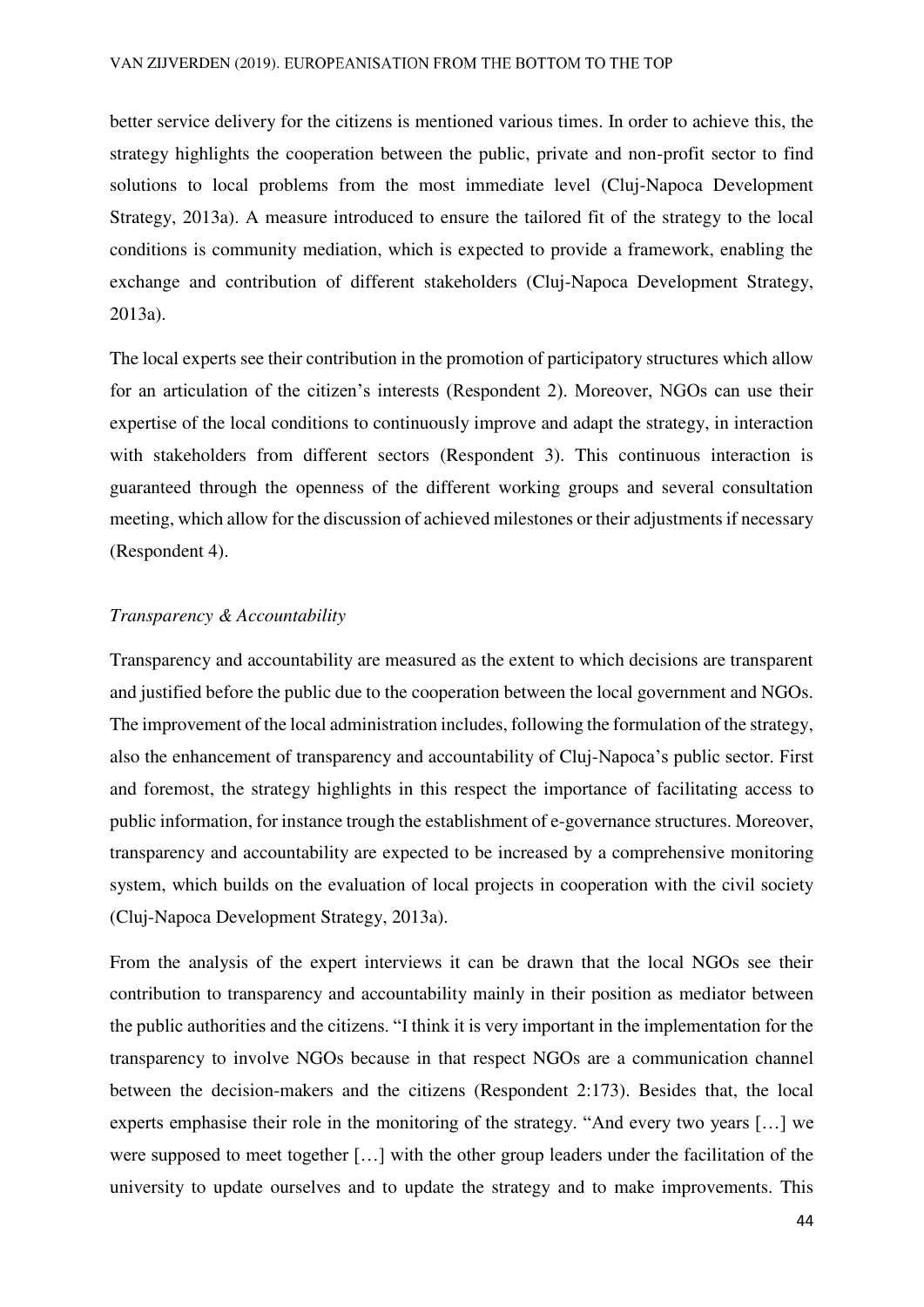unfortunately […] didn't happen. It only happened once" (Respondent 4: 102). As it is visible in this statement, the lack of monitoring and an 'accountability system' (respondent 4:164) is generally understood as a weakness in the implementation of the strategy, which must be addressed in the future, according to respondent (Respondent 4).

## *Conclusion – the impact of NGOs on the determinants of local administrative capacity building*

The preceding section of this analysis has highlighted the way the main determinants of policy implementation, which have been derived from the theory (see section 2.2) and which are expected to be crucial for administrative capacity building in general, are present in Cluj-Napoca's development strategy. To further highlight the influence of public participation at the implementation stage of the strategy, the ability of NGOs to impact those specific determinants has been investigated. In doing so, some discrepancies between the formulation in the strategy and the present circumstances have been revealed.

In terms of the political will, the strategy emphasises a comprehensive commitment of the local authorities to realise the objectives set in the development plan. This hence also includes the establishment of participatory governance structures in the way they are mentioned in the strategy. From the analysis of the expert interviews it becomes, however, visible that the NGOs still feel the need to convince the local authorities of their contributions to the city's development, unless the involvement of NGOs permits financial benefits trough EU funds. Regarding the tailored fit of reforms, the strategy promises the implementation of community mediation. The local experts, however, reveal that the cooperation of different stakeholders is not encouraged by the local authorities, but by the NGOs themselves, who guarantee the openness of their working groups. Concerning transparency and accountability, the strategy emphasises the importance of monitoring. The interviews, however, uncover that this goal is not fully achieved yet. To conclude, those discrepancies, combined with low levels of public participation in the implementation stage, can account for decelerations in the implementation of the strategy, following the theoretical expectations of El-Taliawi and Van der Wal (2019) and Khan (2016).

## **4.4.2 Development analysis: An answer to sub-question b) and c)**

<span id="page-45-0"></span>As stated above, Cluj-Napoca is expected to be in a development process, which this thesis wants to investigate. A process is in this thesis defined as a development which leads to the achievement of policy goals (McConnell, 2010). Transferred to the context under study, an increase of the level of public participation between the design stage and the implementation stage and consequently augmented opportunities for civil society to influence the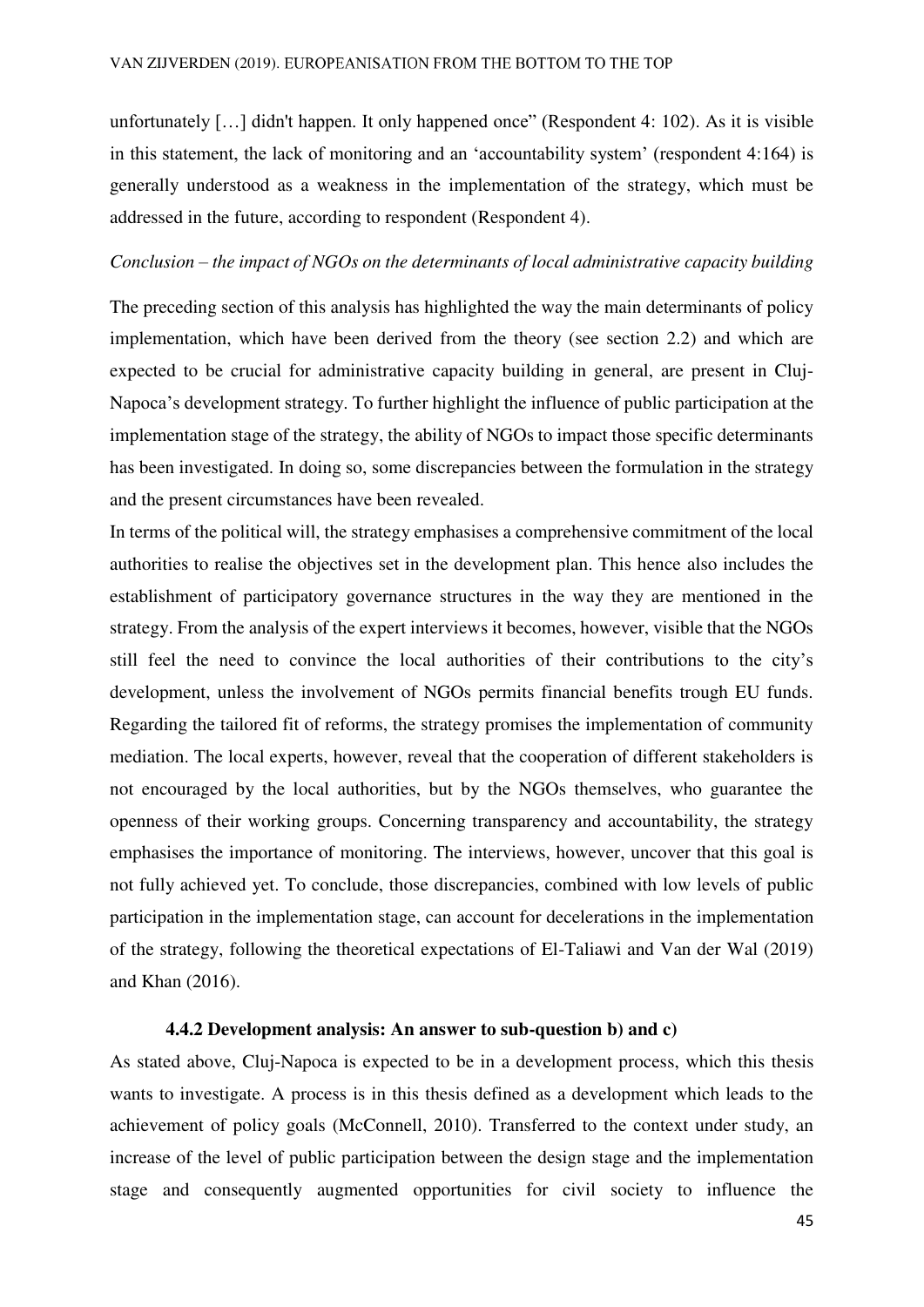implementation of Cluj-Napoca's local strategy, are perceived as a development process leading to the realisation of the objectives set in the local strategy.

The strategy is formulated for the period between 2014-2020 and thus expects the realisation of strategic objectives within this time frame. With the implementation of the strategy, the municipality wants to encourage a development in the city towards Cluj-Napoca being a model of good governance (Cluj-Napoca Development Strategy, 2013a).

To answer sub-question b), it can be stated that Cluj-Napoca's local NGOs were involved in the process of designing the development strategy in various ways. As stated above, many local organisations were participating in the working groups responsible for drafting particular chapters of the comprehensive strategy. In doing so, they have been given responsibility and scope of action from the local government, which itself did not participate actively. Due to the lack of active cooperation in this stage, it is difficult to characterise the level of public participation precisely. The shift of responsibility is a strong argument for a partnership relation, however, a partnership as it was defined in the theory section would require continuity and an active participation of both actors with joint responsibilities (Arnstein, 1969).

To answer sub-question c), it can be concluded that given the revealed decrease of the level of public participation during the implementation phase, the actual contribution of NGOs to the implementation of the city's development strategy remains questionable. The discrepancy analysis has shown that NGOs generally have an influence on the determinants of policy implementation, but that this influence is restricted by a lack of effort by the local authorities to establish the required framework (continuous flow of information, monitoring system), which has been promised in the strategy. However, the analysis has shown that the tasks local NGOs perform in the established working groups can still foster the actual implementation of those parts of the strategy, which do not require the establishment of a specific framework or a close cooperation with the local government (Respondent 4).

Contrary to the theoretical expectation 1 *(Due to the shift towards governance principles, local government and NGOs in Cluj-Napoca are in the process of developing a partnership relationship)* the development between the design stage and the implementation stage of the strategy has not led to an increase of the level of public participation. Instead the analysis has revealed a decrease in the level of public participation during the implementation stage – a development which does not comply with the expectations formulated in the development strategy.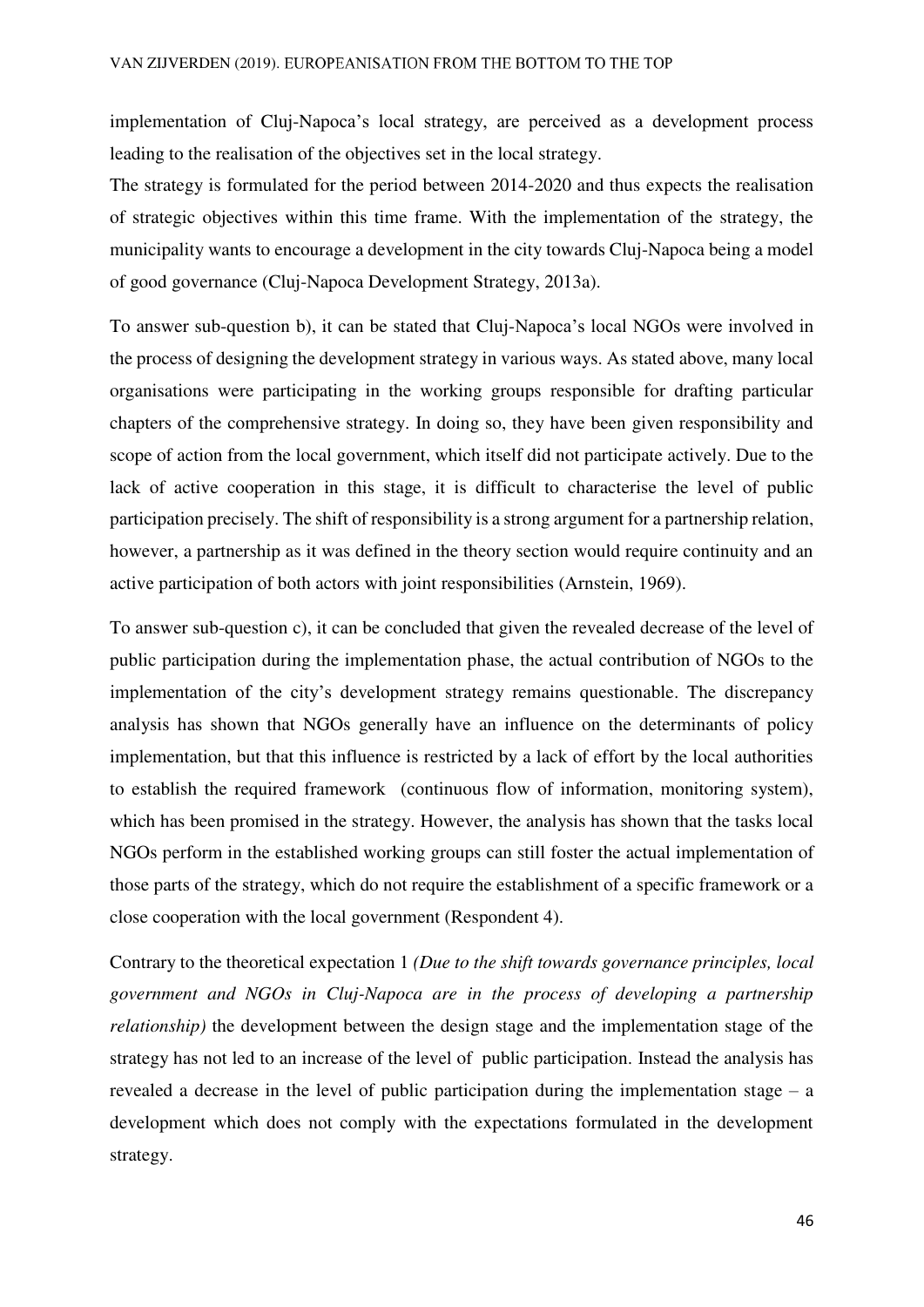Ergo, the second theoretical expectation *(Due to the position of Cluj-Napoca's NGOs in the local governance system, they are developing as actors capable to bridge the gap between policy adoption and policy implementation and hence play a crucial role in the implementation of the city's development strategy, which is designed to enhance the city's administrative capacity*.) cannot be confirmed either. Until now, the NGOs in Cluj-Napoca are not capable to fully bridge the gap between policy adoption and policy implementation, since their contribution is still limited due to their inconsistent relation to the local authorities and the from the side of the NGOs perceived lack of effort from the local authorities to continuously involve civil society actors.

However, the results must be relativized with regard to the research methods employed in this thesis. Since the interviews have been conducted with NGO representatives and one university representative, the point of view of the local government remains underrepresented in this thesis. Moreover, it is important to state that the respondents agree on the overall success of introducing this strategy in Cluj-Napoca. "[…]From a city perspective it's good too, that your PR is a little better than your reality. And I think it's the case in Cluj and I don't think that it's actually a problem, because the reality is also […] good and strong and a real model for other cities" (Respondent 4:.281).

In sum, the analysis has brought valuable insights in a manifold way. Shedding a light on EU level documents and the way expectations formulated at this level are transferred to the lower system levels was a useful method to reveal the influence of the EU on transformations towards participatory governance structures in Romania's public administration. Zooming in on the national and local level, offered the possibility to see that international expectations are being adapted to the local conditions. The in-depth case analysis of Cluj-Napoca's development strategy has further highlighted the interplay of different actors (local public authorities and NGOs) in the drafting and implementation of the city's development strategy. Conclusion which can be derived from this analysis for the answer of the overall research question will be presented in the next chapter.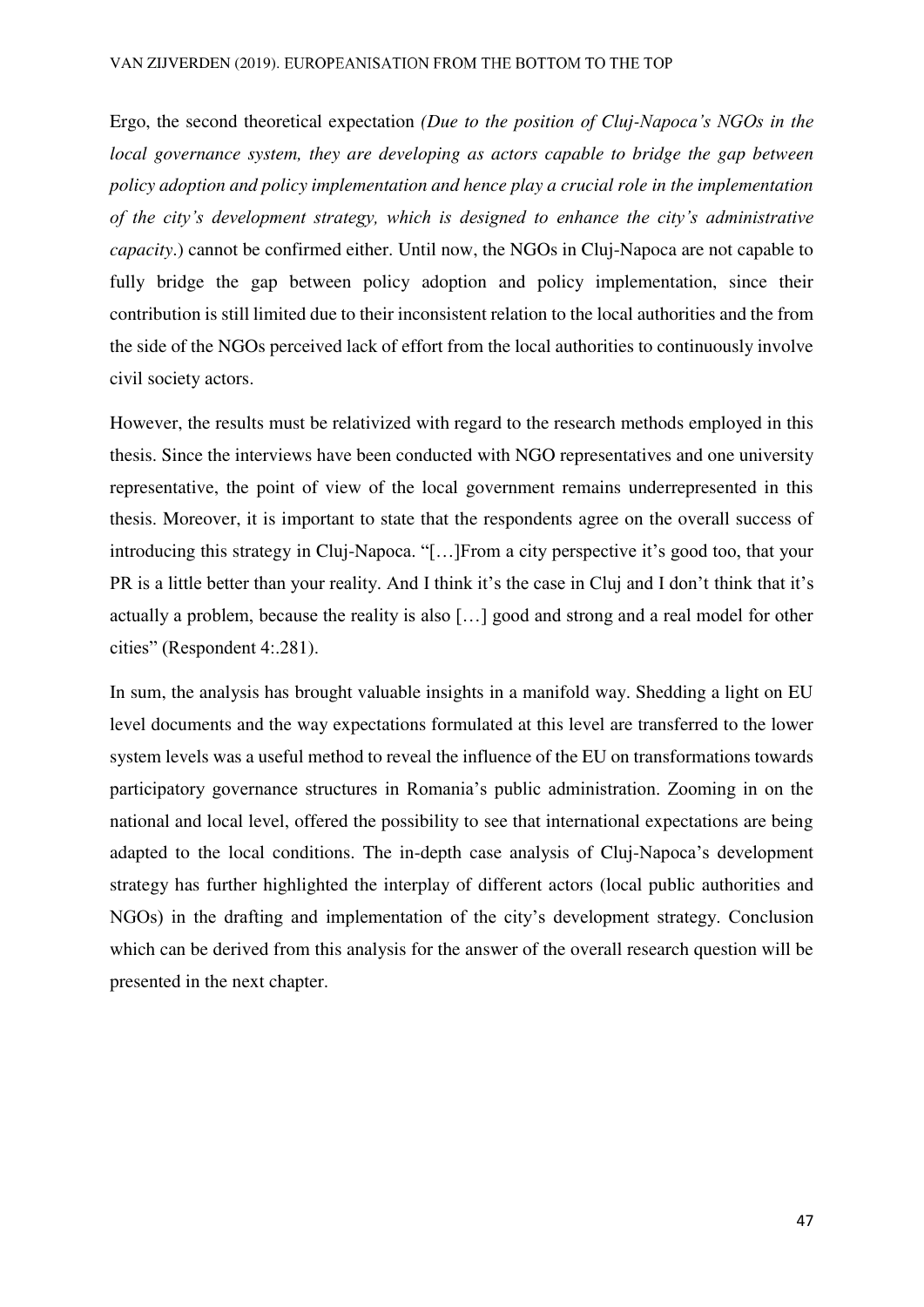#### **5. Conclusion**

The aim of chapter five is threefold. In section 5.1 the overall research question of this thesis is answered, and the key insights are related to the prior introduced theoretical discussion. Section 5.2 subsequently introduces suggestions for further research which have been revealed in this thesis. At the end, section 5.3 highlights the practical implications of this research and gives concrete policy-recommendations for Cluj-Napoca.

## **5. 1 NGOs as governance actors boosting local administrative capacity building?**

<span id="page-48-0"></span>'*To what extent have NGOs emerged as governance actors boosting the practical implementation of administrative reforms in Romania's local governments to increase the local administrative capacity since the country's EU accession in 2007 until 2018?'*

The research question guiding this thesis can only be answered for the case of Cluj-Napoca. The analysis has revealed major discrepancies between the expected involvement of NGOs and their de facto involvement in the city's development process. This discrepancy becomes especially visible in the regressive development of public participation between the design stage and the implementation stage of the local strategy. This discontinuity of the cooperation does not only contradict the goals set in the strategy, but also limits the opportunities for NGOs to contribute to the implementation of the strategy. It can thus be concluded, that until now, NGOs are not capable to bridge the gap between policy adoption and implementation in Cluj-Napoca. However, the establishment of participatory structures in Cluj-Napoca can still be seen as a success. The comprehensive involvement of NGOs in the design stage has delegated power to them, which they have used to increase the tailored fit of the reform and to raise the transparency and accountability of the related public sector processes. Even though the involvement was not perceived as being continued on the same level in the implementation phase of the strategy, those processes show per se a great development of the local public administration, since they reveal an incorporation of goals and expectations set at the upper national and EU level. In sum, it can be argued that the NGOs still contribute to the local administrative capacity building, even though they do not ensure the implementation of the local reform. With their engagement they open up processes and bring them to flow which are designed to increase the local administrative capacity and which can, on the long-run, convince the local authorities to invest more in the capacity-building frameworks, which have been promoted in the strategy.

All in all, the results of the analysis seem to be in line with the argumentations made in the theory section. Firstly, the way expectations are transferred from the EU level to Romania's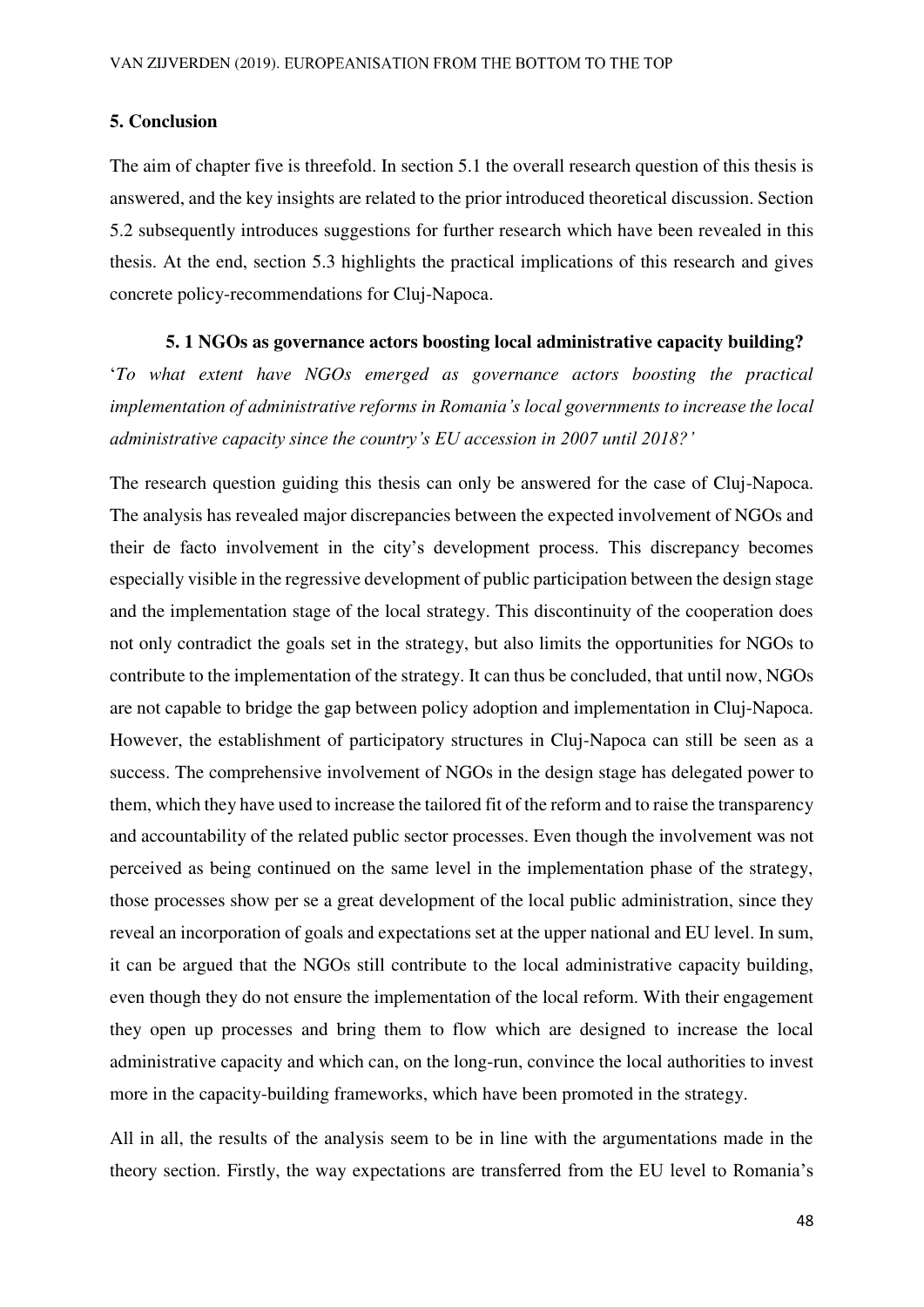national and local levels, supports the multilevel governance approach within Europeanisation literature, recently discussed by Dossi (2017). Moreover, the analysis has revealed that the determinants of administrative capacity building (El-Taliawi & Van der Wal, 2019) and reform implementation (Khan, 2016) are not only theoretically relevant, but also practically discussed in EU, national and local level documents in terms of administrative capacity building. Moreover, the analysis has shown that Arnstein's (1969) ladder of public participation can very well be applied in the context of this study. At all analysed system levels, public participation was measured at different stages, which are similar or identic to the one's discussed by Arnstein and reaching higher stages, was just as in the theoretical discussion perceived as desirable for good governance. Due to the exploratory nature, however, it lays beyond the scope of this thesis to confirm or reject the theory. It can only be stated that for the single case study employed here, the theoretical framework is well suited. What the thesis adds to the field under study is that it does not only apply Arnstein's ladder to the specific context and based on that derives conclusions about the impact of public participation on administrative capacity building, but also investigates the influence of NGOs on the main determinants of practical implementation and administrative capacity.

#### **5.2 Suggestions for further research**

<span id="page-49-0"></span>With its exploratory approach and the specificity of the analysed data, this thesis can serve as a valuable basis for several similar research projects. The focus of this thesis is laid on one particular case the case of Cluj-Napoca and the city's development strategy, in order to investigate to what extent, the present level of public participation has an influence on the local administrative capacity building. The results drawn from this investigation can hence only be applied to the context under study and cannot be transferred to other Romanian municipalities. In order to follow the bottom-up approach of Europeanisation which has in this thesis shown to be valuable, it would thus be important to extent this one-case study to a multi-case study, to compare different Romanian municipalities and to be able to learn from best-practice examples.

Moreover, further research would benefit from including the point of view of the local authorities on the issues at stake. In this thesis, the focus is solely laid on revealing discrepancies between the involvement of NGOs as it is expected in the strategy and the involvement as it is perceived by members of local NGOs. The aim of the thesis is not to make general statements about the current status of the implementation of the reform, but rather to illustrate how NGOs perceive developments in the implementation phase and how they see their impact on those developments. Therefore, the conclusions drawn are limited to the NGOs angle of view. To get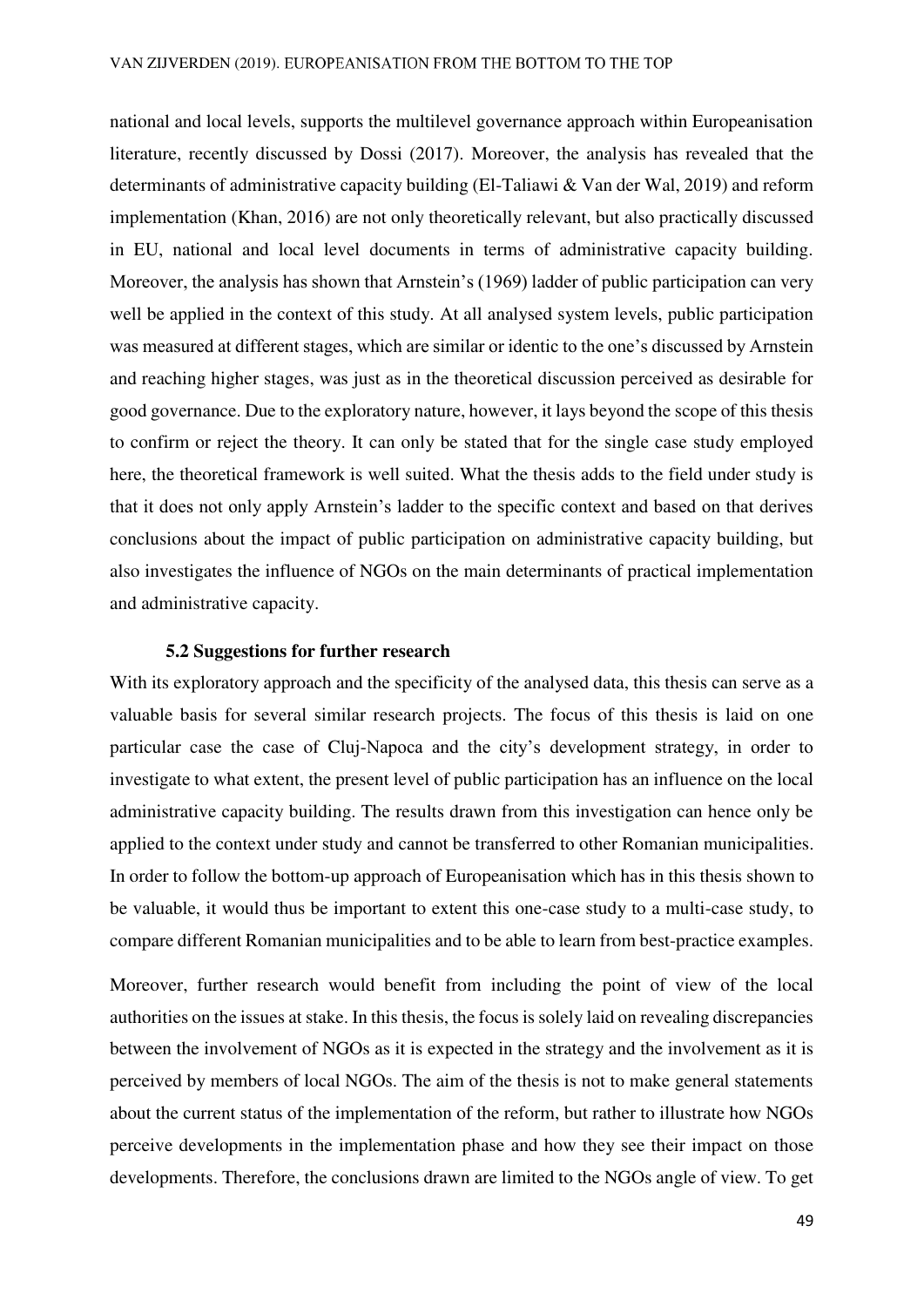a more precise picture about the involvement of NGOs in Cluj-Napoca and the impact of this involvement on the city's administrative capacity building, the thesis suggests tow improvements for further research: Firstly, to increase the number of interviewees and secondly, to increase the diversity of the interviewees. Most valuable would be an equal number of local authority representatives, university representatives and NGO representatives for the interviews. Additional insights could further be gained through interrogating citizens of Cluj-Napoca. Their observations could be valuable to find out how citizens perceive the crosssectoral cooperation in the city and where they see room for improvement – because in the end, the strategy is designed and implemented to serve the citizen's needs and to improve their life quality.

#### **5.3 Practical implications**

<span id="page-50-0"></span>This thesis discusses a topic which has a high practical relevance. Results drawn from the analysis must be seen in the broad context of administrative capacity building in postcommunist countries. The insights gained are not only valuable for Cluj-Napoca's local NGOs, which are the core actors under study in this thesis, but also for the local authorities and the citizens. All together, they are part of an urban development process which is until now unique in Romania and could serve as an inspiration for other Romanian cities on the long run. To support the ongoing transformations in Cluj-Napoca, the thesis ends with some concrete recommendations addressed to the local authorities, based on the findings of this research and formulated from an outside perspective:

1. Cooperation between the local government and local NGOs should be based on openness, an equally active participation and shared responsibilities.

2. Cooperation between the local government and local NGOs should be continued in the implementation phase of the strategy and in the planned follow-up strategy.

3. To allow for fruitful contributions of NGOs in designing and implementing this and following strategies, the local government should provide consistent long-term funding that enables NGOs to build up networks among themselves and with NGOs in other cities, to facilitate the exchange of information and best-practice examples.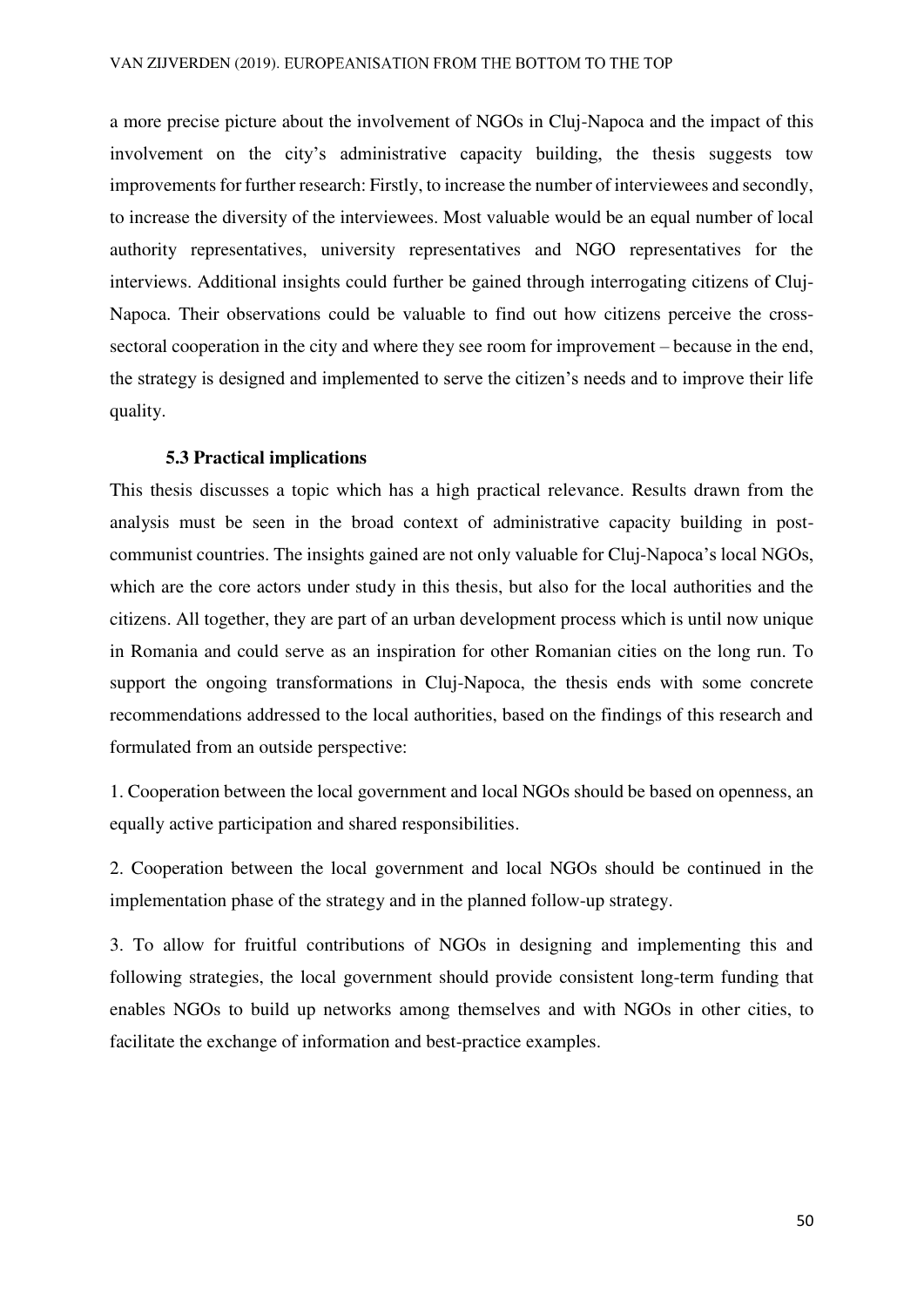## <span id="page-51-0"></span>**6. References**

- Andreev, S. A. (2009). The unbearable lightness of membership: Bulgaria and Romania after the 2007 EU accession. *Communist and Post-communist Studies*, *42*, 357-393.
- Arnstein, S. (1969). A Ladder of Citizen Participation. *Journal of the American Planning Association, 35(4),* 216 — 224.
- Baba, C., Cherecheş, R.,Mora, C. & Ţiclău, T. (2009). Public Participation in Public Policy Process – Case Study in Seven Counties from North-Western Region of Romania. *Transylvanian Review of Administrative Sciences. 5*. 5-13.
- Bădescu, G., Sum, P., & Uslaner, E. M. (2004). Civil Society Development and Democratic Values in Romania and Moldova. *East European Politics and Societies*, *18*(2), 316–341.
- Brinkerhoff, J.(2003). Donor-funded government NGO partnership for public service improvement.Cases from India and Pakistan. *International Journal of Voluntary and Nonprofit Organisations*.14(1).105-107.
- Butkevičienė, E., Vaidelytė,E., & Šnapštien, R. (2010). Role of civil society in local governance: Theoretical approaches and empirical challenges in Lithuania*. Journal of Public Policy and Administration,* 33(1), 35-44.
- Börzel, T. A., & Schimmelfennig, F. (2017). Coming together or drifting apart? The EU's political integration capacity in Eastern Europe *Journal of European Public Policy, 24*(2), 278-296.
- Cluj-Napoca City Hall (2019). Retrieved from: https://primariaclujnapoca.ro/en/.
- Dossi, S. (2017). Cities and the European Union : mechanisms and modes of Europeanisation.Colchester, United Kingdom: ECPR Press.
- Dzatkova, V. (2016). The role of civil Society in public governance *Rocznik Adminitracji Publicznej, 2*, 373-383.
- Eastern Partnership Civil Society Forum. (2016). Cooperation with civil society to promote public administration reform in the neighbourhood.
- El-Taliawi, O., van der Wal, Z. (2019). Developing administrative capacity. An agenda for research and practice. *Policy Design and Practice.* 1-15.
- European Commission (2016). Accession criteria. Retrieved from: [https://ec.europa.eu/neighbourhood-enlargement/policy/glossary/terms/accession](https://ec.europa.eu/neighbourhood-enlargement/policy/glossary/terms/accession-criteria_en)[criteria\\_en.](https://ec.europa.eu/neighbourhood-enlargement/policy/glossary/terms/accession-criteria_en)
- European Commission (2018). Public Administration Reform in Europe. Conclusions, lessons learned and recommendations for future EU policy. Retrieved from: http://www.ifuturo.org/sites/default/files/docs/ke-03-18-294-en-n.pdf.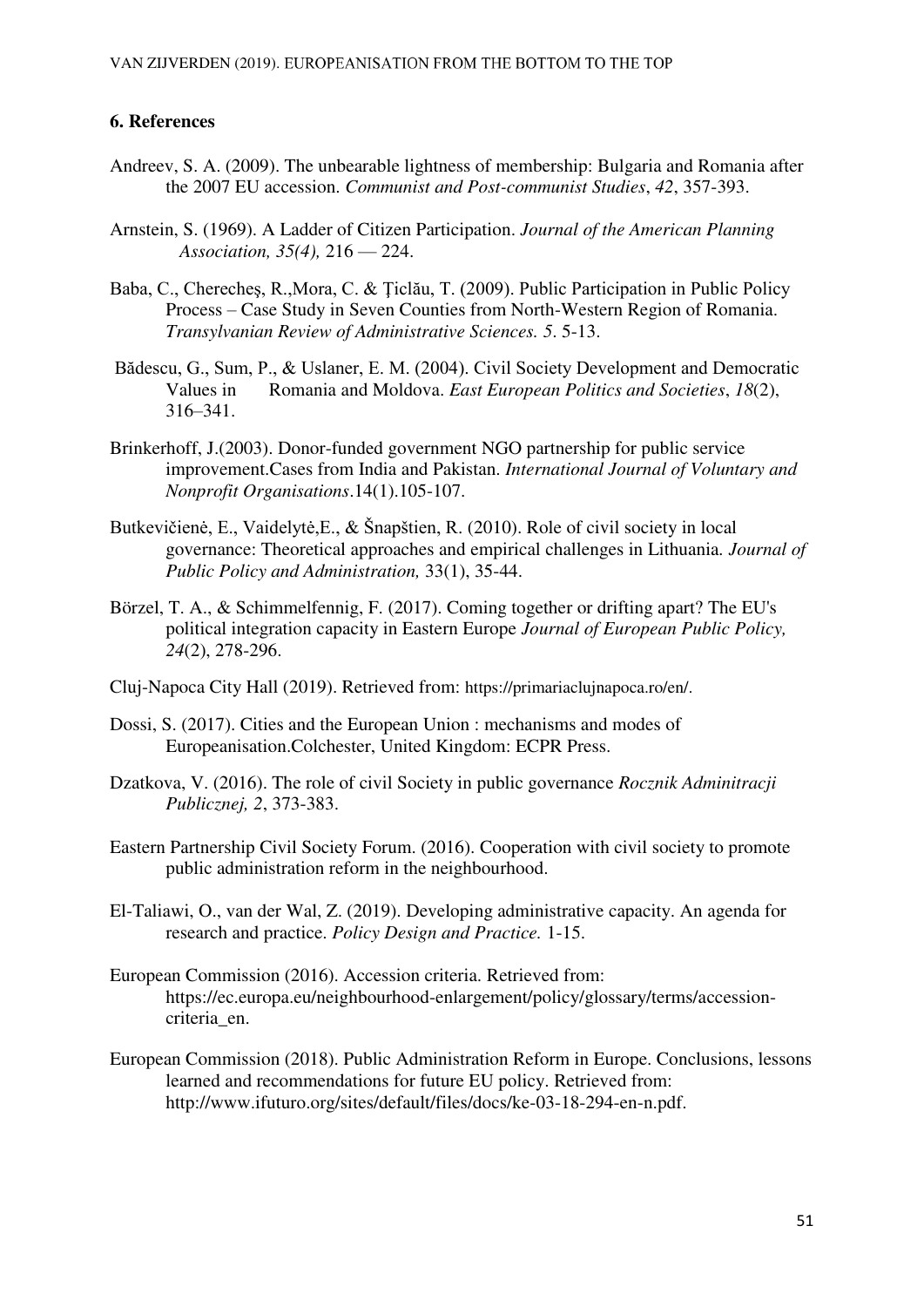- European Commission. (2019). Cooperation and verification mechanism for Bulgaria and Romania. Retrieved from: https://ec.europa.eu/info/policies/justice-and-fundamentalrights/effective-justice/rule-law/assistance-bulgaria-and-romania-undercvm/cooperation-and-verification-mechanism-bulgaria-and-romania\_en.
- European Parliament (2017). The role of cities in the institutional framework of the European Union.
- Hintea, C., Profiroui, C.E., & Ticlau, T.C. (2015). Strategic Planning and Public management Reform: The Case of Romania. *Transylvanian Review of Administrative Sciences*, 30- 44.
- Khan, A. (2016). Policy implementation. Some aspects and issues. *Journal of Community Positive Practices, 16(3)*, 3-12.
- Lewis, J., & Ritchie, J. (2003). [Generalising from qualitative research.](https://mthoyibi.files.wordpress.com/2011/10/qualitative-research-practice_a-guide-for-social-science-students-and-researchers_jane-ritchie-and-jane-lewis-eds_20031.pdf) In J. Ritchie & J. Lewis (Eds.), Qualitative research practice: A guide for social science students and researchers. 263 - 286. London, England: Sage.
- Levitz, P., & Pop-Eleches, G. (2010). Why no backsliding? The European Union's impact on democracy and governance before and after accession *Comparative Political Studies, 43*(4), 457-485.
- Mastenbroek, E. (2005). EU compliance: Still a 'black hole'?, *Journal of European Public Policy*, *12(6)*, 1103-1120.
- Matei, A. Public administration in Romania. Historical milestones and daily realities. In: Public Administration in post-communist countries (pp. 217-249). Tylor and Francis Group.
- Maxwell, J. A. (2009). Designing a qualitative study. *The SAGE handbook of applied social research methods, 2*, 214-253.
- McConnell, A. (2010). Policy Success, Policy Failure and Grey Areas In-Between. *Journal of Public Policy*, *30*(3), 345–362.
- McLennan, G. (2003) Sociology, Eurocentrism and Postcolonial Theory, *European Journal of Social Theory,* 6 (1), 69-86.
- Mills, A. J., Durepos, G. & Wiebe, E. (2010). *Encyclopedia of case study research.* Thousand Oaks, CA: SAGE Publications,
- Nelissen, N. (2002). The administrative capacity of new types of governance. *Public Organization Review, 2(1)*, 5-22.
- Neuman, W. L. (2014). *Social research methods: Qualitative and quantitative approaches.* Boston: Allyn and Bacon.
- Nielsen, A. (2016). NPM, NWS & NPG in relation to the Danish Welfare State around the time of Kanslergadeforliget.
- Pollitt, C and G. Bouckaert (2017). *Public Management Reform*s.Oxford University Press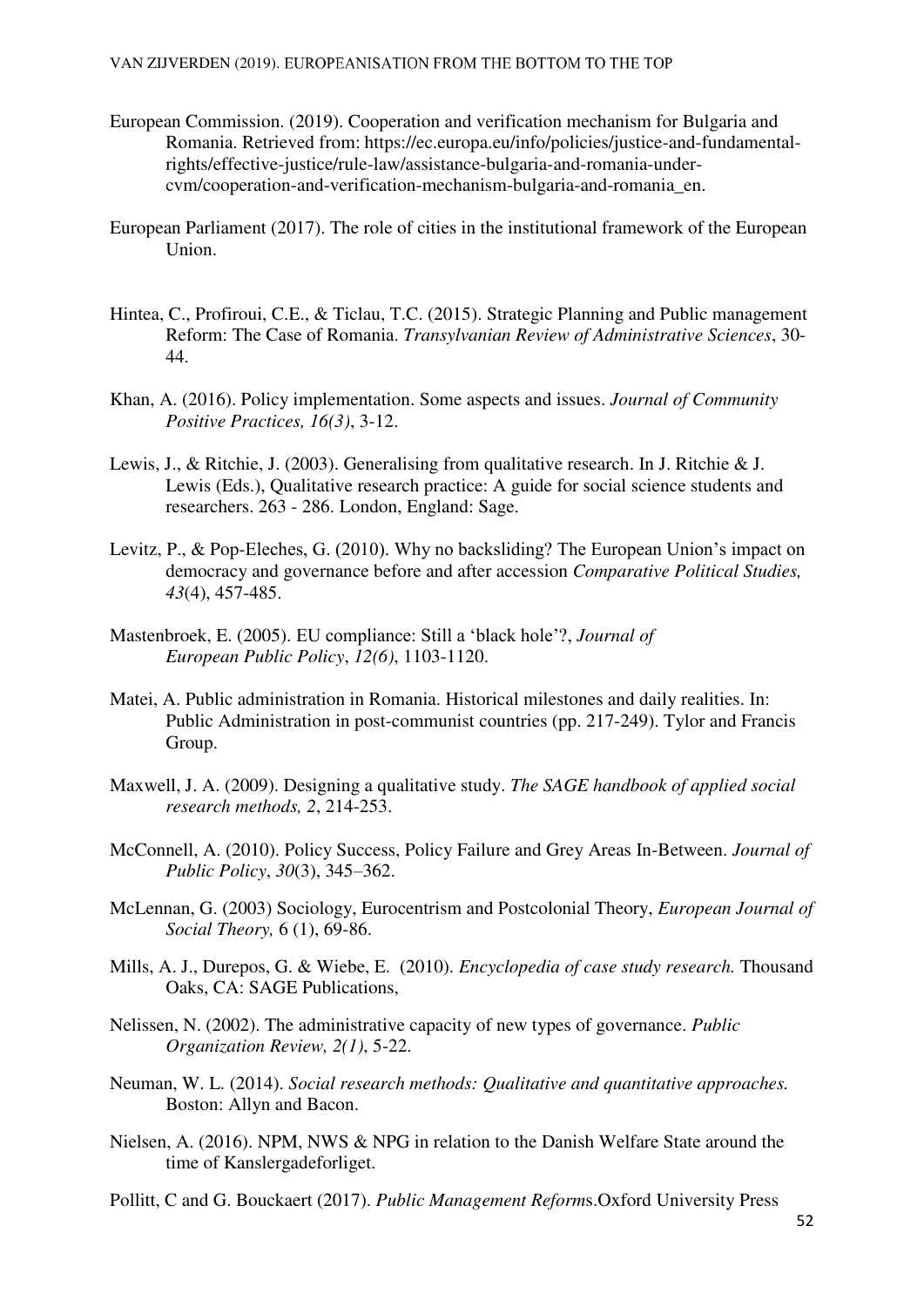- Popowska, M. & Łuński, M. (2014). Third sector characteristics and importance, *Przedsiębiorstwo we współczesnej gospodarce*,*3*, 31-41.
- Rainey, H. G. (2014). *Understanding and managing Public Organisations* (Fifth Edition ed.). San Francisco A Wiley Brand.
- Saldana, J. (2016). An introduction to codes and coding. *In: The coding manual for qualitative researchers (3rd ed.).* London. UK: Sage.
- Sánchez-Salgado, R. (2007). Giving a european dimension to civil society organizations.*Journal of Civil Society*,3(3), 253-269.
- Seawright, J., & Gerring, J. (2008). Case selection techniques in case study research: A menu of qualitative and quantitative options. *Political research quarterly, 61*(2), 294-308.
- Schimmelfennig, F., & Sedelmeier, U. (2005). *The europeanization of central and eastern Europe*: Cornell university press.
- Spendzharova, A. B., & Vachudova, M. A. (2012). Catching up? Consolidating liberal democracy in Bulgaria and Romania after EU accession. *West European Politics, 35*(1), 39-58.
- Thomann, E., & Zhelyazkova, A. (2017). Moving beyond (non-)compliance: the customization of European Union policies in 27 countries. *Journal of European Public Policy,* 24(9), 1269-1288.
- Văduva, S. A. (2016). The future of public administration reform in Romania. In *From corruption to modernity. The Evolution of Romania's Entrepreneurship Culture* (1st ed.). n.d.: Springer International Publishing.
- van Empel, C. (2013). Measurement tools for a consultation process. Christchurch Polytechnic Institute of Technology.
- van Slyke, M. (2007). Agents or stewards. Using theory to understand the governmentnonprofit social service contracting relationship. *Journal of Public Administration Research and Theory,* 17(2), 157–187
- van Thiel, S. (2014). *Research methods in public administration and public management: an introduction*: Routledge.
- Veltmeyer, H. (2008). Civil society and local development. *Interacoes,* 9 (2). 229-243.
- Waheduzzaman (2010). Conceptualising people's participation for good governance. *School of Management, Victoria University,* Melbourne, Australia.
- <span id="page-53-0"></span>Yin, R. K. (2009). *Case study research: Design and methods*: Sage publication.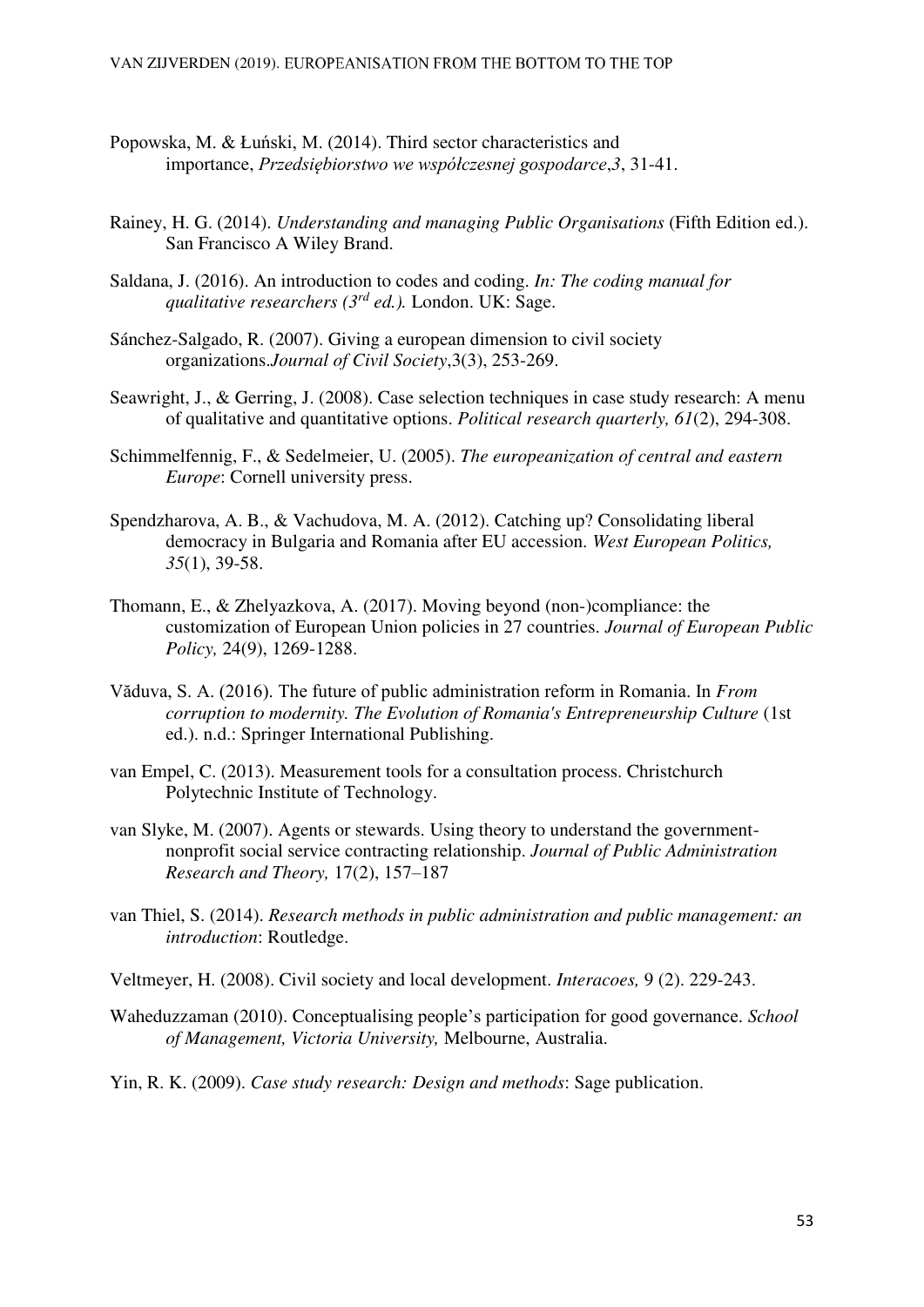# **7. Appendices**

# **Note: Other Appendices are available upon request.**

|  |  |  |  |  |  | A.1 Table 1: List of analysed documents |
|--|--|--|--|--|--|-----------------------------------------|
|--|--|--|--|--|--|-----------------------------------------|

| <b>System</b> | <b>Selected</b>          | Content/                    | <b>Reference</b>                                                                            |
|---------------|--------------------------|-----------------------------|---------------------------------------------------------------------------------------------|
| level         | documents                | data                        |                                                                                             |
|               |                          | analysed                    |                                                                                             |
| EU level      | The role of              | Importance                  | European Parliament (2017). The role of cities in the                                       |
|               | cities in the            | of local                    | institutional framework of the European Union.                                              |
|               | institutional            | governance                  | Retrieved from:                                                                             |
|               | framework of             | highlighted                 | http://www.europarl.europa.eu/RegData/etudes                                                |
|               | the European             | by the EU                   | /STUD/2017/596813/IPOL_STU(2017)596813_EN.pdf                                               |
|               | <b>Union</b> (2017)      |                             | (Last access: 01/07/2019)                                                                   |
| EU level      | Public<br>Administration | Goals and                   | European Commission (2018). Public Administration                                           |
|               | Reform in                | status quo of<br>PAR        | Reform in Europe. Conclusions, lessons learned and<br>recommendations for future EU policy. |
|               | Europe                   |                             | Retrieved from:                                                                             |
|               | Conclusions,             |                             | http://www.ifuturo.org/sites/default/files/docs/ke-03-18-                                   |
|               | lessons learned          |                             | $294$ -en-n.pdf                                                                             |
|               | and                      |                             | (Last access: 01/07/2019)                                                                   |
|               | recommendati             |                             |                                                                                             |
|               | ons for future           |                             |                                                                                             |
|               | EU policy                |                             |                                                                                             |
|               | (2018)                   |                             |                                                                                             |
| EU level      | European                 | Governance                  | European Commission (2001). European governance. A                                          |
|               | Governance -             | reform and                  | white paper.                                                                                |
|               | White Paper              | principles of               | Retrieved from:                                                                             |
|               | (2001)                   | good<br>governance          | https://ec.europa.eu/europeaid/european-governance-<br>white-paper_en                       |
|               |                          |                             | (Last access: 01/07/2019)                                                                   |
| EU level      | Promoting                | Importance                  | European Commission (2014). Promoting good                                                  |
|               | Good                     | of good                     | governance. European Social Fund thematic paper.                                            |
|               | Governance -             | governance                  | Retrieved from:                                                                             |
|               | European                 | and                         | http://ec.europa.eu/esf/BlobServlet?docId=444&langId=                                       |
|               | Social Fund              | administrativ               | en                                                                                          |
|               | thematic paper           | e capacity                  | (Last access: 01/07/2019)                                                                   |
|               | (2014)                   | building                    |                                                                                             |
| Nat. level    | Open                     |                             | Romanian Government (2012). National Action Plan.                                           |
|               | Government               | Actions that                | Open Government Partnership.                                                                |
|               | Partnership-<br>National | have been<br>taken to       | Romanian Government (2014) National Action Plan.                                            |
|               | <b>Action Plan</b>       |                             | Open Government Partnership.<br>Romanian Government (2016) National Action Plan.            |
|               | 2012-<br>$\bullet$       | strengthen<br>participatory | Open Government Partnership.                                                                |
|               | 2014                     | governance                  | Romanian Government (2018). National Action Plan.                                           |
|               | 2014-                    | since 2012                  | Open Government Partnership.                                                                |
|               | 2016                     |                             |                                                                                             |
|               | 2016-                    |                             | All retrieved from:                                                                         |
|               | 2018                     |                             | https://www.opengovpartnership.org/members/romania/                                         |
|               | 2018-2020                |                             | (Last access: 01/07/2019)                                                                   |
| Nat. level    | National                 | Current state               | Government of Romania & United Nations                                                      |
|               | Sustainable              | of social                   | Development Program (2008)                                                                  |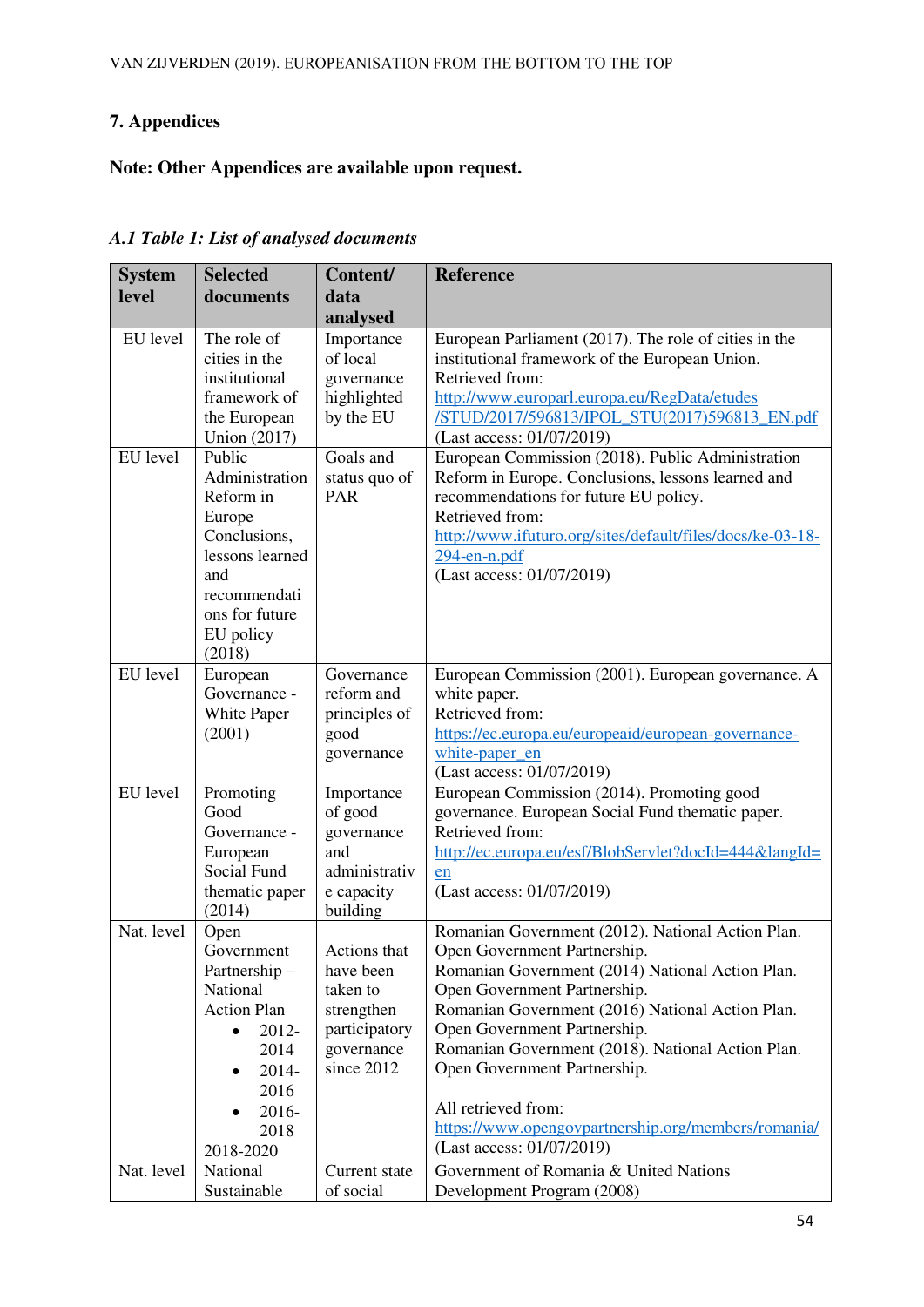|       | Development    | capital and    | Retrieved from:                                        |
|-------|----------------|----------------|--------------------------------------------------------|
|       | Strategy       | goals to be    | https://sustainabledevelopment.un.org/index.php?page=  |
|       | (2008)         | achieved       | view&nr= $623$ &type= $504$ &menu= $139$               |
|       |                |                | (Last access: 01/07/2019)                              |
| Local | Cluj-Napoca    | Development    | Cluj-Napoca Development Strategy (2013a)               |
| level | development    | goals (with    | Retrieved from: http://clujbusiness.ro/wp-             |
|       | strategy 2014- | special focus  | content/uploads/2016/05/Cluj-Napoca-2014-2020-         |
|       | 2020           | $_{\rm on}$    | Development-Strategy.pdf                               |
|       |                | participatory  | (Last access: 01/07/2019)                              |
|       | - English      | governance)    |                                                        |
|       | version        |                | Cluj-Napoca Development Strategy (2013b)               |
|       |                |                | Retrieved from: http://cmpg.ro/wp-                     |
|       | - Romanian     |                | content/uploads/2015/05/strategie-cluj-napoca-2014-    |
|       | version        |                | 2020.pdf                                               |
|       | (translated to |                | (Last access: 01/07/2019)                              |
|       | English)       |                |                                                        |
| Local | Cluj-Napoca    | Development    | European Capital of Culture (2016)                     |
| level | European       | goals with     | Retrieved from:                                        |
|       | Capital of     | view to the    | http://culturenext.eu/wp-content/uploads/2019/01/Cluj- |
|       | $Culture-$     | special status | 2021-ECOC-BID-BOOK.pdf                                 |
|       | Application    | of the city in | (Last access: 01/07/2019)                              |
|       | (2016)         | 2021 and the   |                                                        |
|       |                | contribution   |                                                        |
|       |                | of this        |                                                        |
|       |                | strategy to    |                                                        |
|       |                | the long-term  |                                                        |
|       |                | strategy       |                                                        |

## **A.2 Table 2: Code categories and their definitions**

| Code category                               | Definition                                                                                                                                    |
|---------------------------------------------|-----------------------------------------------------------------------------------------------------------------------------------------------|
| Importance of local governance              | Text segments that emphasise the role or<br>importance of local governance, transformations,<br>reforms and different stakeholders in general |
| Level of public participation               | Text segments that describe the present or<br>desirable status of public participation or ways to<br>increase public participation            |
| If applicable:                              |                                                                                                                                               |
| Level of public participation: information  | Text<br>segments that describe<br>that<br>information is or should be provided                                                                |
| Level of public participation: consultation | Text segments that describe that public<br>consultation takes places or should take<br>place                                                  |
| Level of public participation: partnership  | Text segments that describe partnership<br>as the current status or a desirable goal                                                          |
| Level of public participation: development  |                                                                                                                                               |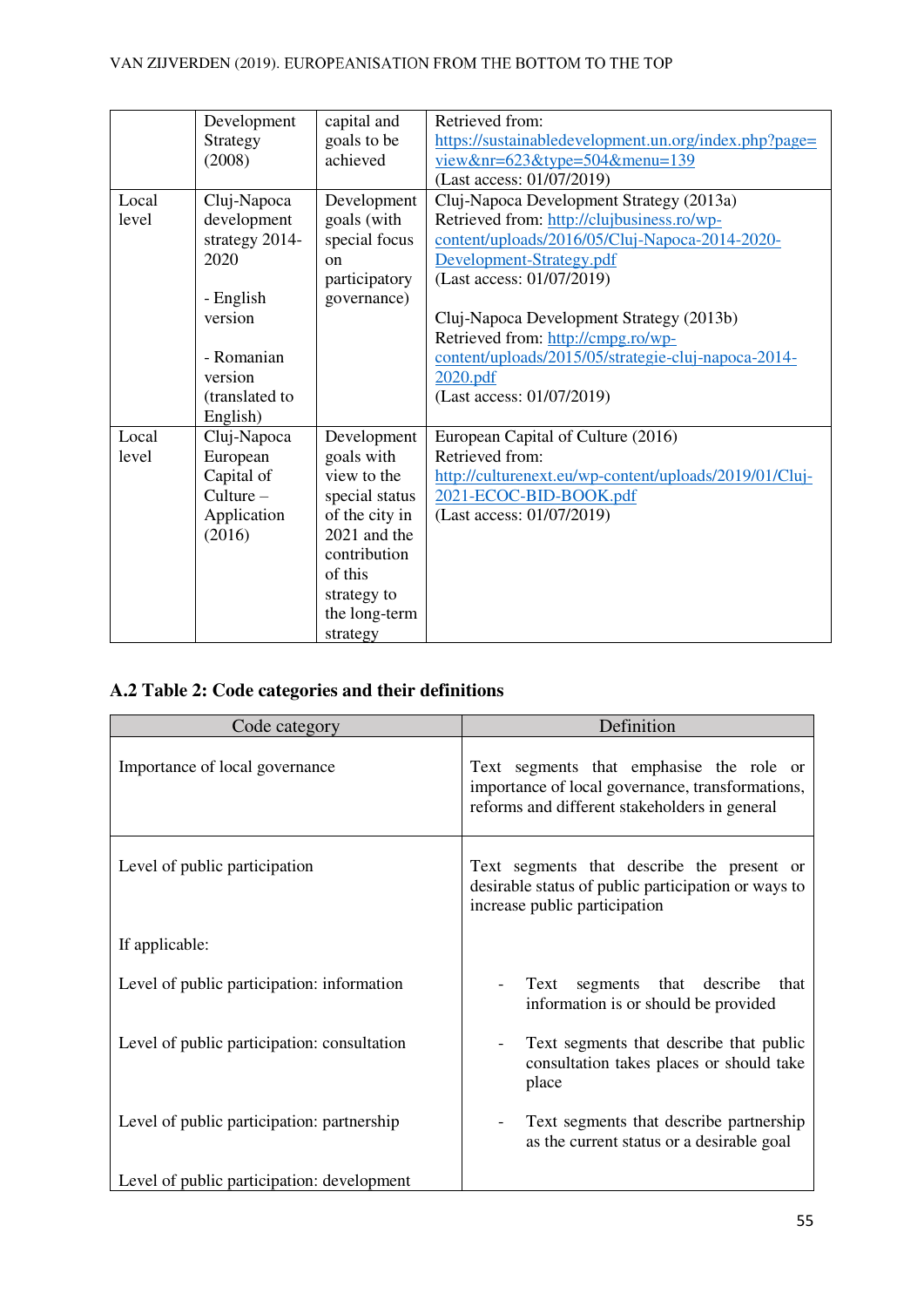|                                      | Text segments that describe whether<br>there has been a relationship in the level<br>of public participation or not                           |
|--------------------------------------|-----------------------------------------------------------------------------------------------------------------------------------------------|
| <b>ACB</b>                           | Text segments that describe administrative<br>capacity building<br>requirements<br>for<br><sub>or</sub><br>administrative capacity building   |
| If applicable:                       |                                                                                                                                               |
| ACB: participation                   | Text segments that describe public<br>participation as already present or<br>desirable factor for ACB                                         |
| ACB: political will                  | Text segments that describe political will<br>as already present or desirable factors for<br>ACB                                              |
| ACB: tailored reforms                | Text segments that describe tailored-ness<br>(respect for local conditions, etc.) as<br>already present or desirable factor for<br><b>ACB</b> |
| ACB: accountability and transparency | Text<br>that<br>describe<br>segments<br>accountability<br>and<br>transparency<br>as<br>already present or desirable factors for<br>ACB        |

## **A.3 Interview guide**

# **Note: The interview transcripts are available upon request under specific conditions**

| Topic                                                                           | Question                                                                                                                                                                                                                                                                                                                                                                                                                                          |
|---------------------------------------------------------------------------------|---------------------------------------------------------------------------------------------------------------------------------------------------------------------------------------------------------------------------------------------------------------------------------------------------------------------------------------------------------------------------------------------------------------------------------------------------|
| <b>Introduction</b>                                                             | Goal of the research project: process evaluation of public<br>participation in Cluj-Napoca's development strategy, in<br>order to see whether civil society is a supportive 'factor' for<br>local administrative capacity building<br>Before we start: recording ok?<br>Could you please present yourself and your workplace?<br>What are the general tasks of your organisation in Cluj-<br>Napoca? What are your tasks within the organisation? |
| Romania & the EU:<br>Romania's local<br>administrative systems in<br>transition | EU suggests public sector transformation towards<br>governance structures (decentralisation, public<br>participation, etc.) At what stage of the shift from<br>government to governance is Romania's local public<br><i>administration?</i>                                                                                                                                                                                                       |